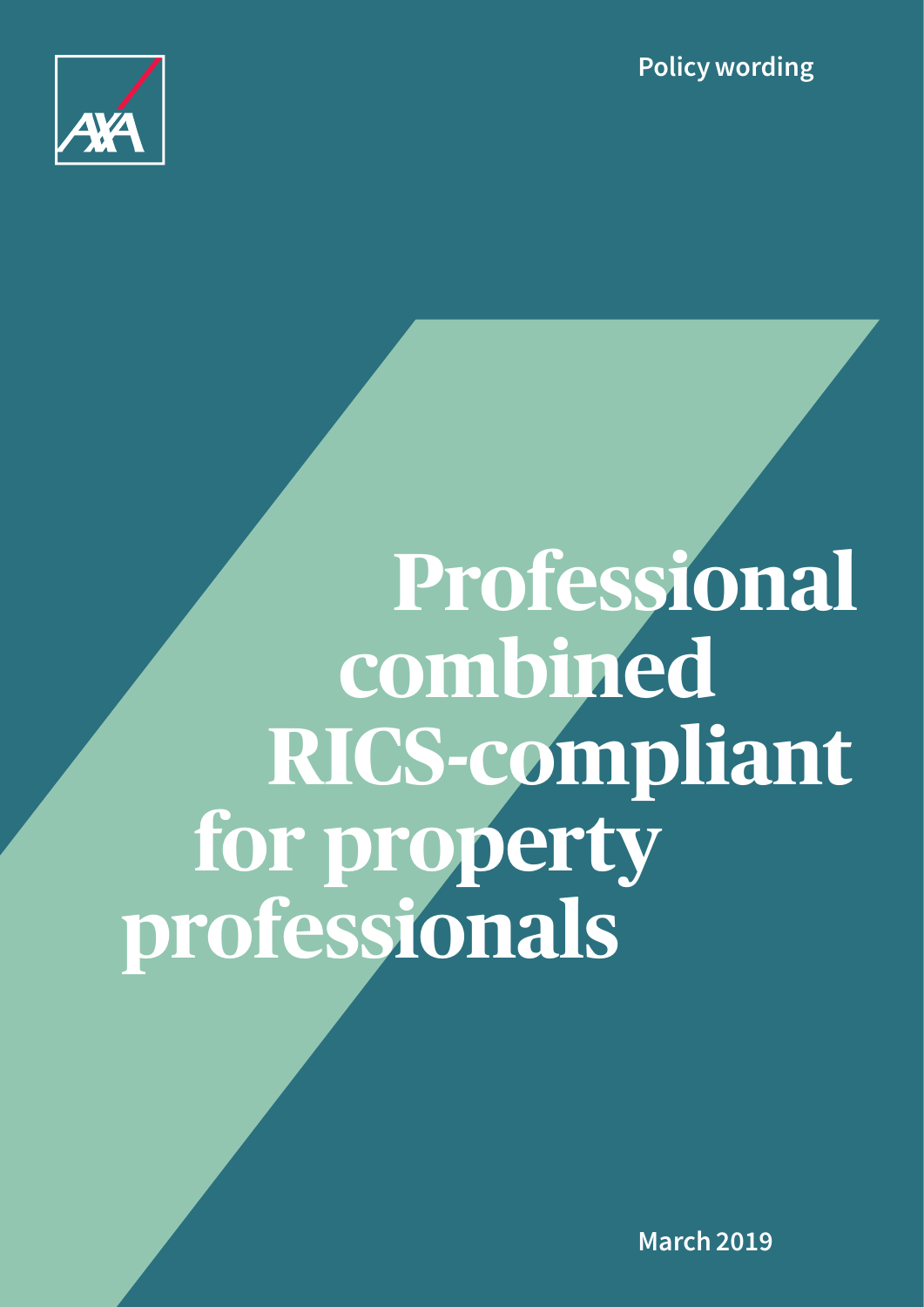# **Contents**

| <b>Welcome to AXA</b>                      | 3  |
|--------------------------------------------|----|
| Your policy                                | 3  |
| Meanings of defined terms                  | 4  |
| <b>Policy conditions</b>                   | 5  |
| <b>Sections of cover</b>                   |    |
| Professional indemnity section             | 9  |
| <b>Employers liability section</b>         | 21 |
| <b>Public liability section</b>            | 25 |
| Directors' and officers' liability section | 32 |
| Contents - all risks section               | 41 |
| Making a complaint                         | 44 |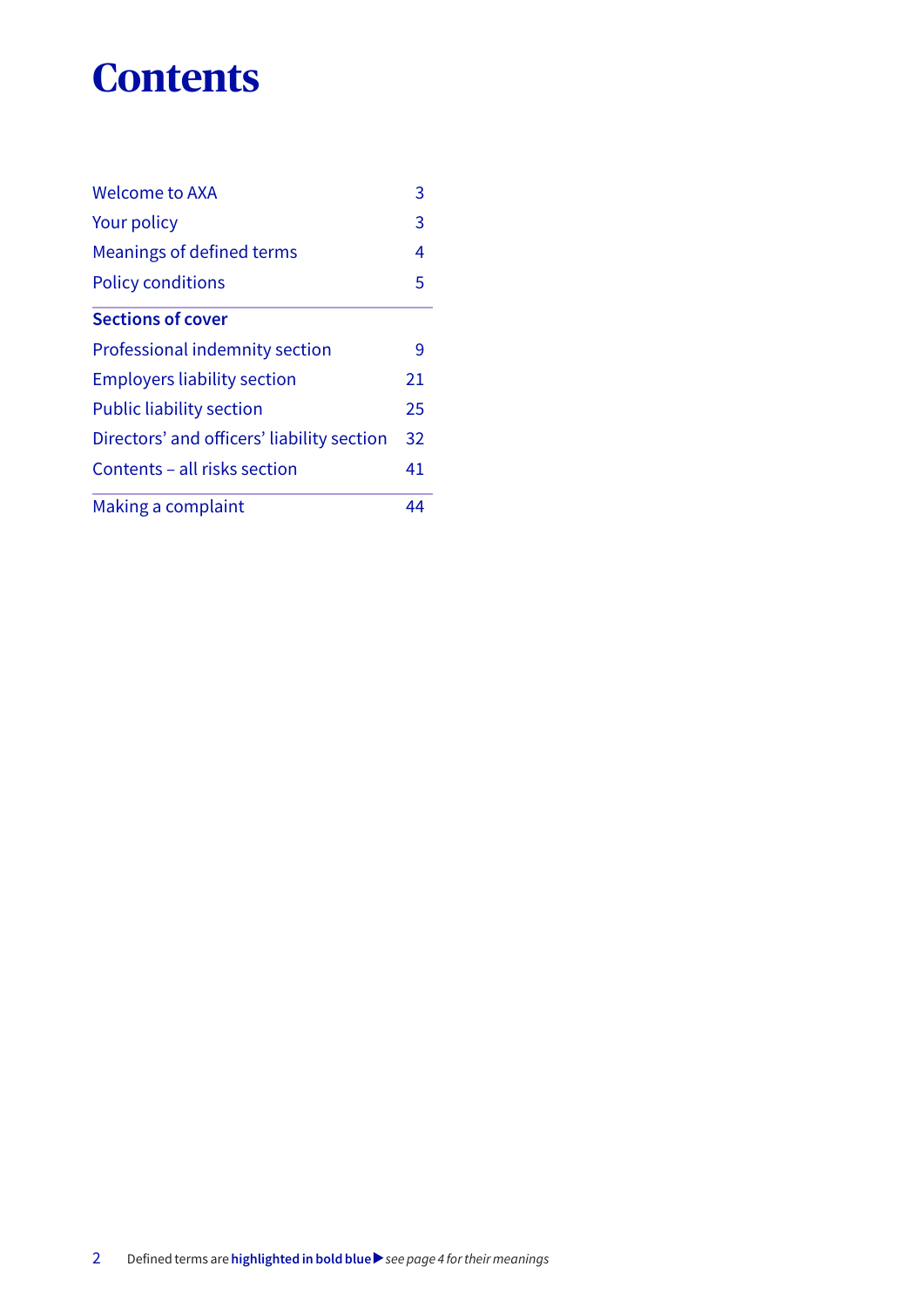# **Welcome to AXA**

# **Thank you for choosing AXA**

Please read carefully all documents that **we** have provided and keep them in a safe place.

If **you** have any questions, need anything explaining or believe this contract does not meet **your** needs, please contact **us** or **your** insurance adviser.

# **Your policy**

**Your policy** is a contract of insurance between **you** and **us** and **you** have a duty to make a fair presentation of the risk to **us** in accordance with the law.

The **policy** describes the insurance cover for which **we** have accepted **your** premium.

This insurance is renewable provided that **we** agree to accept **your** premium for any subsequent **period of insurance**. A new schedule will be issued for each **period of insurance** showing any changes to **your** cover.

**Your policy** is divided into a number of sections. The **policy** wording, schedule and any endorsements must be read together. Where a section does not apply, **your** schedule will state that it is 'not covered'.

Throughout this **policy**, **we** use defined terms. Defined terms are used to explain what a word means and are highlighted in bold blue print.

Headings have been used for **your** guidance and to help **you** understand the cover provided. The headings do not form part of the contract.

Under the heading 'What is covered' **we** give information on the insurance provided. This must be read with 'What is not covered', the Policy conditions and the section conditions at all times.

Under the heading 'What is not covered' **we** draw your attention to what is excluded from **your policy**.

# **Making a claim**

If **you** need to tell **us** about a claim please first check **your policy** to make sure **you** are covered. **You** must then follow the Claim notification condition and Claims procedures condition on pages 5 and 6.

For Professional indemnity claims, please see the Claim circumstance condition, the Claim control and co-operation condition and the Claim notification condition on page 19.

For Director's and officer's claims, please see the Claims conditions, Claims notification condition and Claims procedures condition on pages 39 and 40.

Please contact **your** insurance adviser who will help **us** deal with the claim.

# **Making a complaint**

If **you** are not happy with the way a claim or any other matter has been dealt with, please read 'Making a complaint' on page 44.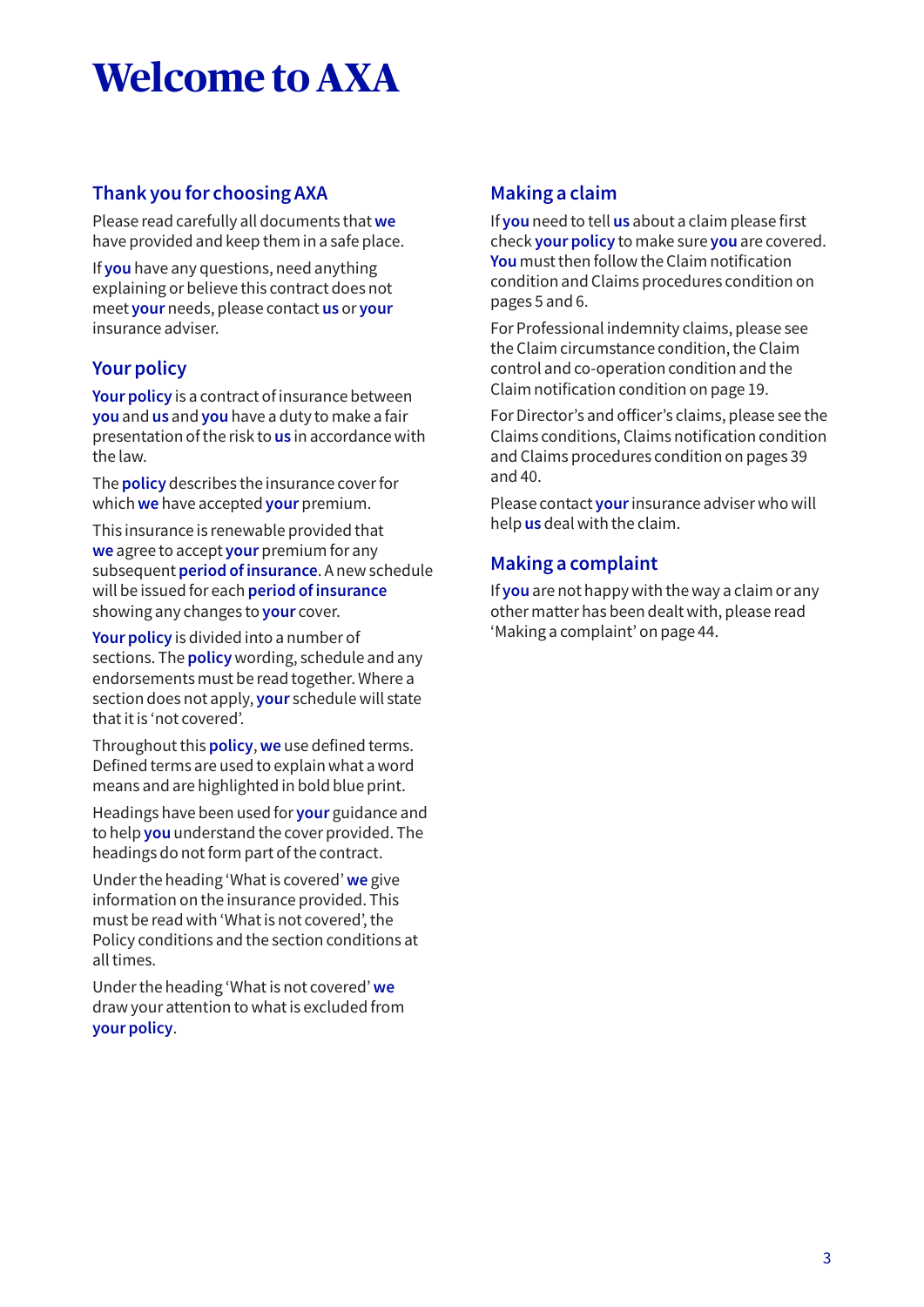# **Meanings of defined terms**

These meanings apply throughout **your policy**. If a word or phrase has a defined meaning it will be highlighted in bold blue print and will have the same meaning wherever it is used. There are additional defined terms under each section.

# **Business**

Business, described in **your** schedule including

- **1** providing and managing amenities for the benefit and welfare of **employed persons**
- **2** repairing, maintaining and decorating property or premises owned, leased, hired or rented by the business
- **3** providing and managing facilities primarily used for fire prevention, safety or security at **your** premises
- **4** maintaining and repairing vehicles and machinery owned, leased, hired or rented by the business
- **5** private work **you** allow any **employed persons** to do for **your** directors, partners or officers, as long as this work is done with **your** prior permission
- **6** the sale or disposal of business assets.

#### **Excess**

The amount stated in **your** schedule, being the first amount of **loss** for which **you** are responsible.

#### **Period of insurance**

Period shown in **your** schedule, inclusive of both the stated start date and end date.

# **Policy**

This document, any schedule and any endorsements attached or issued.

#### **Policy territories**

Great Britain, Northern Ireland, the Channel Islands and the Isle of Man.

#### **Terrorist act**

Any act of a person or group directed towards the overthrowing or influencing of any government, or putting any section of the public in fear by threat, force or violence or other means.

#### **We/us/our**

AXA Insurance UK plc.

#### **You/your**

Person(s), firm, company or organisation shown in your schedule as the insured.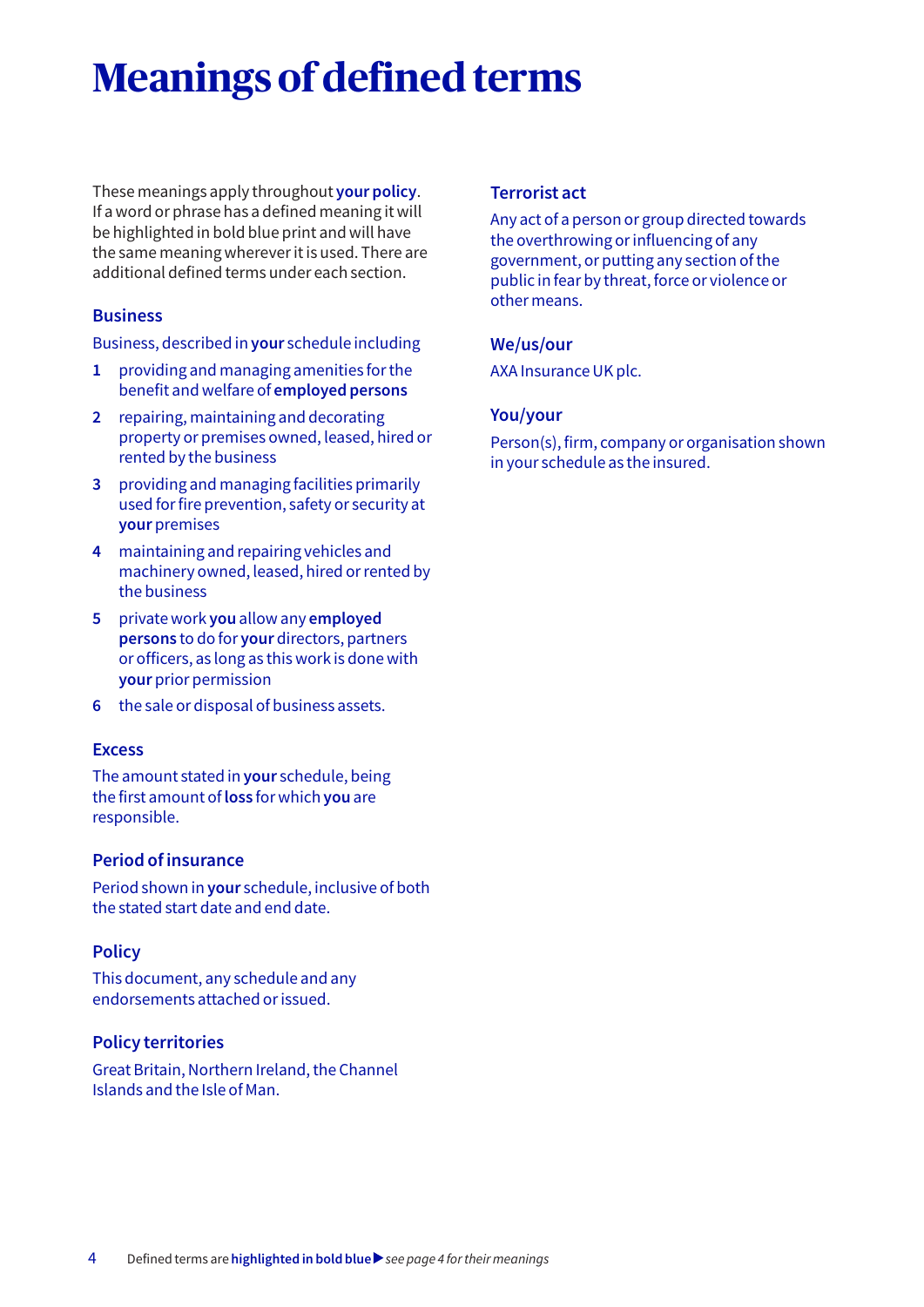# **Policy conditions**

**You** must comply with the following conditions to have the full protection of **your policy**.

If **you** do not comply then **we** may at **our** option take one or more of the following actions

- **1** Cancel **your policy**
- **2** Declare **your policy** void (treating **your policy** as if it had never existed)
- **3** Change the terms of **your policy**
- **4** Refuse to deal with all or part of any claim or reduce the amount of any claim payments.

# **Cancellation condition**

- **1 You** may cancel **your policy** within 14 days of receiving **your policy** for the first **period of insurance** if for any reason **you** are dissatisfied or the **policy** does not meet **your** requirements.
- **2 We** can cancel **your policy** at any time during the **period of insurance** by giving 14 days written notice to **your** last known address.

Where **your policy** is cancelled in accordance with either of the above provisions, **we** will refund part of the premium paid, proportionate to the unexpired **period of insurance** following cancellation.

- **3 You** may also cancel **your policy** at any other time during the **period of insurance**. **We** will refund part of the premium paid, proportionate to the unexpired **period of insurance** less a short period premium surcharge of £50.
- **4 We** can cancel **your policy** immediately, without giving **you** notice if the premium has not been paid. If a claim or claim circumstance has been notified to **us** during the current **period of insurance** the annual premium remains due in full.

**We** will only refund premium provided that no claim has been paid or is outstanding in the current **period of insurance**.

Cancellation of this **policy** will not affect any claims or rights **you** or **we** may have before the date of cancellation.

**We** do not have to offer renewal of **your policy** and cover will cease on the expiry date.

# **Change in risk condition**

**You** must tell **us** as soon as possible during the **period of insurance** of any change

- **1** to the **business**
- **2** in the person, firm, company or organisation shown in **your** schedule as the insured
- **3** to the information **you** provided to **us** previously or any new information that increases the risk of **loss** as insured under any section of **your policy**.

**Your policy** will come to an end from the date of the change unless **we** agree in writing to accept an alteration.

**We** do not have to accept any request to vary **your policy**. If **you** wish to make any alteration to **your policy you** must disclose any change to the information **you** previously provided or any new information that could affect this insurance. If **we** accept any variation to **your policy**, an increase in the premium or different terms or conditions of cover may be required by **us**.

# **Claim notification condition (not applicable to the Professional indemnity section of this policy)**

This condition applies throughout **your policy**  with the exception of the Professional indemnity section and the Directors' and officers' liability section.

The claims notification conditions to **your**  Professional indemnity section and **your**  Directors' and officers' liability sections can be found on page 19 and page 39.

#### **You** must

- **1** as soon as practical
	- **a** give **us** notice of any circumstances which might lead to a claim under **your policy**
	- **b** give **us** all the information **we** request
- **2** immediately
	- **a** on receipt send **us** every letter, court order, summons or other legal document served upon **you**
	- **b** tell **us** about any prosecution, inquest or fatal accident inquiry or dispute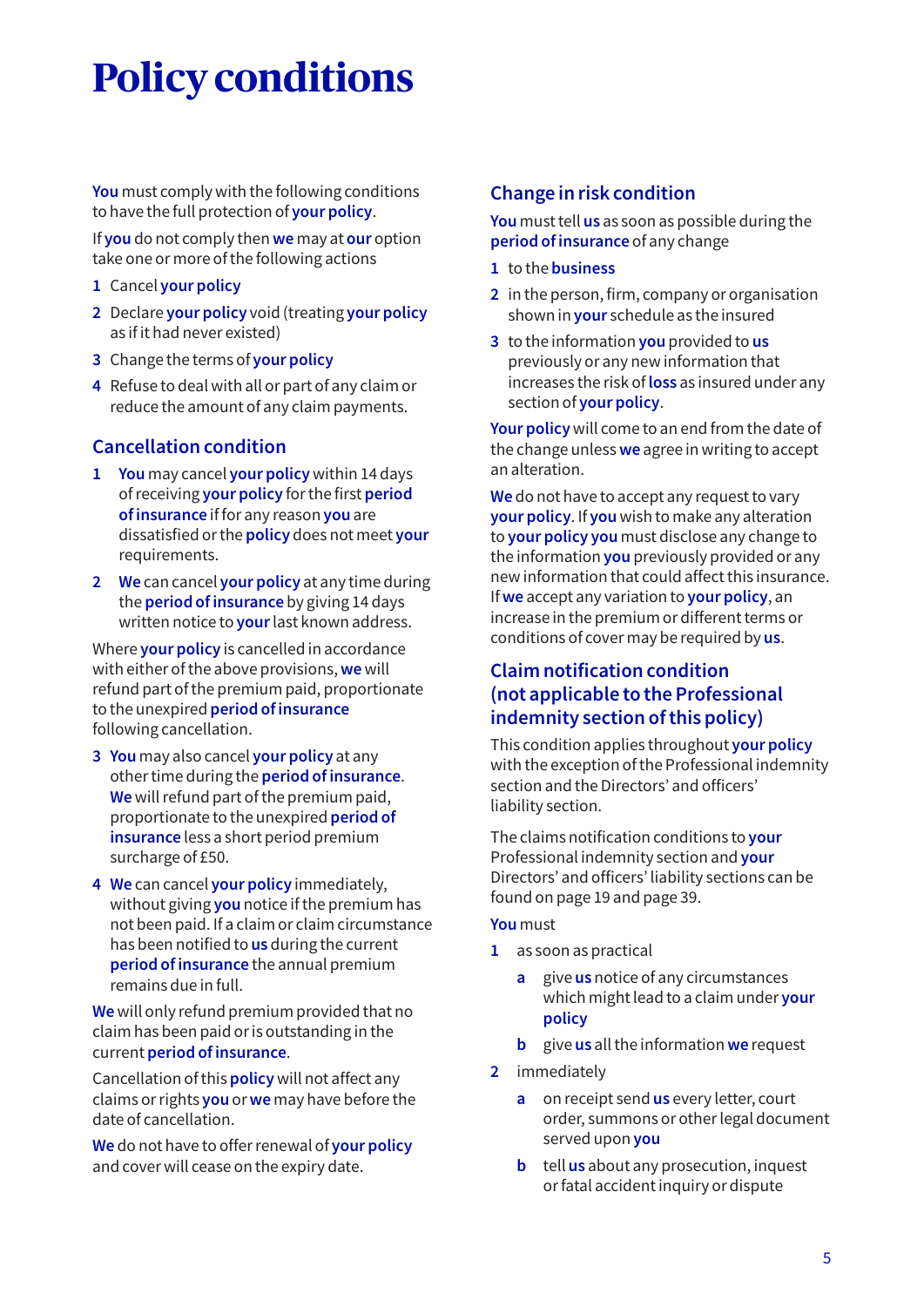for referral to adjudication or court proceedings in connection with any potential claim under **your policy**

**c** notify the police of any loss or damage that has been caused by malicious persons, thieves, rioters, strikers.

**We** will not pay **your** claim where **you** have not complied with this condition.

# **Claims procedures condition (not applicable to the Professional indemnity section of this policy)**

This condition applies throughout **your policy** with the exception of the Professional indemnity section and the Directors' and officers' liability section.

The claims procedures condition which apply to **your** Directors' and officers' liability section can be found on page 40.

- **1 You** must take, or allow others to take, practical steps to prevent further loss or damage, recover property lost and otherwise minimise the claim.
- **2** At **your** expense **you** must provide **us** with
	- **a** full details in writing of any injury, loss or damage and any further information or declaration **we** may reasonably require
	- **b** any assistance to enable **us** to settle or defend a claim
	- **c** details of any relevant other insurances.
- **3 You** must not accept, negotiate, pay, settle, admit or repudiate any claim without **our** written consent.
- **4** Following a claim **you** must allow **us** or anyone authorised by **us**
	- **a** access to premises
	- **b** to take possession of, or request delivery to **us** of any property insured.
- **5 You** must not abandon any property to **us**.
- **6 We** will be allowed complete control of any proceedings and settlement of the claim.

**We** will not pay **your** claim where **you** have not complied with this condition.

# **Fair presentation of risk condition**

**You** have a duty to make a fair presentation of the risk which **you** wish to insure. This applies prior to the start of **your policy**, if any variation is required during the **period of insurance** and prior to each renewal. If **you** do not comply with this condition then

- **1** if the failure to make a fair presentation of the risk is deliberate or reckless **we** can elect to make **your policy** void and keep the premium. This means treating the **policy** as if it had not existed and that **we** will not return **your** premiums, or
- **2** if the failure to make a fair presentation of the risk is not deliberate or reckless and **we** would not have provided cover had **you** made a fair presentation, then **we** can elect to make **your policy** void and return **your** premium, or
- **3** if the failure to make a fair presentation of the risk is not deliberate or reckless and **we** would have issued cover on different terms had **you** made a fair presentation of the risk then **we** can:
	- **a** reduce proportionately any amount paid or payable in respect of a claim under **your policy** using the following formula. **We** will divide the premium actually charged by the premium which **we** would have charged had **you** made a fair presentation and calculate this as a percentage. The same percentage figure will be applied to the full amount of the claim to arrive at the proportion of the claim to be paid or payable; and/or
	- **b** treat **your policy** as if it had included the different terms (other than payment of the premium) that **we** would have imposed had **you** made a fair presentation.
- **4** Where **we** elect to apply one of the above then
	- **a** if **we** elect to make **your policy** void, this will be from the start of the **policy**, or the date of variation or from the date ofrenewal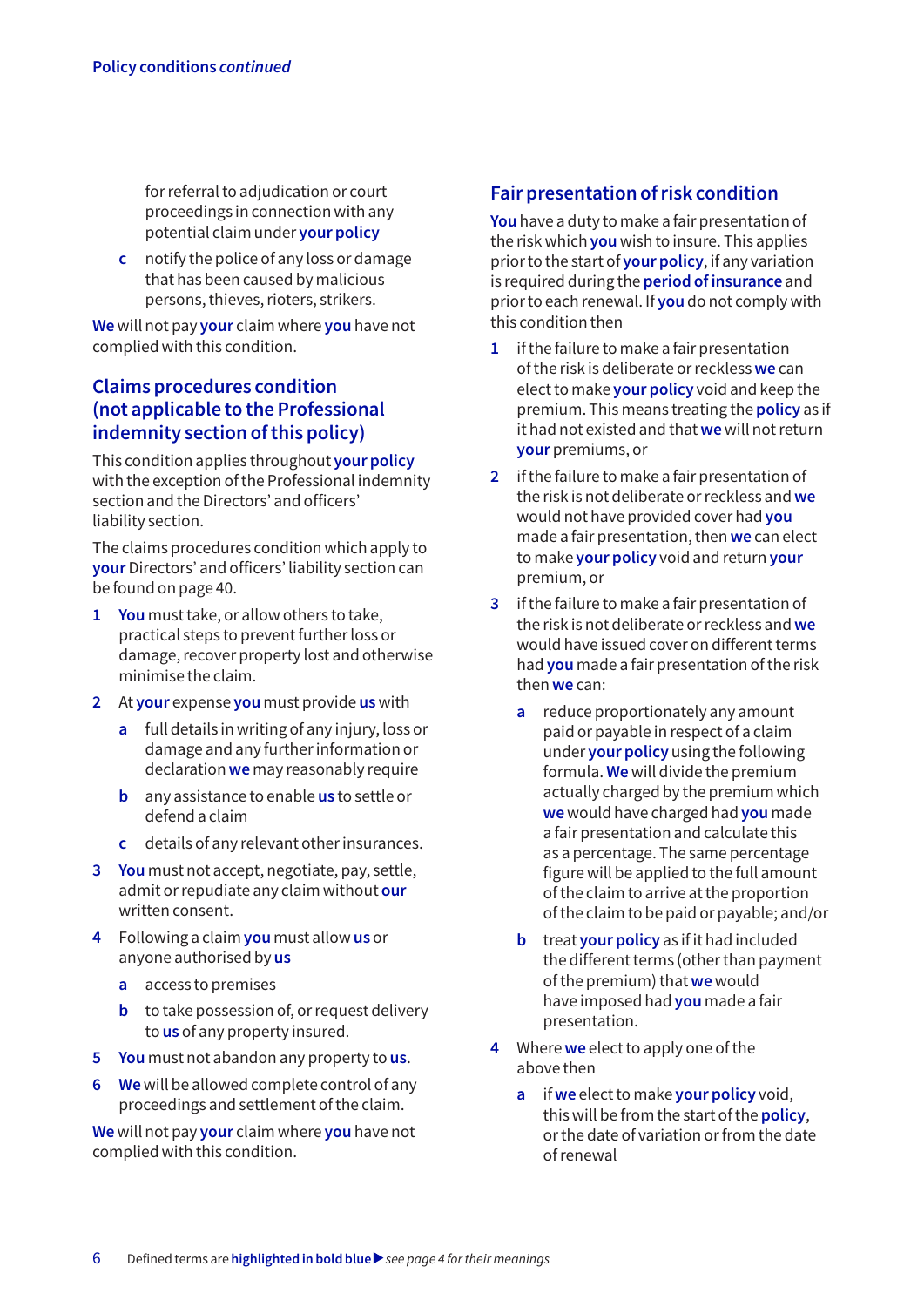- **b we** will apply the formula calculated by reference to the premium that would have been charged to claims from the start of the **policy**, or the date of variation or from the date of renewal
- **c we** will treat the **policy** as having different terms imposed from the start of the **policy**, or the date of variation or from the date of renewal

depending on when the failure to make a fair presentation occurs.

# **Fraud condition**

**You** and anyone acting for **you** must not act in a fraudulent way.

If **you** or anyone acting for **you**

- **1** knowingly makes a fraudulent or exaggerated claim under **your policy**
- **2** knowingly makes a false statement in support of a claim (whether or not the claim itself is genuine) or
- **3** knowingly submit a false or forged document in support of a claim (whether or not the claim itself is genuine),

**we** will

- **a** refuse to pay the claim
- **b** declare the **policy** void from the date of the fraudulent act without any refund of premiums.

**We** may also inform the police of the circumstances.

# **Instalments condition**

If **you** fail to pay a premium instalment to **us** on the date due **we** may charge an administration fee for instalments rejected by **your** bank. **We** have the right to cancel **your policy** for non-payment and apply a short premium payment surcharge of £50.

If a claim or claim circumstance has been notified to **us** during the current **period of insurance**, the annual premium remains due in full. If no claim or claim circumstance has been notified to **us** and insufficient payments have been made to cover the period for which insurance has been provided, payment for the unpaid portion of premium will remain due.

# **Law applicable to this policy**

**You** and **we** can choose the law which applies to this **policy**. **We** propose that the Law of England and Wales apply. Unless **we** and **you** agree otherwise, the Law of England and Wales will apply to this **policy**.

# **Other insurance condition**

If a claim is made under this **policy** and there is other insurance cover for which **you** are, or would be but for this **policy**, entitled to have a claim paid under the other insurance, **we** will at **our** option, either pay

- **1** a proportionate share of the claim
- or
- **2** an amount beyond that which is or would be payable under the other policy.

# **Reasonable care condition**

**You** must take reasonable steps to

- **1** prevent or protect against injury, loss or damage
- **2** keep anything insured in good condition and in full working order
- **3** remedy any defect or any danger that becomes apparent, as soon as possible.

If required by **us**, **you** must allow access to **your** premises or activities of **your business** to carry out inspection or survey. **You** must comply with any risk improvements that **we** ask for, within a reasonable period of time, advised by **us**.

**We** will not pay **your** claim where **you** have not complied with this condition.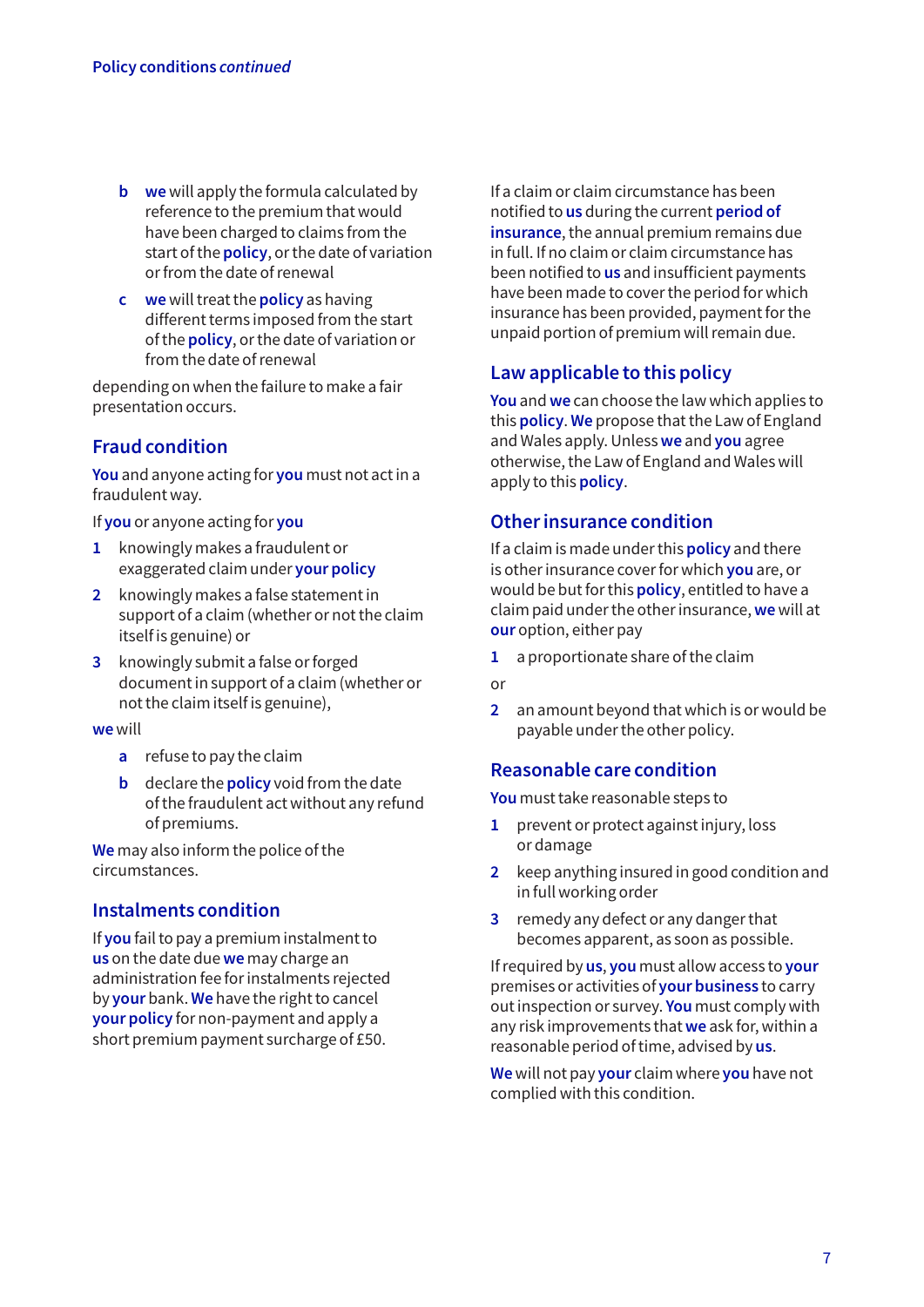# **Sanctions condition**

This contract of insurance is subject to sanction, prohibition or restriction under United Nations resolutions. It is a condition of **your policy** that **we** will not provide cover, or pay any claim or provide any benefit under **your policy** to the extent that the provision of such cover, payment of such claim or provision of such benefit would expose **us**, or **our** parent, subsidiary or any AXA group member company, to any trade or economic sanctions, or violate any laws or regulations of the United Kingdom, the European Union, the United States of America or any other territory.

# **Subrogation (our rights) condition**

**We** will be entitled to undertake in **your** name or on **your** behalf

- **1** the defence or settlement of any claim
- **2** steps to enforce rights against any other party before or after payment is made by **us**.

# **Third party rights condition**

The Contract (Rights of Third Parties) Act 1999 does not apply to this **policy**.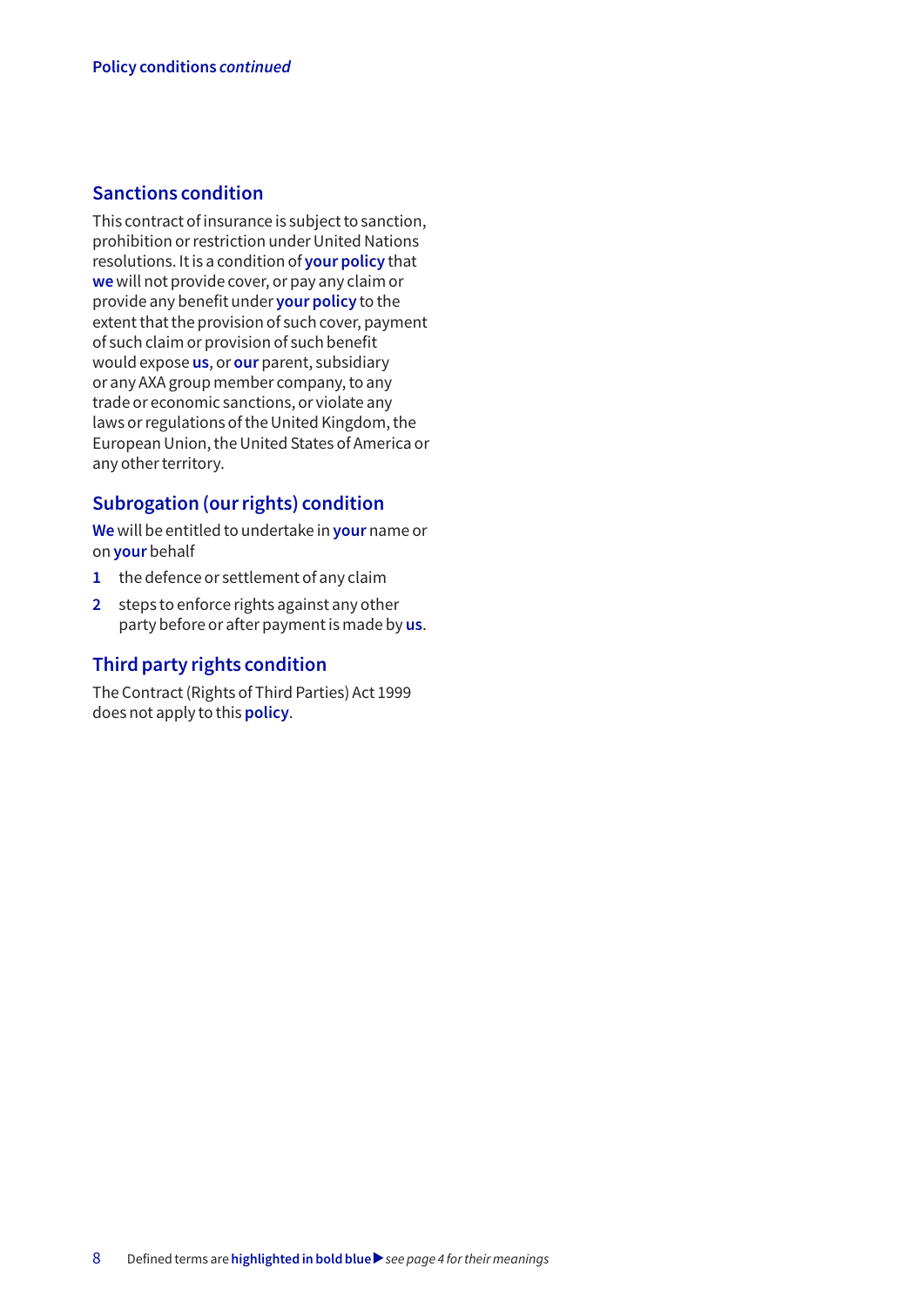# **Professional indemnity section**

#### **Contents of this section**

| Meanings of defined terms        |    |
|----------------------------------|----|
| Defence and settlement of claims | 13 |
| What is not covered              | 14 |
| Section conditions               | 18 |

# **Important information about the cover provided by this section**

The cover provided by this section operates on a claims-made basis. This means that **we** will only provide cover for **claims** or **claim circumstances** made against **you** and notified to **us** during the **period of insurance**. **We** will not cover any **claim** or **claim circumstance** arising from an act, error or omission that occurred before the **retroactive date** if a **retroactive date** is shown in **your** schedule.

Conditions apply regarding when **you** must tell **us** about **claims** or **claim circumstances** and these can be found below. **You** should read these carefully.

# **Meanings of defined terms**

**You** can find the meanings for words in bold blue on page 4. There are some words that may only appear in this section or are defined differently and their meanings are shown here.

#### **Asbestos**

Asbestos in any form, asbestos fibres, particles or derivatives of asbestos or any material containing asbestos.

#### **Asbestos survey**

A management survey or a refurbishment or demolition survey, as described in HSG264 published by the Health and Safety Executive in connection with Regulation 4 of the Control of Asbestos Regulations 2006, or any comparable survey or inspection, whether of commercial or residential land or property.

# **Claim(s)**

Any verbal or written demand, notice or communication from a third party

- **1** making an assertion for legal remedy or any other form of compensation or remedy
- **2** containing reference to, or serving notice of, intent to start legal proceedings
- **3** invoking any pre-action protocol as set under the Civil Procedure Rules and/or
- **4** referring to arbitration, adjudication or complaint proceedings.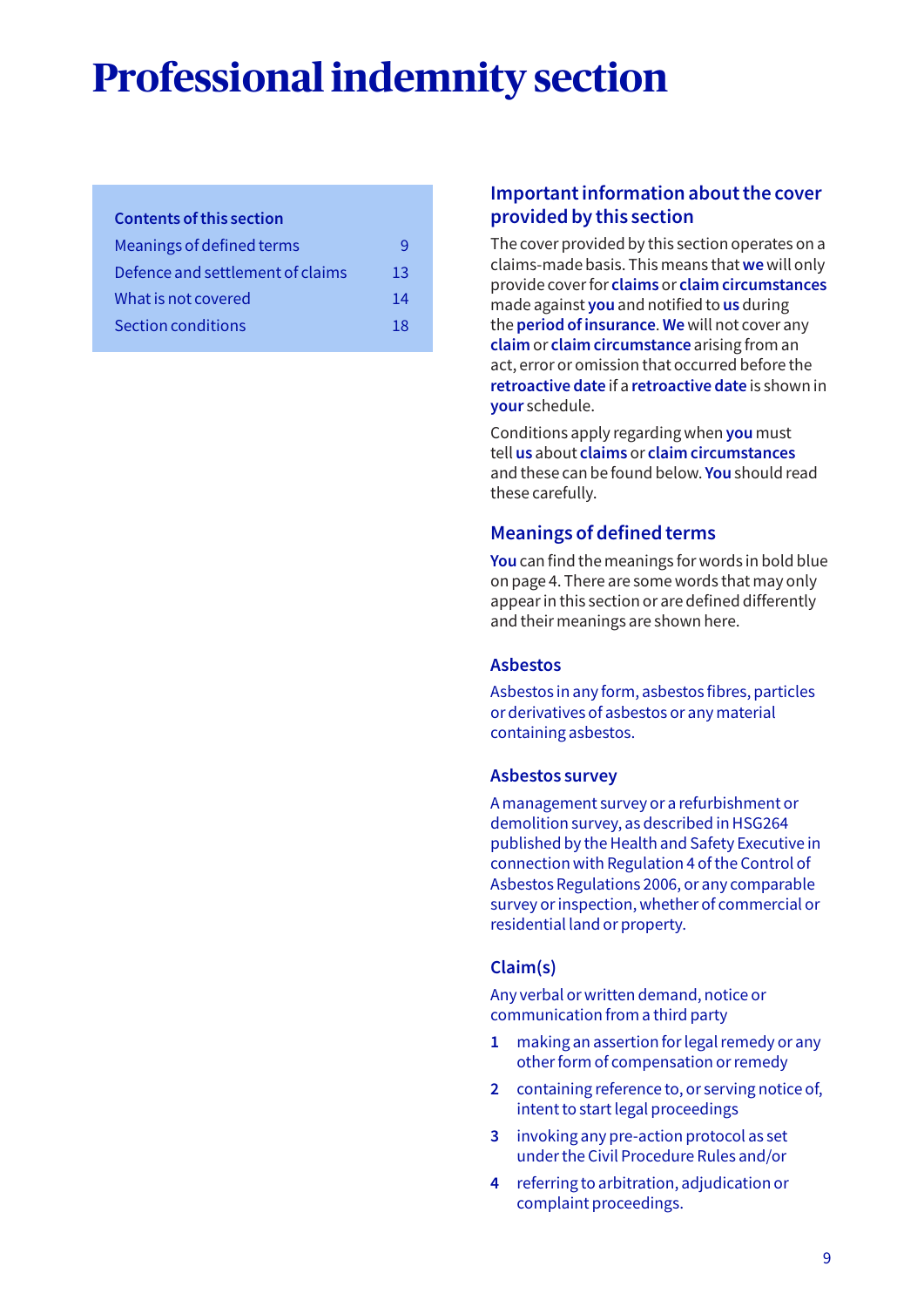#### **Claim circumstance(s)**

Any incident, occurrence, fact, matter or act that **you** become aware of that might reasonably give rise to a **claim**.

#### **Collateral warranty**

Any written agreement that creates a duty of care between **you** and any party that is not **your** direct client or customer.

#### **Defence costs**

All costs and expenses incurred by **us** or by **you** with **our** prior written permission relating to the investigation, defence or settlement of any **claim** or **claim circumstance**, which **your policy** covers.

**Our** permission will not be unreasonably withheld, delayed or withdrawn.

This does not include profit costs or remuneration or expenses paid or due to **you**.

#### **Documents**

Any documents, information or data, including computer records and data or information stored magnetically or electronically, that are **your** property or are looked after by or deposited with **you** in the ordinary course of **your professional business** and for which **you** are responsible. This does not include bearer bonds, coupons, stamps, bank or currency notes or negotiable instruments.

#### **Employee(s)**

- **1** Any person working for **you** under a contract of service with **you** or
- **2** Any person working for **you** in connection with the **professional business**
	- **a** who is hired or lent to **you**
	- **b** who is self-employed
	- **c** on a voluntary basis

and who is under **your** control or supervision.

#### **Environmental audit**

An investigation specifically intended to assess if there is **pollution** present.

#### **Estate agents and safety legislation costs**

Costs and expenses you incur arising from

- **1** The Consumer Protection from Unfair Trading Regulations 2008.
- **2** The Business Protection from Misleading Marketing Regulations 2008.
- **3** The Estate Agents' Act 1979.
- **4** The Health and Safety at Work etc. Act 1974.
- **5** The Health and Safety at Work (Northern Ireland) Order 1978.
- **6** The Construction (Design and Management) Regulations 2007.
- **7** The Corporate Manslaughter and Corporate Homicide Act 2007.
- **8** The Bribery Act 2010.
- **9** The Data Protection Act 1998.
- **10** Any similar, prior or successor legislation to the legislation described in **1** to **9** above.

#### **Extended liability**

Legal liability assumed by **you** under the express or implied terms of any contract or agreement that restrict **your** right of recovery, or increase **your** liability at law beyond that applicable in the absence of those terms.

#### **Injury**

Any death, illness, disease or sickness or any bodily, mental, psychological or emotional injury, distress or shock.

#### **Legal representation costs**

Costs and expenses **you** incur at a properly constituted hearing, tribunal or proceeding and that may be covered under this **policy** but that are not included under the meaning of **defence costs**.

#### **Limit of indemnity**

The amount shown in **your** schedule as the limit of indemnity.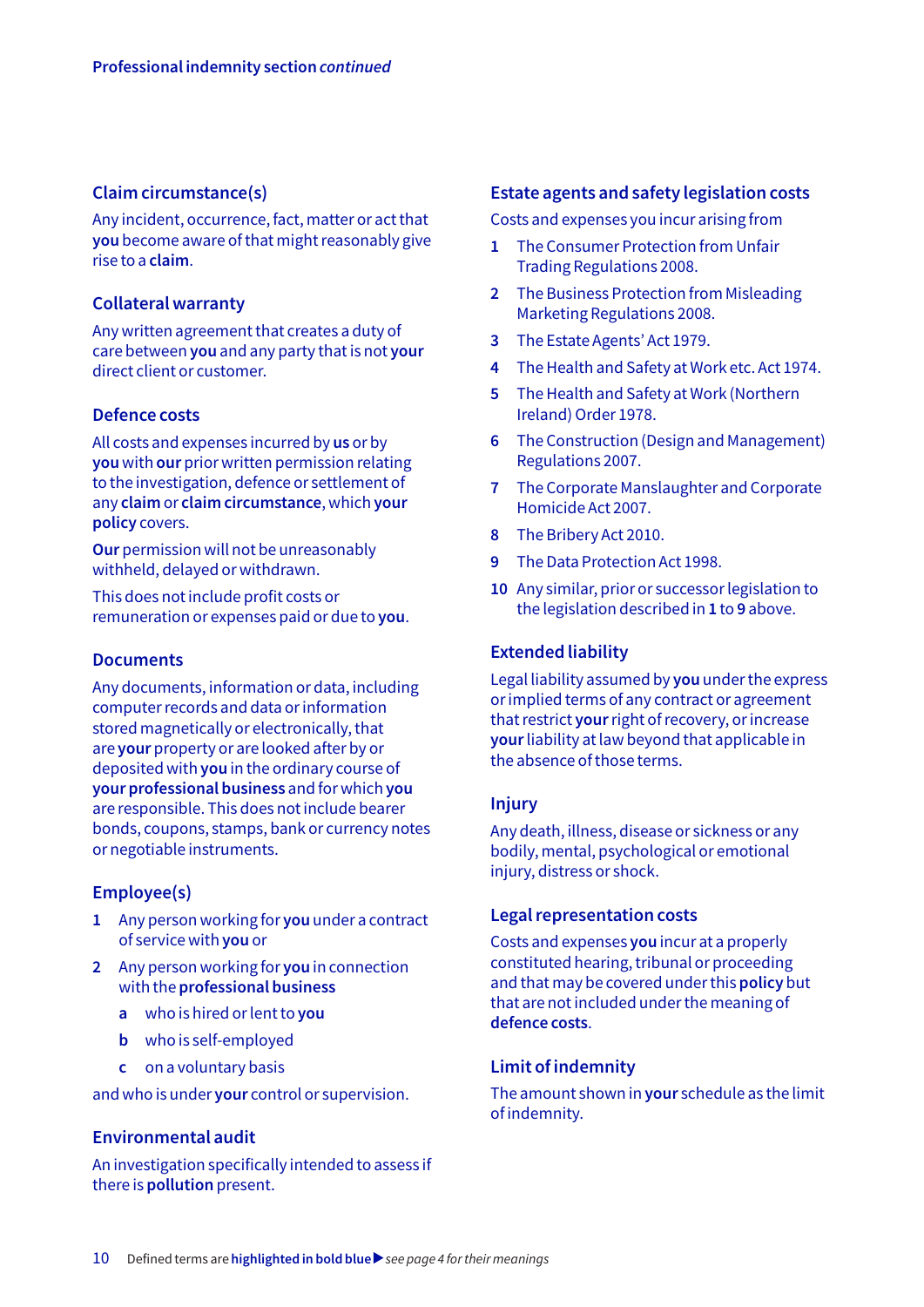#### **Loss**

The amount that **you** are legally liable to pay due to a **claim**, including awards of damages, awards of claimant costs and amounts that are pursuant to settlements, but not including **defence costs**.

#### **Ombudsman award**

An award made by an ombudsman for any case accepted for review by that ombudsman in his position as ombudsman under any recognised scheme.

#### **Pollutant**

Any solid, liquid or gaseous pollutant contaminant or irritant substance or any biological agent that is a danger to human health.

#### **Pollution**

Actual, alleged or threatened discharge, seepage, treatment, removal, disposal, dispersal, emission, release or escape of any **pollutant** or any regulatory order, direction or request to test for, monitor, remove, contain, treat, detoxify or neutralise any **pollutant**.

#### **Professional business**

- **1** Services or advice undertaken
	- **a** by members of the Royal Institution of Chartered Surveyors or
	- **b** that have otherwise been declared to **us**

and that are performed within the **territorial limits** by **you** or on behalf of the person, firm, company or organisation shown in **your** schedule as the insured.

- **2** Services or advice performed within the **territorial limits** by **you** whilst holding an individual appointment for work connected with the business of the person, firm, company or organisation shown in **your** schedule as the insured, provided that
	- **a** those services are undertaken by members of the Royal Institution of Chartered Surveyors or have otherwise been declared to **us** and

**b** the fee that **you** charged for those services or advice (if a fee was charged) is included in the income that has been disclosed to **us** when applying for this insurance.

#### **Retroactive date**

If this date is shown in **your** schedule this will be the earliest date from when work **you** performed is covered.

#### **You/your**

- **1** The person, firm, company or organisation shown in your schedule as the insured.
- **2** Any person, firm, company or organisation shown in your schedule as an additional insured.
- **3** Any predecessor in business to any firm, company or organisation that has been disclosed to **us**.
- **4** Any person who is or has been or who becomes a director, partner, member, principal or **employee**, but only for work undertaken for or on behalf of any person or body referred to in **1**, **2** or **3** above.
- **5** Any retired partner, retired director or retired member of the firm, company or organisation shown in your schedule as the insured and who remains as a consultant to any person, firm, company or organisation shown in your schedule as the insured.
- **6** The estate, heirs, executors, legal or personal representatives of any person referred to in **1**, **2**, **3**, **4** or **5** above in the event of their death or incapacity.

# **What is covered** 3

**We** will cover **you** for any **claim** and **defence costs** that arise from the conduct of **your professional business**, where the **claim** is first made against **you** and notified to **us** during the **period of insurance**, arising from

- **1** a breach of **your** professional duty
- **2** negligent misstatement or misrepresentation
- **3** unintentional libel, slander or defamation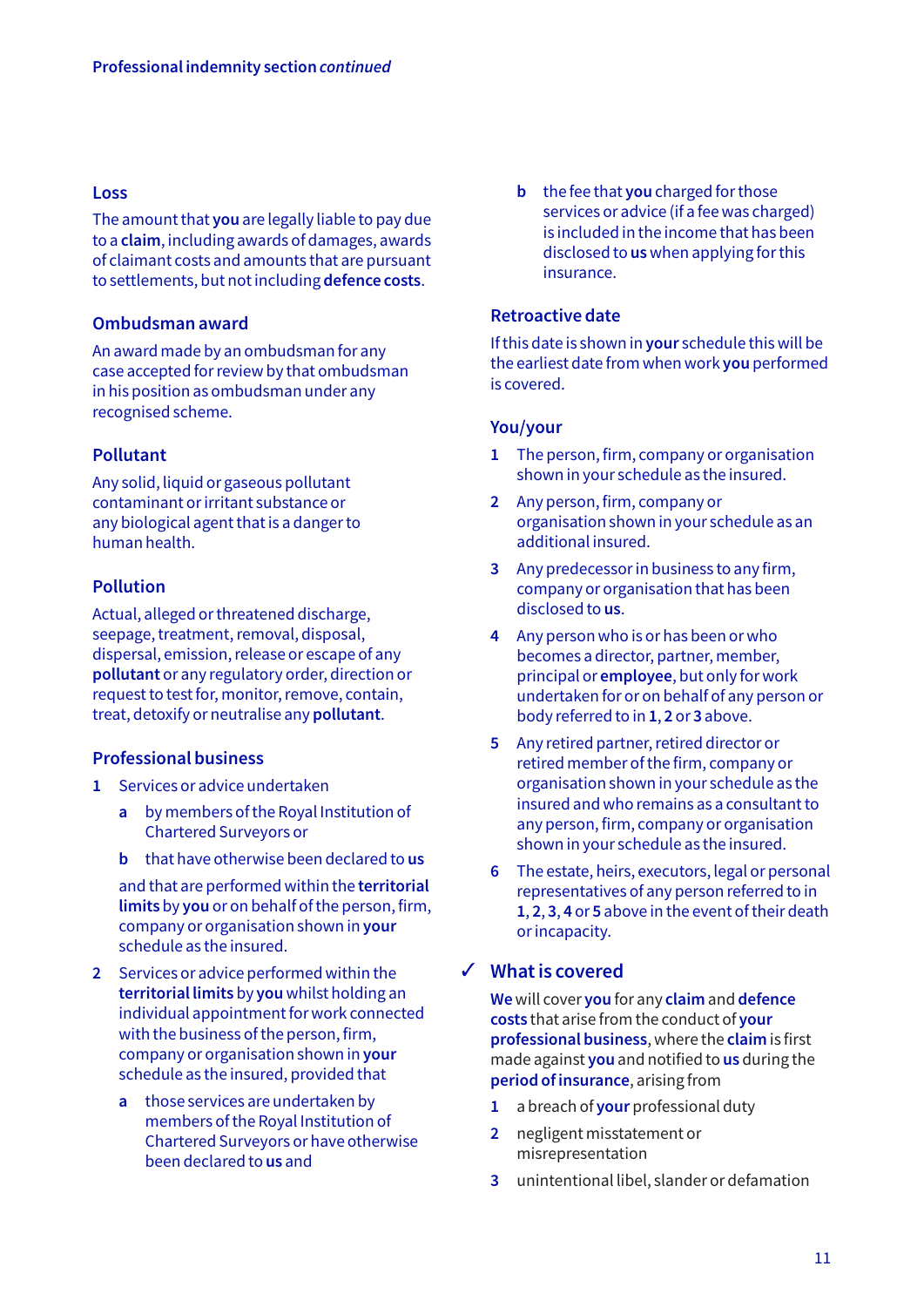- **4** unintentional breach of or misuse of confidentiality or any right to privacy
- **5** any liability **you** incur as a result of a decision by an adjudicator appointed to resolve a dispute in line with the Scheme for Construction Contracts as contained in the Housing Grants Construction and Regeneration Act 1996, or an adjudication clause contained in a contract
- **6** any award by an arbitrator or tribunal of arbitrators, including the Royal Institution of Chartered Surveyors Dispute Resolution Service
- **7** any other civil liability that **you** incur.

The most **we** will pay for **loss** resulting from each **claim** is the **limit of indemnity**.

**We** will pay **defence costs** in addition to the **loss**. If the amount of **loss** exceeds the **limit of indemnity**, the most **we** will pay for **defence costs** will be an amount in the same proportion that the **limit of indemnity** has to the **loss**.

#### **Asbestos cover**

For any **claim** or **claim circumstance** arising directly or indirectly from the actual or possible dispersal or presence of **asbestos**, **we** will pay the costs of

- **1** rectification
- **2** redemption
- **3** decrease in value

caused by that actual or possible dispersal or presence of **asbestos** but only where that **claim** or **claim circumstance** arises from **your** negligent act, negligent error or negligent omission. Where that **claim** relates to a decrease in value, **we** will only cover the decrease that arises from a survey that **you** performed and where that survey was not an **asbestos survey**.

The most **we** will pay for all **claims** and **defence costs** arising directly or indirectly from **asbestos** in any one **period of insurance** is £250,000.

Any amounts **we** pay for such **asbestos claims** or **asbestos claim circumstances** are not additional to and do not increase the **limit of indemnity**.

#### **Collateral warranties cover**

**We** will cover **you** for any **claim** first made against **you** and notified to **us** within the **period of insurance** arising from **your** performance of obligations agreed by **you** under a **collateral warranty**.

The most **we** will pay for Collateral warranties cover resulting from each **claim** is the **limit of indemnity**.

#### **Court attendance costs cover**

In the event that any of **your** directors, partners, members, principals, **employees** or any other relevant parties (but not expert witnesses) are required to attend court, mediation or arbitration in connection with a **claim** that is covered by this **policy**, provided that **we** have first given **our** written consent, **we** will pay compensation to **you** at £300 per day or part of day for each person required to attend.

The most **we** will pay for all Court attendance costs in any one **period of insurance** is £15,000. This is in addition to the **limit of indemnity**.

#### **Dishonesty and fraud cover**

**We** will cover any **claim** arising out of a dishonest or fraudulent act or omission that arises by reason of, and was solely and directly caused by, the actual or allegedly dishonest or fraudulent act or omission of any past or present partner, director, member, consultant or **employee** of **yours** (whether committed alone or in collusion with others) that cause any client of **yours** to suffer loss.

Any dishonesty or fraud committed by people acting together will be treated as one **claim**.

The most **we** will pay for **loss** resulting from each **claim** that arises out of any dishonest or fraudulent act or omission is the **limit of indemnity**.

**We** will pay **defence costs** in addition to the **loss** that arises out of any dishonest or fraudulent act or omission. If that **loss** amount exceeds the **limit of indemnity**, the most **we** will pay for **defence costs** will be the same proportion that the amount the **limit of indemnity** has to the **loss** amount.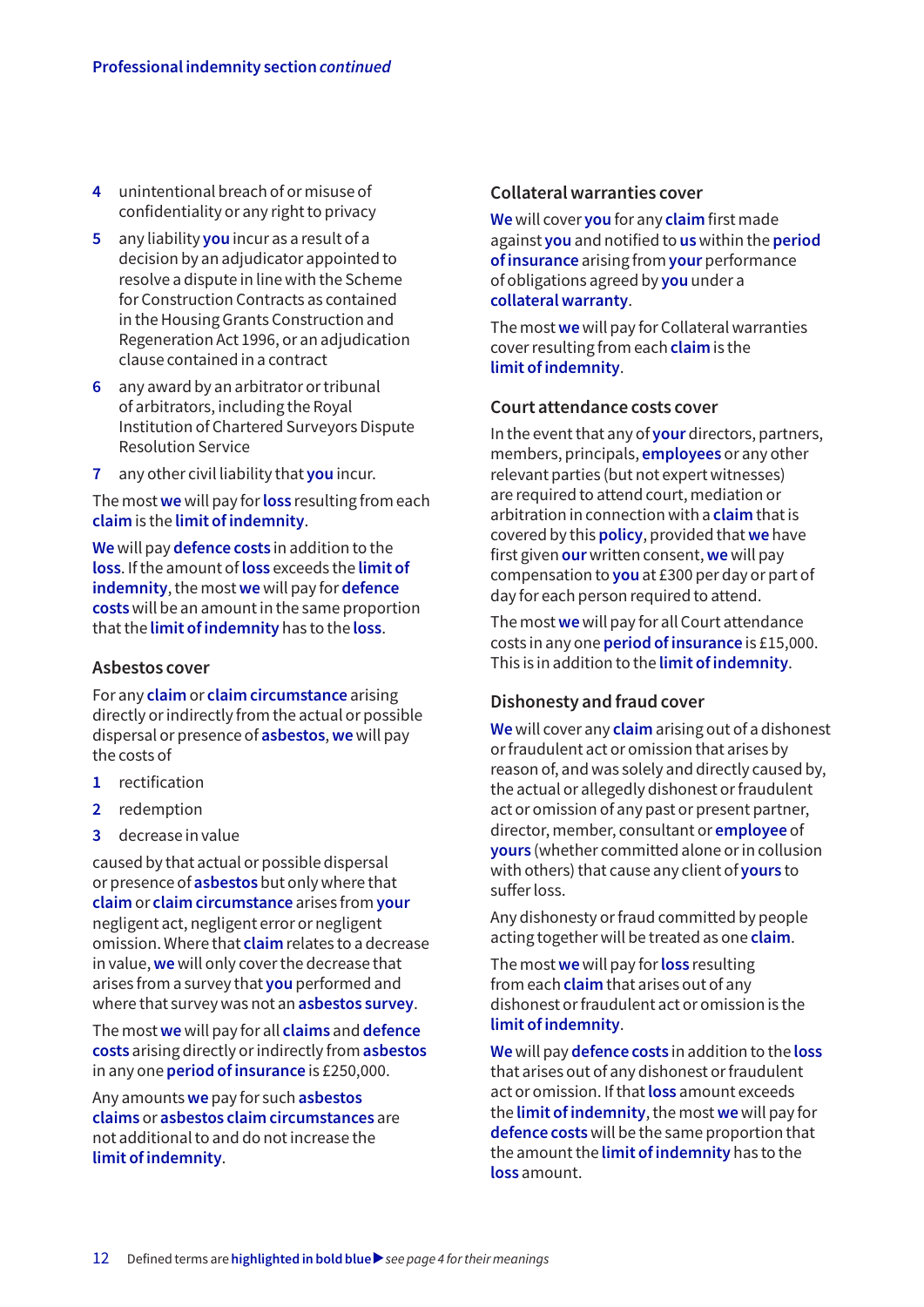# **Estate agents and safety legislation costs cover**

**We** will pay on **your** behalf 80% of **estate agents and safety legislation costs** that **you** incur with **our** prior written consent to defend any proceeding first made against **you** and notified to **us** during the **period of insurance**. **We** will only pay these costs where, in **our** reasonable opinion, defending that proceeding could protect **you** against a **claim** or potential **claim** arising from your **professional business**.

The most **we** will pay for all **estate agents and safety legislation costs** in any one **period of insurance** is £100,000.

#### **Legal representation costs cover**

**We** will pay on **your** behalf 80% of **your legal representation costs** arising from a **claim** or **claim circumstance** first made during the **period of insurance** and from **your professional business**.

The most **we** will pay for all **legal representation costs** in any one **period of insurance** is £25,000.

#### **Loss of documents cover**

**We** will cover **you** for any **claim** and **defence costs** that arise from the conduct of **your professional business**, where the **claim** is first made against **you** and notified to **us** during the **period of insurance**, arising from the destruction, loss or damage of any **documents**.

**We** will pay reasonable costs and expenses for replacing or restoring **your** own **documents** that have been destroyed, lost or damaged in the conduct of **your professional business** provided that the destruction, loss or damage is discovered by **you** and notified to **us** during the **period of insurance**.

The most **we** will pay Loss of documents cover is the **limit of indemnity**.

An **excess** of £500 (or the amount shown in **your** schedule if that is lower) will apply to each and every **claim** for loss of **documents**.

#### **Ombudsman awards cover**

**We** will cover **you** for any **ombudsman award** that arises from a **claim** or **claim circumstances** arising from the conduct of **your professional business** and first made against **you** and notified to **us** during the **period of insurance**.

The most **we** will pay for all **ombudsman awards** in any one **period of insurance** is £250,000.

#### **Pollution cover**

For any **claim** or **claim circumstance** that arises directly or indirectly from **pollution**, **we** will only pay the costs of re-designing, re-specifying, remedying or rectifying a structure and will only pay where that **pollution**

**1** arises from **your** negligent design, negligent specification or failure to report a structural defect

and

**2** does not result directly or indirectly from any **environmental audit** carried out by **you**.

The most **we** will pay for all **claims** and **defence costs** arising directly or indirectly from **pollution** in any one **period of insurance** is the **limit of indemnity**.

Any amounts **we** pay for such **pollution claims** or **pollution claim circumstances** are not additional to and do not increase the **limit of indemnity**.

# **Defence and settlement of claims**

All **claims** that come from the same act, error or omission or series of acts, errors or omissions, as a result of, or arising directly or indirectly from the same source or original cause, will be regarded as one **claim**.

Where any **ombudsman award** is rejected by the claimant who then pursues the matter through the courts, both the complaint to the ombudsman and all subsequent court proceedings shall be treated as a single **claim** made at the date of the first **claim** against **you**.

If **we** cover more than one person, firm, company or organisation, **our** liability to all, as a result of one **claim**, will not be more than the **limit of indemnity**.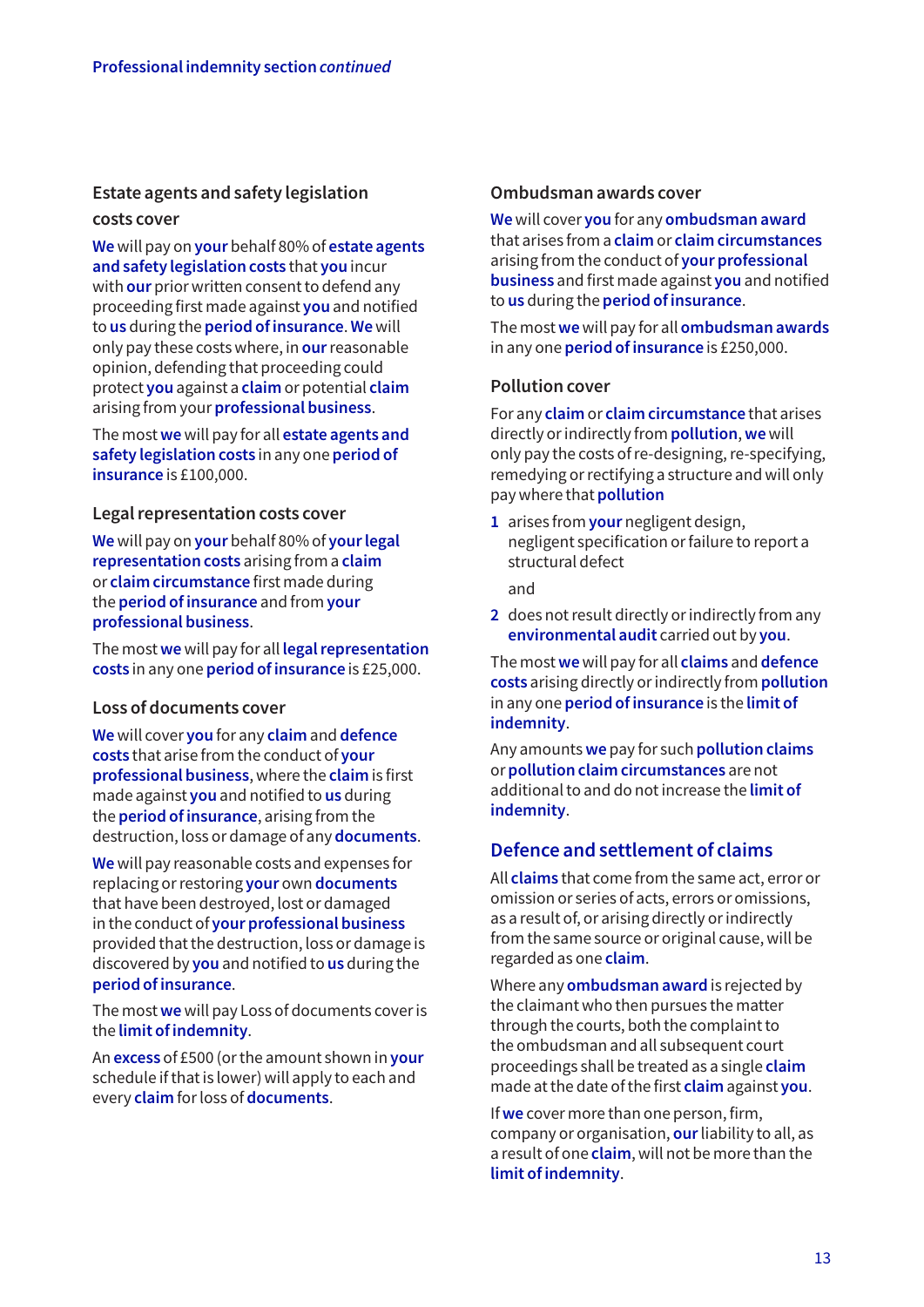**We** may at any time pay the **limit of indemnity** or relevant sub-limit. **We** will then have no further liability for that **claim** or **defence costs** except those already incurred at the date of payment of the **limit of indemnity** or sub-limit.

**We** have the right, but not the obligation, to take control of any **claim** and conduct the investigation, settlement or defence in **your** name. After taking into account the commercial considerations of the costs of defence, **we** may choose to settle a **claim** instead of defending it.

If **we** feel it is necessary, **we** will appoint **our** adjuster, solicitor or other appropriate person to deal with a **claim**. If **you** ask **us**, **we** may agree to appoint **your** solicitor, but only if **we** are satisfied that **your** solicitor has the necessary expertise to undertake this work, only on a similar fee basis as **our** solicitor and only for work done with **our** prior written approval.

After taking into account the commercial considerations of the costs of defence, **we** may choose to settle a **claim** instead of defending it if **we** do not think there is a reasonable prospect of success.

If **you** disagree with **our** proposed course of action for any legal proceedings (whether defence or prosecution), then **you** may refer the matter to a Queen's Counsel of the English Bar to be mutually agreed between **you** and **us**. If **you** and **we** cannot agree on the Queen's Counsel to be appointed, then the Queen's Counsel will be appointed by the current Chairman of the English Bar or their representative. The Queen's Counsel's decision on how the legal proceedings should be handled shall be binding on **you** and **us**. In resolving this dispute, the Queen's Counsel will have consideration for the interests of **you** and **us**. The costs of this exercise will be allocated by the agreed or appointed party on a fair and equitable basis.

#### If **you**

- **1** do not comply with the Claim notification condition or the Claim circumstance condition
- **2** do not disclose information relevant to this insurance and/or
- **3** make a statement that is incorrect

and that affects **our** ability to handle or settle **your claim** or **claim circumstance**, or increases the **defence costs**, **we** may reduce the amount **we** will pay to an amount that **we** would have been required to pay if **you** had met that condition, disclosed the information or made the correct statement.

This does not affect any other condition in this **policy** and this will not apply to **ombudsman awards**.

Where **we** wish to reduce the amount **we** will pay to an amount that **we** believe **we** would have been required to pay and where **you** disagree with **us** about the amount, **you** may refer the matter to arbitration in accordance with the law and procedures of England and Wales to any person nominated by the current President of the Royal Institution of Chartered Surveyors. That nominated person's decision will be binding on **you** and **us**.

# **What is not covered** 7

#### **Adjudication exclusion**

**We** will not cover

- **1** any decision made against **you** by an adjudicator who was not independent of the parties to the dispute
- **2** any **claim** or **claim circumstance** arising out of or related to any adjudication arising from an adjudication clause in a contract that contains timetable provisions for adjudication that are more onerous to **you** than those contained in the Scheme for Construction Contracts referred to in the Housing Grants Construction and Regeneration Act 1996.

#### **Arbitration exclusion**

**We** will not pay any arbitration award (whether made under the Royal Institution of Chartered Surveyors Dispute Resolution Service or otherwise) made for any **claim** or counter claim where the seat of the arbitration was located outside England, Wales, Scotland or Northern Ireland, unless that seat was agreed by **us**.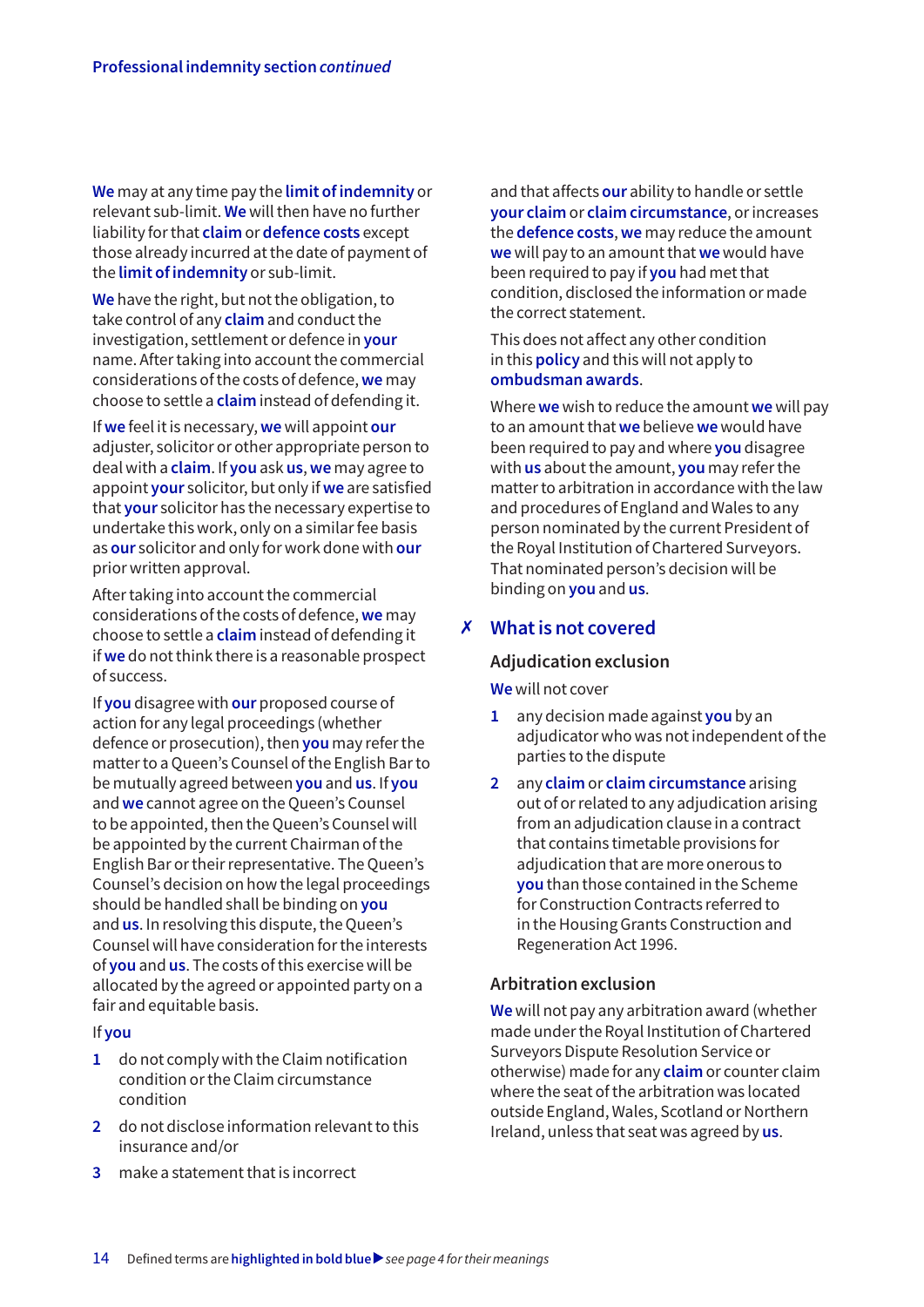#### **Asbestos exclusion**

**We** will not cover any **claim** arising directly or indirectly from or in any way connected with **asbestos** other than as stated in the Asbestos cover on page 12.

**We** will not cover any **injury** or fear of suffering **injury** arising directly or indirectly from **asbestos**.

#### **Associated persons or entities exclusion**

**We** will not cover any **claim** brought by

- **1** a firm, company or organisation with a financial interest in **you**
- **2** a firm, company or organisation in which any of **your** partners, directors or principals have a controlling interest
- **3** any firm, company, organisation or individual who falls within the definition of **you**

unless the **claim** originates from a source independent of that firm, organisation or individual.

#### **Directors' and officers' liabilities exclusion**

**We** will not cover any **claim** made against **you** or **your** directors, officers or trustees for breach of their duties as director, officer or trustee.

#### **Dishonesty and fraud exclusion**

**We** will not cover any **claim** directly or indirectly involving dishonesty or fraud committed by **you** other than as stated in the Dishonesty and fraud cover on page 12.

**We** will not cover any **claim** arising out of dishonesty or fraud on the part of any person after **you** discover, in relation to that person, reasonable cause for suspicion of fraud or dishonesty.

#### **Employment exclusion**

**We** will not cover any **claim** arising out of any kind of employment related dispute or any kind of defamation, discrimination, harassment or unfair treatment relating to any current, former or prospective **employees**.

#### **Excess exclusion**

**We** will not pay the **excess** shown in **your** schedule.

The **excess** does not apply to **defence costs**, Court attendance costs cover or Formal investigation costs cover.

The **excess** applicable to Loss of documents cover is as stated under the Loss of documents cover on page 13.

**You** will only pay one **excess** for **claims** from the same act, error or omission (or series of acts, errors or omissions) that arise directly or indirectly from the same source or original cause.

#### **Extended liability exclusion**

**We** will not cover **extended liability** other than as stated in the Collateral warranties cover on page 12.

In respect of any liability **you** incur under a **collateral warranty**, **we** will not cover any **claim** that arises from

- **1 your** acceptance of an obligation, or a guarantee **you** provide, of fitness for purpose where this appears as an express term
- **2** any express guarantee **you** give including any relating to the period of a project
- **3** any express penalty contained in a contract between **you** and another party
- **4** any express acceptance **you** give of liability for liquidated damages.

**We** will not cover any liability that arises as a result of any assignment of a **collateral warranty** or duty of care agreement to more than one party, except in the case of a **collateral warranty** or duty of care agreement given to a financier or funding party, but not a purchaser or tenant, where a total of two assignments is permissible. This is only applicable to contracts entered into on or after 1 October 2001.

This exclusion will not apply if

- **1 you** would have been liable even in the absence of any express agreement
- **2 we** have approved in writing the contractual terms giving rise to the liability, or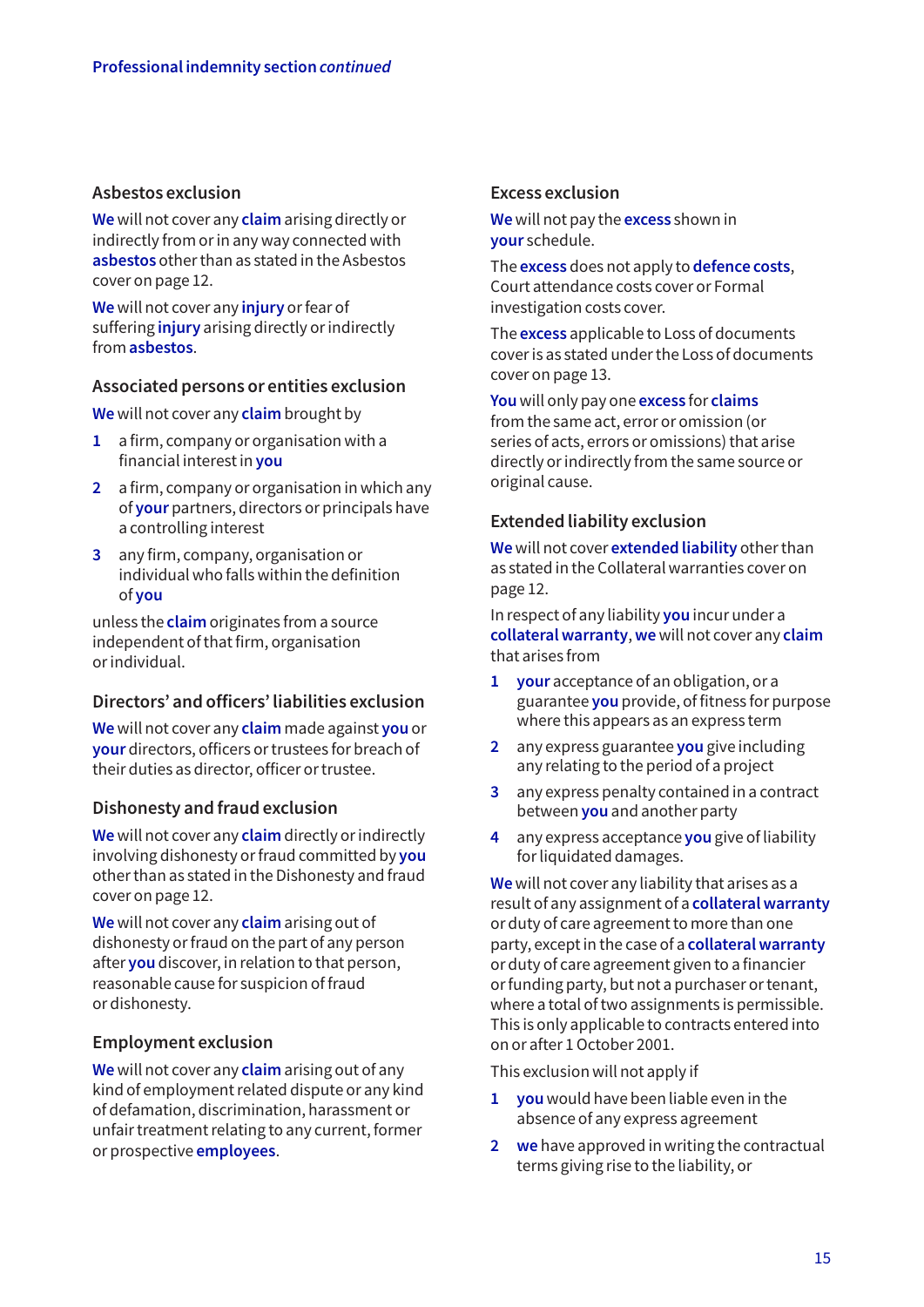**3** in the case of a **collateral warranty** or duty of care agreement, the British Property Federation or Construction Industry Council's current or former standard **collateral warranty** wording is used.

#### **Failure to duplicate data exclusion**

**We** will not cover **your** own **documents** that are stored on a computer system or in any other magnetic or electronic form unless those **documents** are duplicated on at least a daily basis, with the intention that the duplicate can be used to restore the **documents** in the event of loss or damage.

The most **we** will pay for loss of **documents** is the **limit of indemnity**.

#### **Financial services exclusion**

**We** will not cover any **claim** arising out of any Regulated Activities as defined in the Financial Services and Markets Act 2000 as amended from time to time.

This exclusion will not apply to mortgage mediation activity and insurance mediation activity relating to general insurance contracts, but only where **you** have permission pursuant to Part IV of the Financial Services and Markets Act 2000 to undertake such activities.

#### **Fines and penalties exclusion**

**We** will not cover any fines, penalties, punitive, multiple, aggravated or exemplary damages awarded against **you**.

#### **Goods supplied exclusion**

**We** will not cover any **claim** arising out of any product, goods or materials that **you** have supplied or used, or made arrangements to supply or use, or the manufacture, repair, sale, installation or maintenance of any product by **you** or on **your** behalf.

This exclusion does not apply to project models or displays.

#### **Injury exclusion**

**We** will not cover any **claim** for **injury** to any **employee** suffered in the course of their employment by **you** or on **your** behalf.

#### **Insolvency exclusion**

**We** will not cover any **claim** arising out of or relating solely to **your** insolvency or bankruptcy or any **claim** made by **your** liquidator, provisional liquidator or administrator.

This exclusion will not apply to

- **1** any **claim** for monies held on behalf of third parties
- **2** any **claim** that otherwise would be covered by this **policy** if it were not for **your** insolvency or bankruptcy.

#### **Market fluctuation exclusion**

**We** will not cover any **claim** relating to the financial return of any investment or the depreciation or loss of investments when that financial return, depreciation or loss is caused by normal or abnormal fluctuations in any financial, stock, commodity or other markets that are outside **your** influence or control.

This exclusion will not apply to **professional business** performed in connection with the survey or valuation of any tangible property.

#### **North American jurisdiction exclusion**

**We** will not cover any **claim** instituted or pursued

- **1** within the United States of America or Canada or any territories which come within the jurisdiction of the United States of America or Canada or in which it is contended that the laws of the United States of America or Canada should apply
- **2** to enforce a judgment obtained in any Court of the United States of America or Canada or any territories, which come within the jurisdiction of the United States of America or Canada.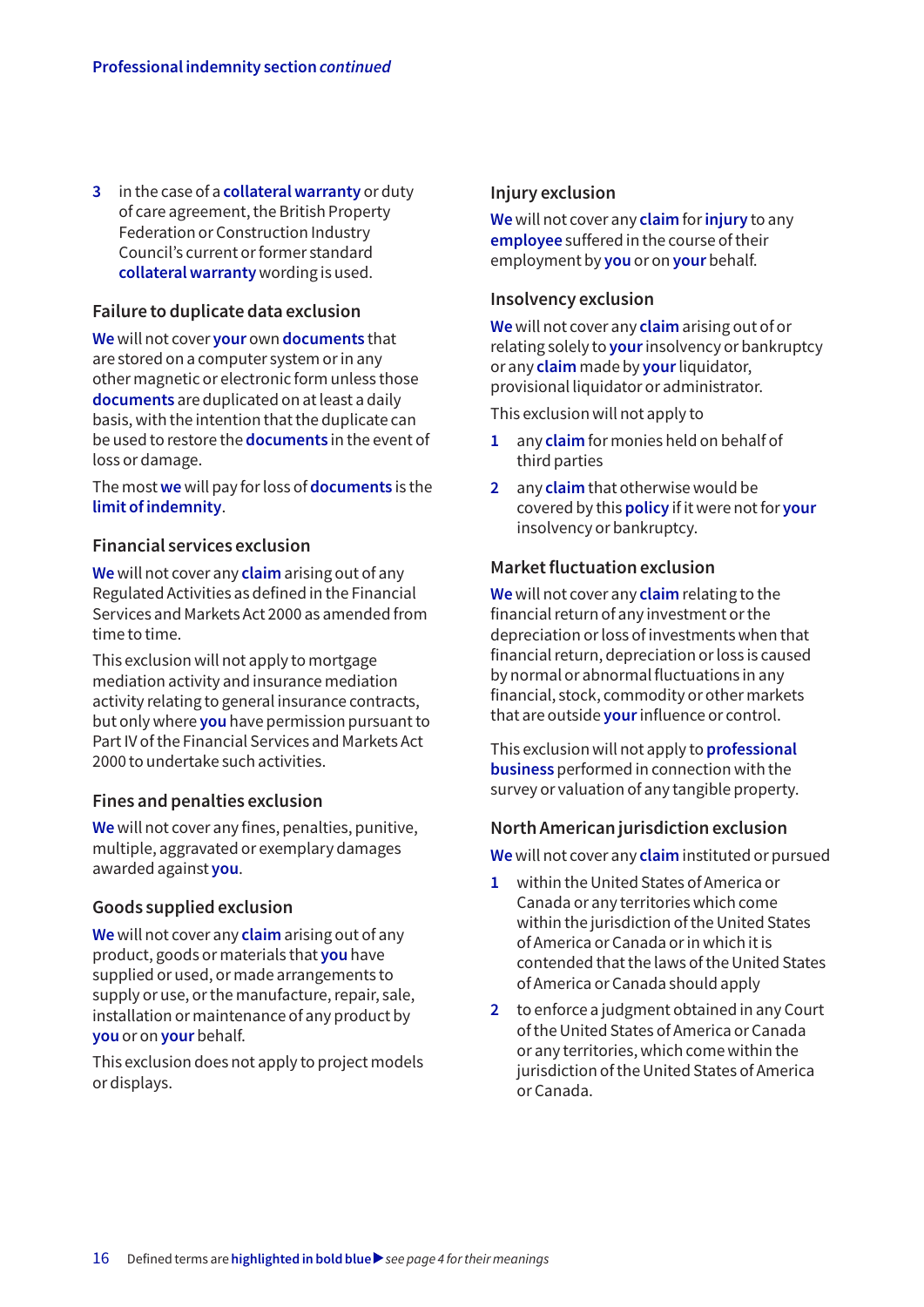#### **Ombudsman awards exclusion**

**We** will not pay any **ombudsman awards** except for those covered by the Ombudsman awards cover explained on page 13.

#### **Pollution exclusion**

**We** will not cover any **claim** directly or indirectly involving **pollution** other than as stated in the Pollution cover on page 13.

#### **Previous claims exclusion**

**We** will not cover any **claim**

- **1** that has been notified under any other policy before the start of this **policy**
- **2** that **you** were aware of or should have been aware of before the start of this **policy**.

other than as stated in the Fair presentation of risk condition on page 6.

#### **Property ownership or use exclusion**

**We** will not cover any **claim** arising from the ownership, possession, leasing or use of any land or building structure or any other property or goods whether mobile or immobile.

# **Radioactive contamination exclusion**

**We** will not cover any **claim** arising directly or indirectly from

- **1** ionising radiation or contamination by radioactivity from any irradiated nuclear fuel, or from any nuclear waste from the combustion of nuclear fuel
- **2** the radioactive, toxic, explosive or other hazardous properties of any explosive nuclear assembly or its nuclear component.

#### **Retroactive date exclusion**

**We** will not cover any **claim** arising from the performance of **your professional business** carried out before the **retroactive date** where it is shown in **your** schedule.

# **Surveys and valuations exclusion (not qualified or experienced)**

**We** will not cover any **claim** arising out of

- **1** a survey, unless it was undertaken by
	- **a** anyone who is
		- **i** a Fellow, Professional member, Technical Member or Associate Member of the Royal Institution of Chartered Surveyors (RICS)
		- **ii** a Fellow or Associate of the Incorporated Society of Valuers and Auctioneers (ISVA)
		- **iii** a Fellow or Associate of the Architects and Surveyors Institute (ASI)
		- **iv** a Fellow or Associate of the Faculty of Architects and Surveyors (FFAS)
		- **v** a Fellow or Associate of the Royal Institute of British Architects
		- **vi** a Fellow or Associate of the Royal Incorporation of Architects in **Scotland**
	- **b** anyone who has not less than five years' experience of survey work or
	- **c** any other person delegated by the person, firm, company or organisation shown in **your** schedule as the insured to undertake survey work, but only if
		- **i** supervision of that work is provided by a person qualified in line with **a** or **b** above or
		- **ii we** have first provided written agreement
- **2** a survey undertaken in connection with the production of an Energy Performance Certificate, unless it was undertaken by an energy assessor accredited by any organisation approved by the Department for Communities and Local Government to provide that accreditation
- **3** a survey undertaken in connection with the production of a Home Condition report, unless it was undertaken by anyone who has a diploma in Home Inspection from the Award Body of the Built Environment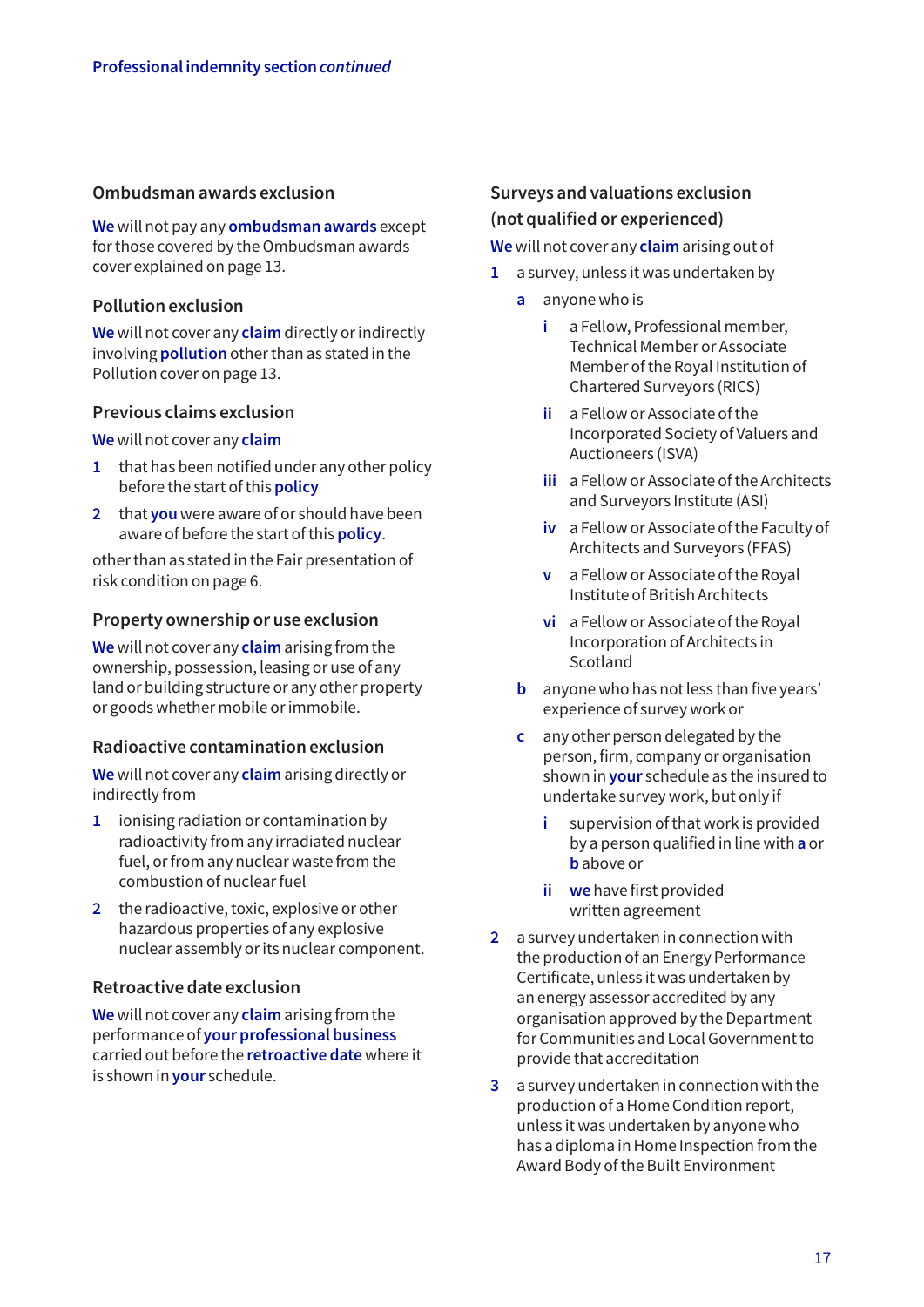- **4** a valuation produced before 30 April 2011, unless it was undertaken by a person qualified in line with **1a**, **1b** or **1c** above
- **5** a valuation produced after 30 April 2011
	- **a** unless it was undertaken or supervised by a RICS Registered Valuer and in accordance with RICS Valuation Standards PS 1
	- **b** where the RICS Valuation Standards do not apply, unless it was undertaken by a person qualified in accordance with **1a**, **1b** or **1c** above.

#### **Terrorist act exclusion**

**We** will not cover any **claim** directly or indirectly involving any **terrorist act**.

#### **Trading losses exclusion**

**We** will not cover any **claim** arising out of trading losses or trading liabilities incurred by **you** or any of **your** businesses.

#### **War risk exclusion**

**We** will not cover any **claim** arising from or happening through war, invasion, act of foreign enemy, hostilities, (whether war is declared or not), civil war, rebellion, revolution, insurrection or military or usurped power.

# **Section conditions**

These conditions of cover only apply to this section. **You** must comply with the following conditions to have the full protection of **your policy**. Conditions may specify circumstances whereby non-compliance will mean that **you**  will not receive payment for a claim. However **you** will not be covered and **we** will not pay **your** claim if **you** are unable to prove that the non-compliance with these conditions could not have increased the risk of the loss which actually occurred in the circumstances in which it occurred.

If **you** are unsure about any of these conditions or whether **you** need to notify **us** about any matter, please contact **us**.

#### **Adjudication condition**

If **you** receive any notice of intention to adjudicate, notice of adjudication, referral notice or any adjudication notice relating to a contract, **you** must tell **us** within two working days of receipt of that notice.

**We** reserve the right to treat any notification received under this clause as notification of a **claim circumstance**.

**You** must not serve any notice of intention to adjudicate, notice of adjudication, referral notice or any adjudication notice relating to a contract without first obtaining **our** written approval unless, in **your** reasonable opinion, service of those notices will not lead to a **claim**.

#### **You** must not

- **1** make any admission in respect of the dispute that is the subject of adjudication
- **2** agree to accept the decision of the adjudicator as finally determining the dispute with no further reference to legal proceedings, arbitration or Alternative dispute resolution

without first obtaining **our** written approval to do so.

If **you** do not comply with this condition, **we** have the right to refuse to pay any costs, damages, penalties or other amounts that arise from the adjudication.

#### **Admission of liability condition**

In the event of a **claim circumstance, you** must not

- **1** admit liability
- **2** incur any **defence costs**
- **3** make any offers of settlement
- **4** otherwise prejudice the conduct of defence or settlement of that **claim** or **claim circumstance**

without first obtaining **our** written approval. This applies regardless of any complaint handling procedure or if the amount in dispute is less than **your excess**.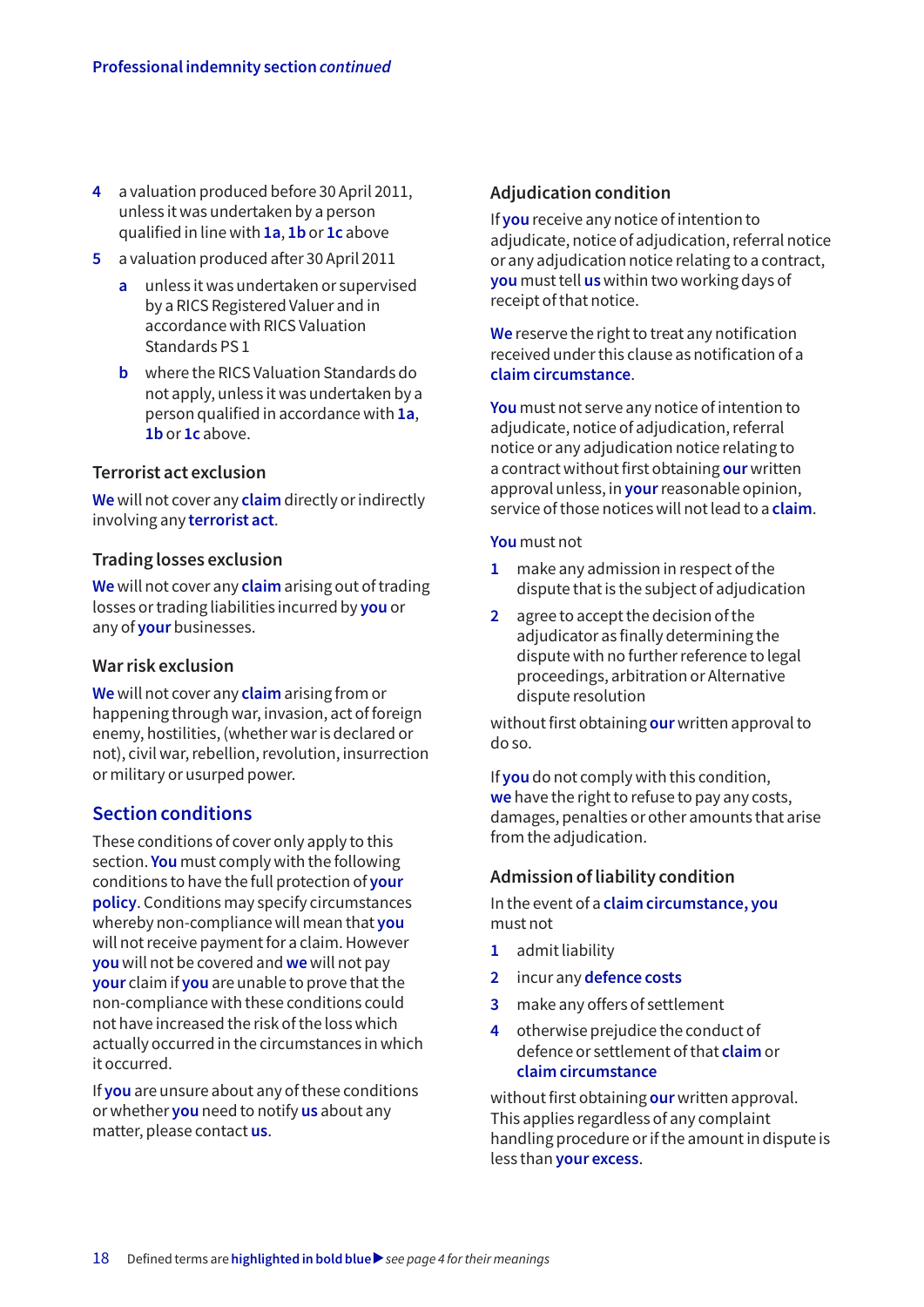# **Authorisation condition**

All persons insured by this **policy** agree that the practice or practices named as the insured on **your** schedule is their agent for all purposes in connection with this **policy**. This **policy** may be varied or rescinded by agreement between **us** and the practice or practices named as the insured on **your** schedule without the consent of any other person insured by this **policy**.

# **Breach of Claim notification condition or**

# **Claim circumstance condition**

If **you** do not comply with the Claim notification condition or the Claim circumstance condition and where the **claim** or **claim circumstance** would otherwise be covered by this **policy**, **we** will not refuse to pay the **claim** provided:

- **1 you** tell **us** in writing about the **claim** or **claim circumstance** during the **period of insurance** and
- **2 you** can satisfy **us** that **you** had no intention to deceive or mislead.

If, however, this affects **our** ability to handle or settle a **claim** or **claim circumstance**, **we** will reduce the amount **we** pay to the figure **we** reasonably believe would have been payable had **our** ability to handle or settle it not been affected. This does not affect any other condition in this **policy**.

# **Claim circumstance condition**

**You** must tell **us** in writing as soon as possible within the **period of insurance** about **claim circumstances**.

When telling **us** about **claim circumstances**, **you** must give to **us** full details including but not limited to

- **1** a description of the **claim circumstance**
- **2** the nature of the alleged act, error or omission leading to the **claim circumstances** and the date it was committed
- **3** the nature of the alleged damage
- **4** the names of the actual or potential claimants and defendants, and
- **5** the manner in which **you** first became aware of the **claim circumstance**.

If **claim circumstances** that relate to work **you**  performed after the **retroactive date** and within the **period of insurance** lead to a **claim** after the **period of insurance** has ended, that **claim** will be deemed to have been made against **you** during the **period of insurance**. provided that **you** told **us** in accordance with the requirements of this condition.

#### **Claim control and co-operation condition**

**You** must give **us** all information and assistance that **we** reasonably require and that is in **your** power to provide.

**You** must co-operate with **us** and anyone appointed on **our** behalf by

- **1** providing any information, assistance, signed statements or depositions as **we** may require to comply with any Civil Procedure Rules, Practice directions and Pre-Action Protocols as may be issued
- **2** assisting to present the best possible defence to a **claim**
- **3** ensuring access to any information that **we** or **our** representatives may require in the defence of a claim or the investigation of any **claim circumstance**, whether or not that information may be privileged
- **4** provide **us** with any and all information that will allow **us** to determine **our** liability under this policy
- **5** making payment on demand of **your excess**  in order to comply with the terms of any settlement **we** have agreed
- **6** providing any information, assistance, signed statements or depositions as **we** may require to exercise **our** rights of subrogation
- **7** ensuring that all documents of any description relevant to any **claim** or **claim circumstance** are preserved and complete.

# **Claim notification condition**

**You** must tell **us** in writing as soon as possible within the **period of insurance** about any **claim**  against **you** irrespective of **your** views as to the validity of that **claim**.

**We** will not pay **your claim** where **you** have not complied with this condition.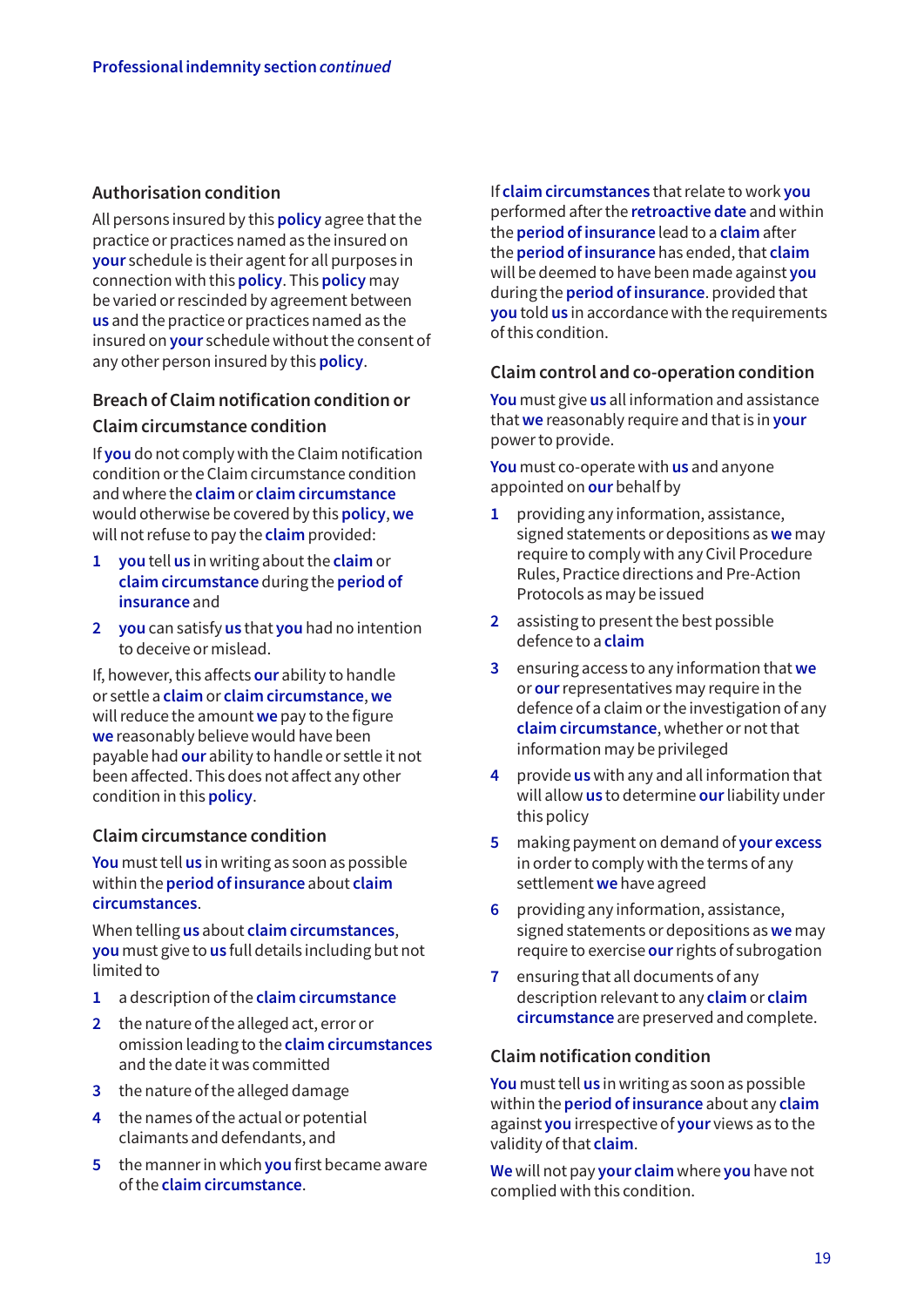# **Disagreement of definition of professional business**

If **you** disagree with **us** about how **we** interpret the meaning of **professional business**, **you** may refer the matter to arbitration in accordance with the law and procedures of England and Wales to any person nominated by the President (at the time) of the Royal Institution of Chartered Surveyors, and that nominated person's decision will be binding on **you** and **us**.

#### **Dishonesty and fraud condition**

**You** must tell **us** as soon as possible and in any event within the **period of insurance** of the discovery of

- **1** any dishonest or fraudulent act or omission
- **2** any reasonable suspicion that a past or present partner, director, member, **employee** or consultant to **you** has acted dishonestly or fraudulently.

If that dishonest or fraudulent act or omission or that suspicion of a dishonest or fraudulent act or omission leads to a **claim** after the **period of insurance** has ended, that **claim** will be deemed to have been made against **you** during the **period of insurance**, provided that **you** first became aware of it and told **us** about it within the **period of insurance**.

#### **Loss of documents notification condition**

**You** must tell us as soon as possible within the **period of insurance** when **you** discover any loss or damage to **your** own **documents**.

#### **Ombudsman referral condition**

**You** must tell **us** in writing as soon as possible and within the **period of insurance** when **you** become aware that a case directly affecting **you** has been referred to any ombudsman for review or other inquiry.

#### **RICS Difference in conditions**

This **policy** is designed to provide the minimum insurance requirements of the Royal Institution of Chartered Surveyors as per the Approved Minimum Wording. However, for the avoidance of doubt, it is specifically understood and agreed that the cover provided by this **policy** will be no less favourable and provide no less protection to **you** than the Approved Minimum Wording.

Any dispute between **us** and **you** as to whether the cover under this **policy** is in any respect less favourable or gives less protection to **you** than the Approved Minimum Wording would, shall be referred by either **you** or **us** for arbitration in accordance with English law and procedure to any person nominated by the current President of the Royal Institution of Chartered Surveyors, whose decision shall be binding on both **you**  and **us**.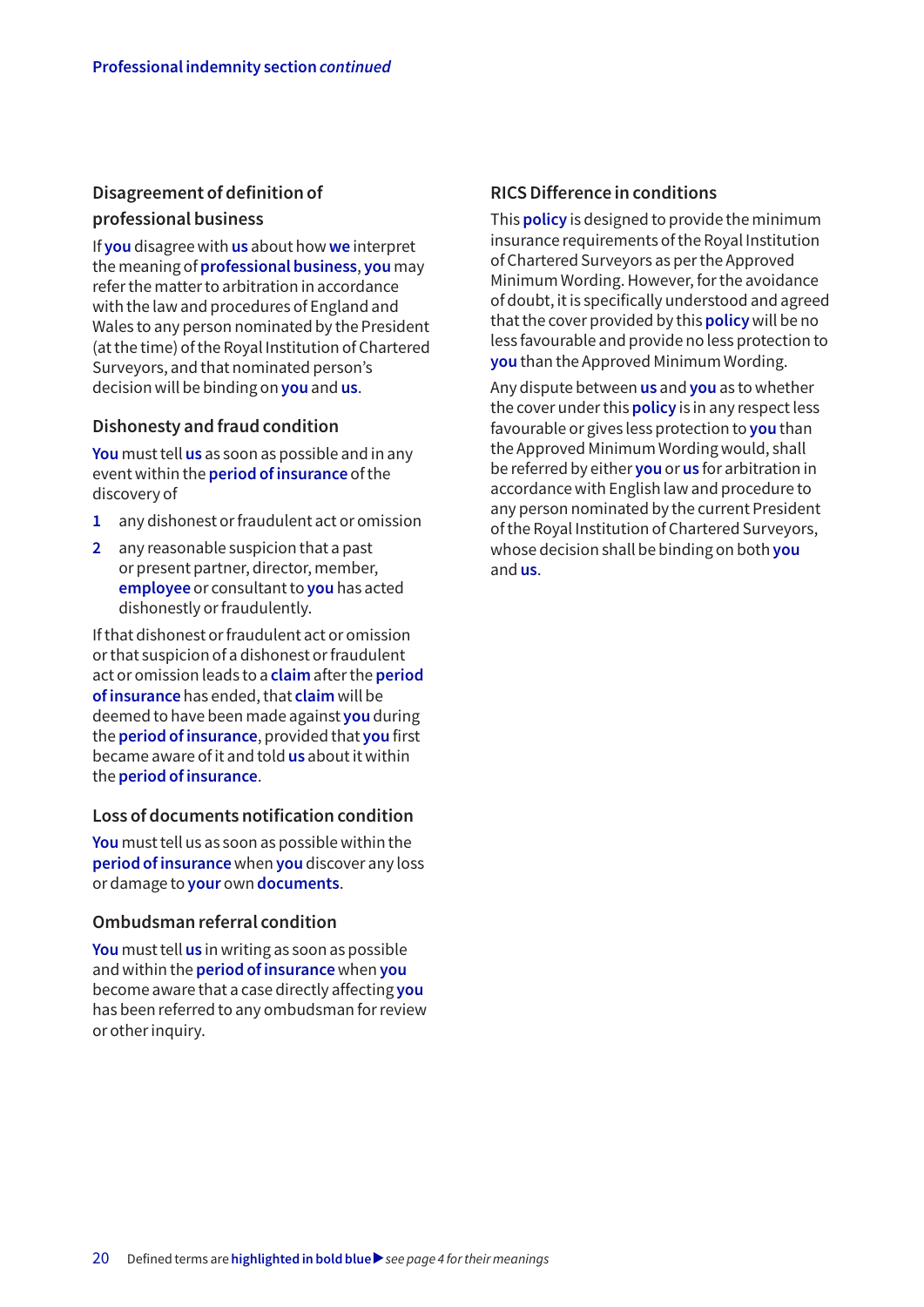# **Employers liability section**

#### **Contents of this section**

| 21 |
|----|
| 22 |
| 24 |
| 24 |
| 24 |
|    |

**Your** schedule will show if this section is covered.

# **Meanings of defined terms**

**You** can find the meanings for words in bold blue on page 4. There are some words that may only appear in this section or are defined differently and their meanings are shown here.

#### **Additional persons insured**

- **1** The personal representative of any deceased person entitled to the cover provided by this section but only in respect of liability incurred by the deceased person.
- **2** At **your** request
	- **a** any principal for whom **you** are completing a contract for the performance of work, to the extent required by the contract conditions
	- **b** any director or **employed person** of **yours** in connection with the **business**
	- **c** any officer or member whilst undertaking their duties in connection with **your**
		- **i** canteen, sports, social, educational or welfare organisations
		- **ii** fire, security, first aid, medical or ambulance services
	- **d** any director or officer of **yours** for whom private work is undertaken by any **employed person**, with **your** prior consent.

# **Bodily injury**

Death, bodily injury, illness or disease.

#### **Claim costs**

Costs and expenses

- **1** of any claimant which **you** or any of the **additional persons insured** become legally liable to pay
- **2** incurred with **our** prior written consent, to investigate or defend a claim against **you** or any of the **additional persons insured** and this will include solicitors fees at
	- **a** any coroner's inquest or fatal accident inquiry
	- **b** summary court proceedings.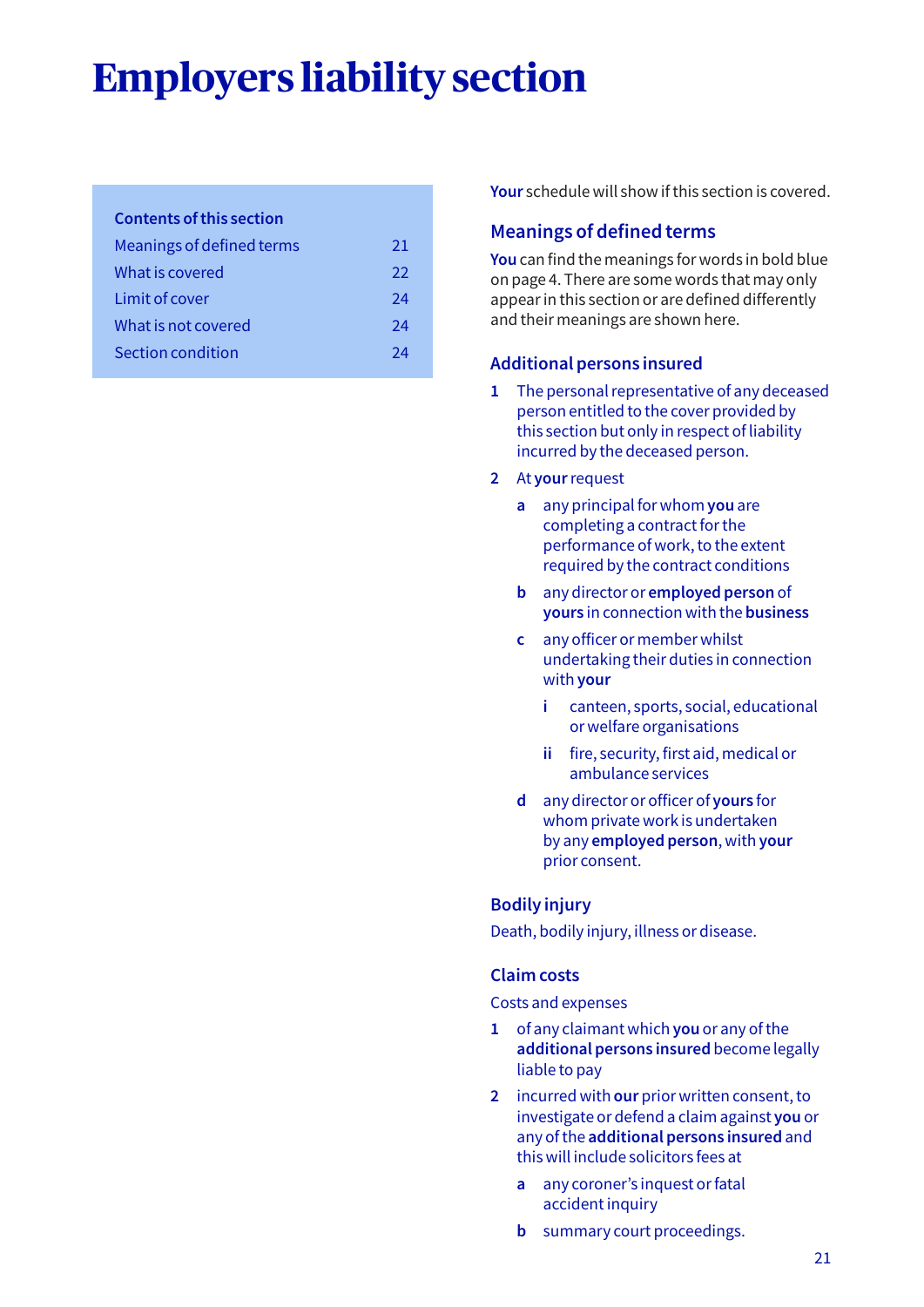#### **Contractual liability**

Legal liability assumed by **you** under the express or intended terms of any contract or agreement that restrict **your** right of recovery, or increase **your** legal liability beyond that applicable in the absence of those terms.

#### **Employed person**

#### Anyone

- **1** under a contract of service or apprenticeship with **you**
- **2** who is
	- **a** employed by **you** or for **you** on a labour only basis
	- **b** self employed
	- **c** hired to **you** or borrowed by **you** from another employer
	- **d** a voluntary helper or taking part in a work experience or training scheme

and under **your** control or supervision.

#### **Limit of indemnity**

The amount shown in **your** schedule as the limit of indemnity.

#### **Manslaughter costs**

Costs and expenses of legal representation in connection with any criminal inquiry into, or court proceedings brought for manslaughter, corporate manslaughter, corporate homicide or culpable homicide.

#### **Offshore**

On or working from, or travelling by sea or air, to from or between an offshore rig, platform or similar offshore installation.

#### **Safety legislation costs**

Costs and expenses of legal representation in connection with an alleged breach of statutory duty under Health and Safety legislation enacted within the **policy territories**.

# **What is covered** 3

**We** will pay the amount of damages which **you**, or any of the **additional persons insured**, are legally liable to pay as a result of accidental **bodily injury** to any **employed person** caused during the **period of insurance** in connection with the **business**.

#### **Claim costs cover**

**We** will pay **claim costs** in connection with a claim for which an award of damages is paid or may be payable under this section, but **we** will not cover **claim costs** for any part of a claim not covered by this section.

#### **Compensation for court attendance cover**

**We** will compensate **you** at the rate of £250 per day, for each day that **we** request any director, partner or **employed person** to attend court as a witness in connection with a claim, for which an award of damages is paid or may be payable under this section.

#### **Injury to working partners cover**

If **you** are a working partner the cover will apply as though **you** were an **employed person** as long as

- **1 bodily injury** is sustained while **you** are working in connection with the **business**
- **2 bodily injury** is caused by another partner or **employed person** while working in connection with the **business**
- **3 you** have a valid right of action for negligence against the other partner or **employed person**.

#### **Manslaughter costs cover**

**We** will pay for **manslaughter costs** as a result of any death occurring during the **period of insurance**, in circumstances where there is also a claim or potential claim against **you** or any of the **additional persons insured** for damages covered by this section.

**You** must obtain **our** prior consent to legal representation and **we** will only agree to payment on a fee basis agreed by **us**.

If a claim for damages is settled or withdrawn, **we** will have no further liability other than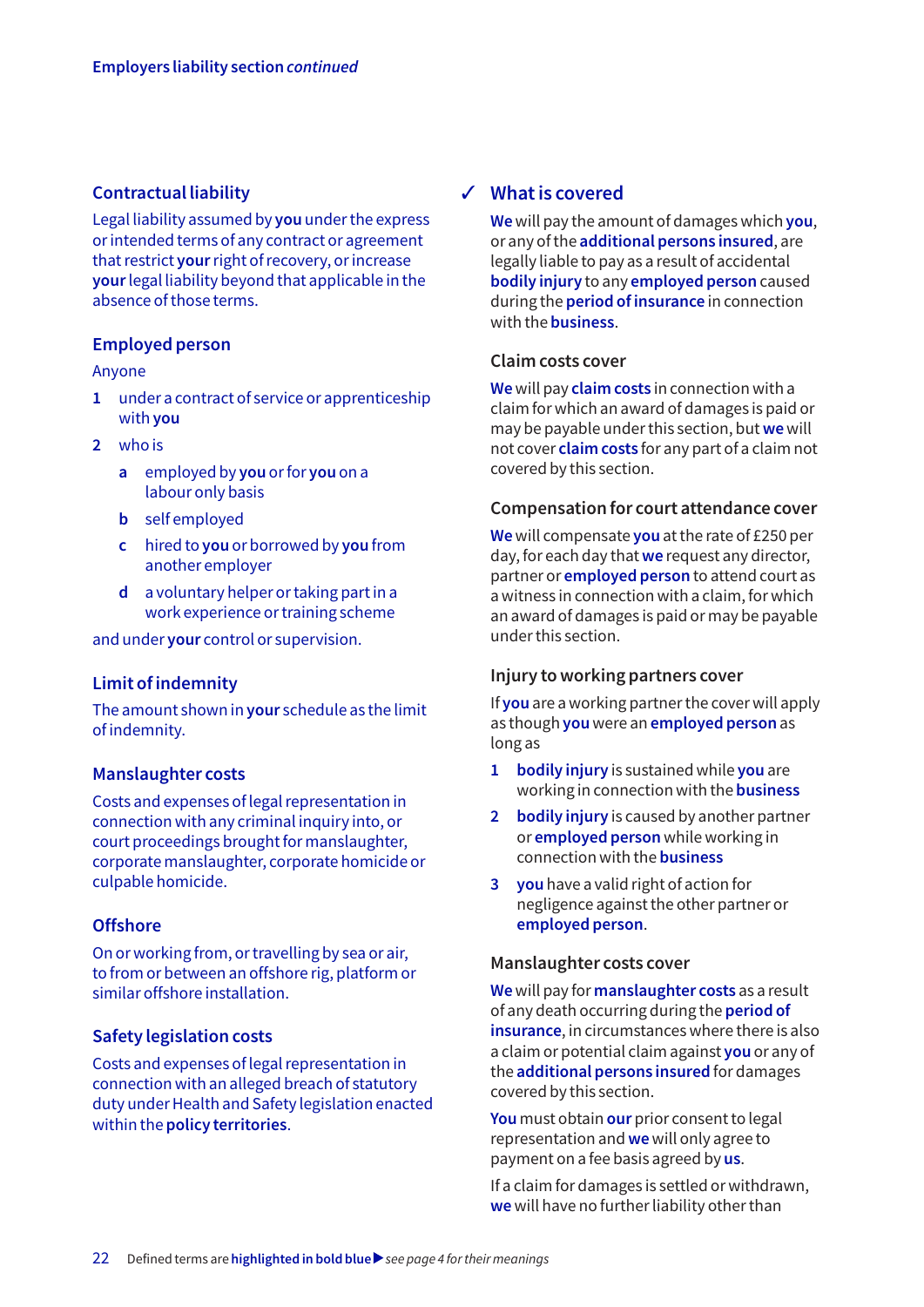for costs and expenses of legal representation incurred before the date of the claim payment or withdrawal of the claim.

If at any time a claim for damages remains unsettled and **you** wish to appeal against conviction, **we** will agree to costs and expenses of legal representation if, in the opinion of Counsel (appointed by mutual consent), such an appeal is likely to succeed and the total amount of damages and claimants costs are likely to exceed the total cost of legal representation.

If **we** have consented to legal representation at court proceedings, **we** will also pay the legal costs of prosecution awarded against **you** in connection with the proceedings.

The most **we** will pay for **manslaughter costs** and costs awarded against **you**, or any person entitled to cover under this section, in total, as a result of all occurrences, during any one **period of insurance**, is £1,000,000.

**We** will not cover

- **1** fines, penalties or awards of compensation imposed by a criminal court
- **2** costs and expenses of implementing any remedial order or publicity order
- **3** costs and expenses of an appeal against any fine, penalty, compensation award, remedial order or publicity order
- **4** costs and expenses incurred as a result of the failure to comply with any remedial order or publicity order
- **5** costs and expenses insured by any other policy
- **6** costs and expenses of any investigation or prosecution brought other than under the laws of the **policy territories**.

#### **Safety legislation costs cover**

**We** will pay for **safety legislation costs** as a result of any **bodily injury** occurring during the **period of insurance**, in circumstances where there is also a claim or potential claim against **you** or any of the **additional persons insured**, for damages covered by this section.

**You** must obtain **our** prior consent to legal representation and **we** will only agree to payment on a fee basis agreed by **us**.

If a claim for damages is settled or is withdrawn **we** will have no further liability other than for costs and expenses of legal representation incurred before the date of the claim payment or withdrawal of the claim.

If at any time a claim for damages remains unsettled and **you** wish to appeal against conviction, **we** will agree to costs and expenses of legal representation if, in the opinion of Counsel (appointed by mutual consent), such an appeal is likely to succeed and the total amount of damages and claimants costs are likely to exceed the total cost of legal representation.

If **we** have consented to legal representation at court proceedings, **we** will also pay the legal costs of prosecution awarded against **you** in connection with the proceedings.

The most **we** will pay for **safety legislation costs** and costs awarded against **you**, or any person entitled to cover under this section, in total, as a result of all occurrences, during any one **period of insurance**, is £1,000,000.

**We** will not cover

- **1** fines, penalties or awards of compensation imposed by a criminal court
- **2** costs and expenses of an appeal against improvement or prohibition notices
- **3** costs and expenses on indictment for manslaughter, corporate manslaughter, corporate homicide or culpable homicide, other than **safety legislation costs** already incurred
- **4** costs and expenses insured by any other policy
- **5** costs and expenses of any investigation or prosecution brought other than under the laws of the **policy territories**.

# **Unsatisfied court judgements cover**

**We** will at **your** request pay an **employed person** or their personal representative the amount of any award to that person as a result of a judgement which has been obtained for **bodily injury** against any company, partnership or individual conducting a business within the **policy territories** and which remains unpaid six months after the date of the judgement.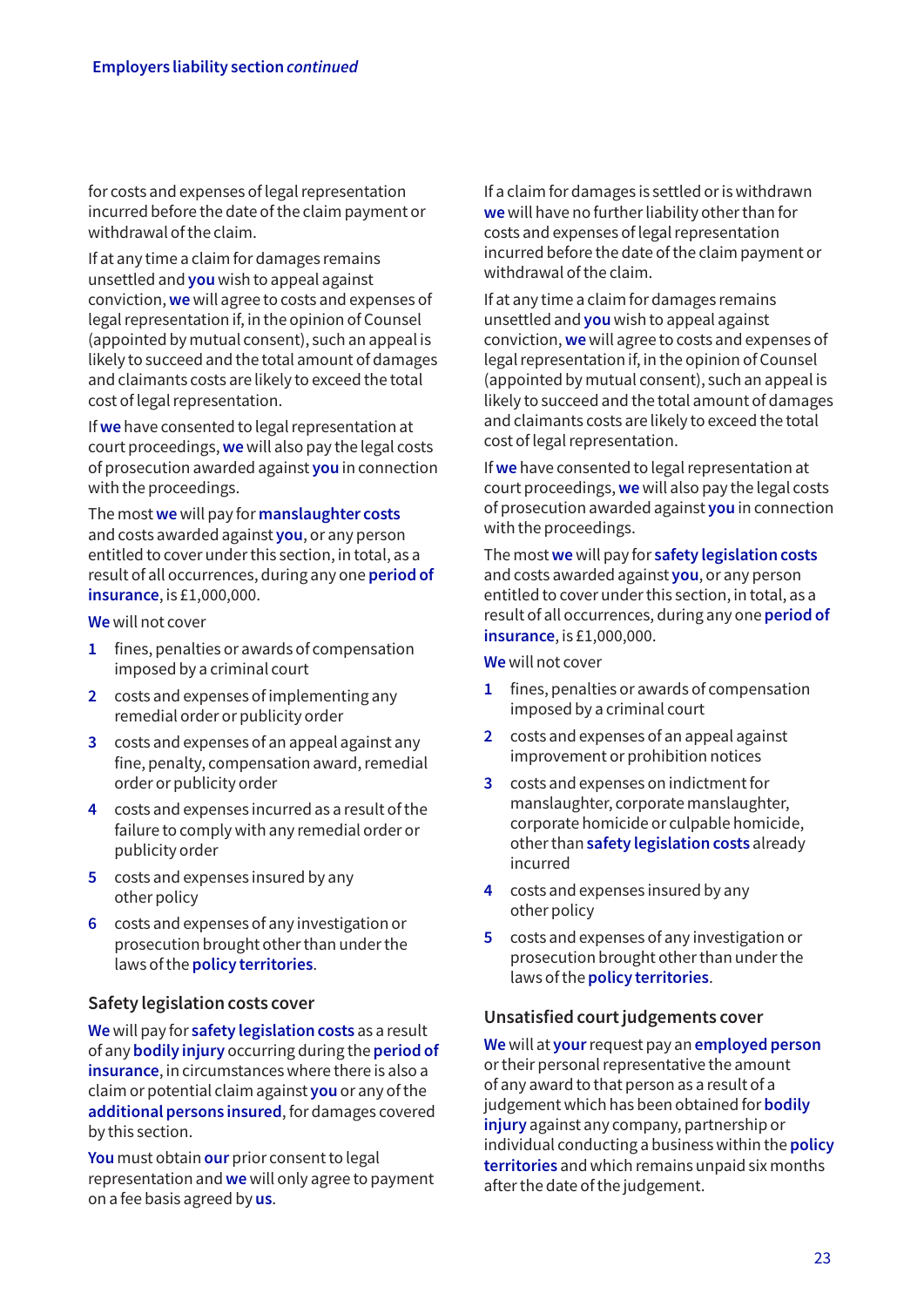**We** will only provide cover if

- **1** there is no outstanding appeal
- **2** the **bodily injury** was sustained during the **period of insurance** by the **employed person** while working in connection with the **business**
- **3** the judgement was obtained in a court within the **policy territories**
- **4** the **employed person** or their personal representative assigns the judgement to **us**.

# **Limit of cover**

The most **we** will pay for the total of all damages and **claims costs** is the **limit of indemnity** A or B shown in **your** schedule and will apply to any one claim or series of claims by one or more of the **employed persons** arising from one occurrence.

**Limit of indemnity** A will apply unless the occurrence arises directly or indirectly in connection with **terrorist act**.

**Limit of indemnity** B will apply to any occurrence arising directly or indirectly in connection with **terrorist act**.

As a result of any claim or claims, **we** may at any time pay the **limit of indemnity**, after deducting any amounts already paid, or any lesser amount for which a settlement can be made. **We** will not then be liable to make any further payment as a result of the claim or claims.

# **What is not covered** 7

#### **Foreign work exclusion**

**We** will not cover legal liability arising outside the **policy territories**, except in respect of temporary visits elsewhere, by persons ordinarily resident within the **policy territories**, where no manual work is involved.

#### **Offshore exclusion**

**We** will not cover legal liability as a result of **bodily injury** to any **employed person** while **offshore**.

#### **Radioactive contamination exclusion**

**We** will not cover any claims caused by or arising from any type of nuclear radiation, nuclear material, nuclear waste, nuclear reaction or radioactive contamination in respect of

#### **1 contractual liability**

**2** the liability of any principal for whom **you** are completing a contract.

#### **Road Traffic Act exclusion**

**We** will not cover legal liability for **bodily injury** to an **employed person** in circumstances where it is necessary to arrange compulsory motor insurance or security, under any Road Traffic Legislation.

# **Section condition**

These conditions of cover apply only to this section. **You** must comply with the following conditions to have the full protection of **your policy**. Conditions may specify circumstances whereby non-compliance will mean that **you** will not receive payment for a claim. However **you** will be covered and **we** will pay **your** claim if **you** are able to prove that the non-compliance with these conditions could not have increased the risk of the loss which actually occurred in the circumstances in which it occurred.

If **you** are unsure about this condition or whether **you** need to notify **us** about any matter, please contact **us**.

#### **Right of recovery condition**

The cover provided under this section is in line with any law relating to the compulsory insurance of liability to persons employed within the **policy territories**. **You** must repay to **us** all amounts **we** pay which **we** would not have been liable to pay but for the law.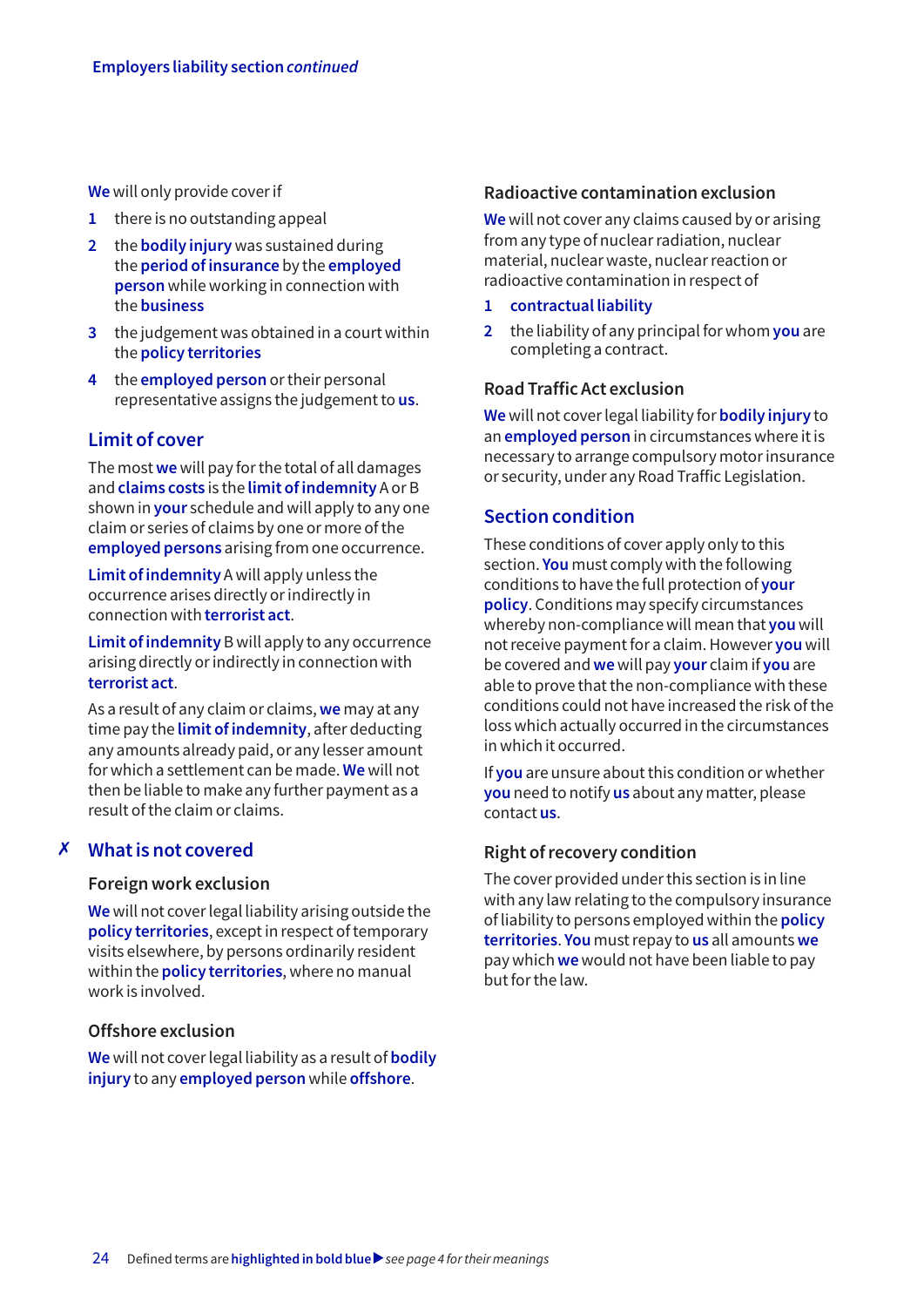# **Public liability section**

#### **Contents of this section**

| Meanings of defined terms | 25 |
|---------------------------|----|
| What is covered           | 26 |
| Limit of cover            | 29 |
| What is not covered       | ာရ |

**Your** schedule will show if this section is covered.

# **Meanings of defined terms**

**You** can find the meanings for words in bold blue on page 4. There are some words that may only appear in this section or are defined differently and their meanings are shown here.

# **Additional persons insured**

- **1** The personal representative of any deceased person entitled to the cover provided by this section.
- **2** At **your** request
	- **a** any principal for whom **you** are completing a contract for the performance of work, to the extent required by the contract conditions
	- **b** any director or **employed person** of **yours** in connection with the **business**
	- **c** any officer or member whilst undertaking their duties in connection with **your**
		- **i** canteen, sports, social, educational or welfare organisations
		- **ii** fire, security, first aid, medical or ambulance services
	- **d** any director or officer of **yours** for whom private work is undertaken by any **employed person**, with **your** prior consent.

# **Asbestos**

Asbestos in any form, asbestos fibres or particles or derivatives of asbestos or any material containing asbestos.

# **Bodily injury**

Death, bodily injury, illness or disease.

# **Claim costs**

Costs and expenses

**1** of any claimant which **you** or any of the **additional persons insured** become legally liable to pay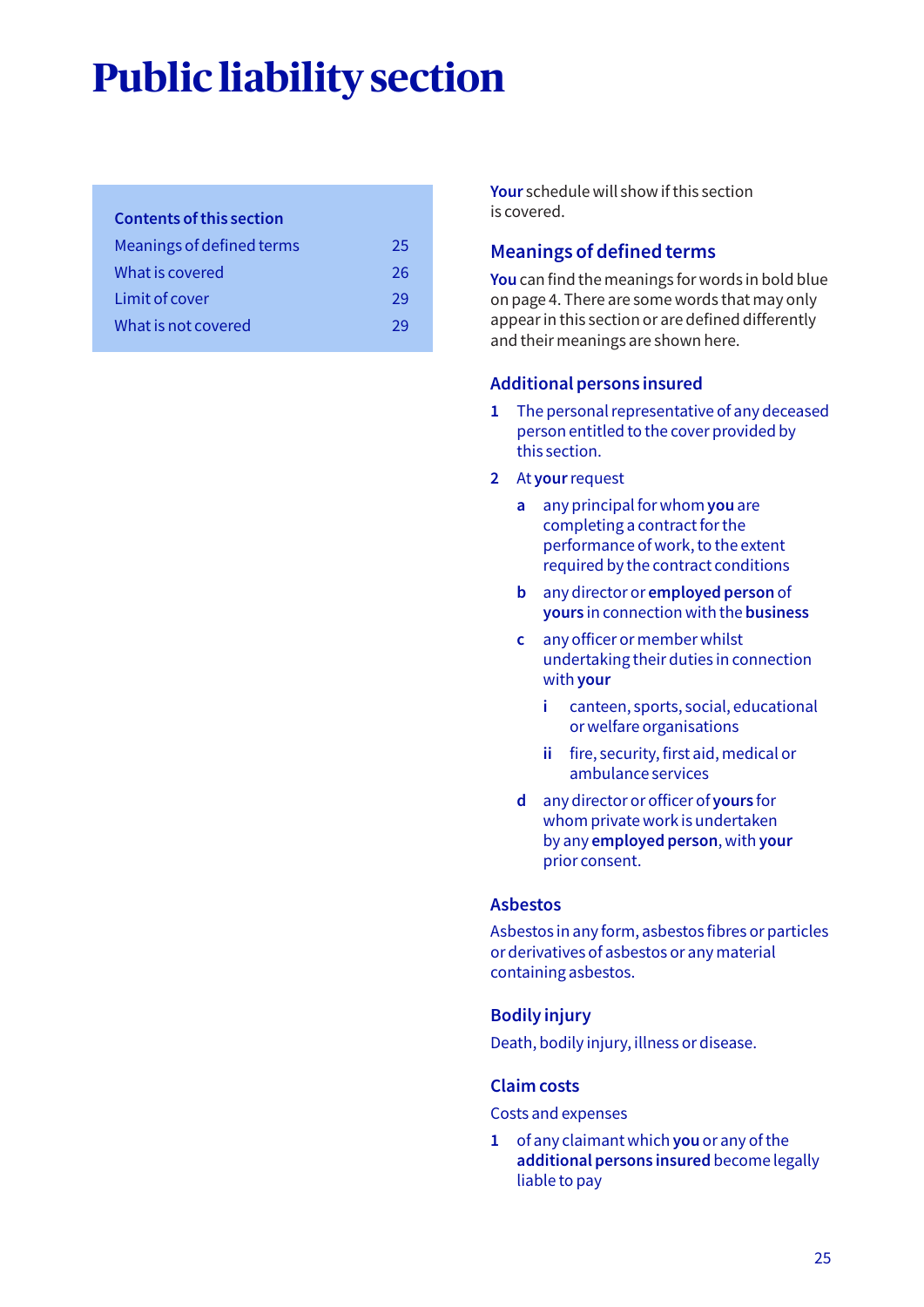- **2** incurred with **our** prior written consent, to investigate or defend a claim against **you** or any of the **additional persons insured** and this will include solicitors fees at
	- **a** any coroner's inquest or fatal accident inquiry
	- **b** summary court proceedings.

#### **Contractual liability**

Legal liability assumed by **you** under the express or intended terms of any contract or agreement that restrict **your** right of recovery, or increase **your** legal liability beyond that applicable in the absence of those terms.

#### **Electronic data**

Facts, concepts or information in a form usable for communications, interpretation or processing by electronic, electromechanical data processing or electronically controlled equipment and this includes programmes, software, firmware, operating systems or other coded instructions for the processing or manipulation of data.

#### **Employed person**

Anyone

- **1** under a contract of service or apprenticeship with **you**
- **2** who is
	- **a** employed by **you** or for **you** on a labour only basis
	- **b** self employed
	- **c** hired to **you** or borrowed by **you** from another employer
	- **d** a voluntary helper or taking part in a work experience or training scheme

and under **your** control or supervision.

#### **Event**

Claim or series of claims against **you** or the **additional persons insured** as a result of or attributable to a single source or the same original, repeated or continuing cause.

# **Limit of indemnity**

The amount shown in **your** schedule as the limit of indemnity.

#### **Manslaughter costs**

Costs and expenses of legal representation in connection with any criminal inquiry into, or court proceedings brought for manslaughter, corporate manslaughter, corporate homicide or culpable homicide.

#### **Offshore**

On or working from, or travelling by sea or air, to, from or between an offshore rig, platform or similar offshore installation.

#### **Pollution or contamination**

Pollution or contamination of buildings or other structures or of water, land or the atmosphere.

Loss, damage or **bodily injury** directly or indirectly caused by the pollution or contamination.

# **Safety legislation costs**

Costs and expenses of legal representation in connection with an alleged breach of statutory duty under Health and Safety, Consumer Protection or Food Safety legislation enacted within the **policy territories**.

# **What is covered** 3

**We** will pay the amount of damages which **you**, or any of the **additional persons insured**, are legally liable to pay as a result of accidental

- **1 bodily injury** to any person
- **2** loss of or damage to material property
- **3** obstruction, trespass, nuisance or interference with any right of way, air, light or water
- **4** wrongful arrest, detention, imprisonment or eviction of any person or invasion of the right of privacy

occurring during the **period of insurance** in connection with the **business**.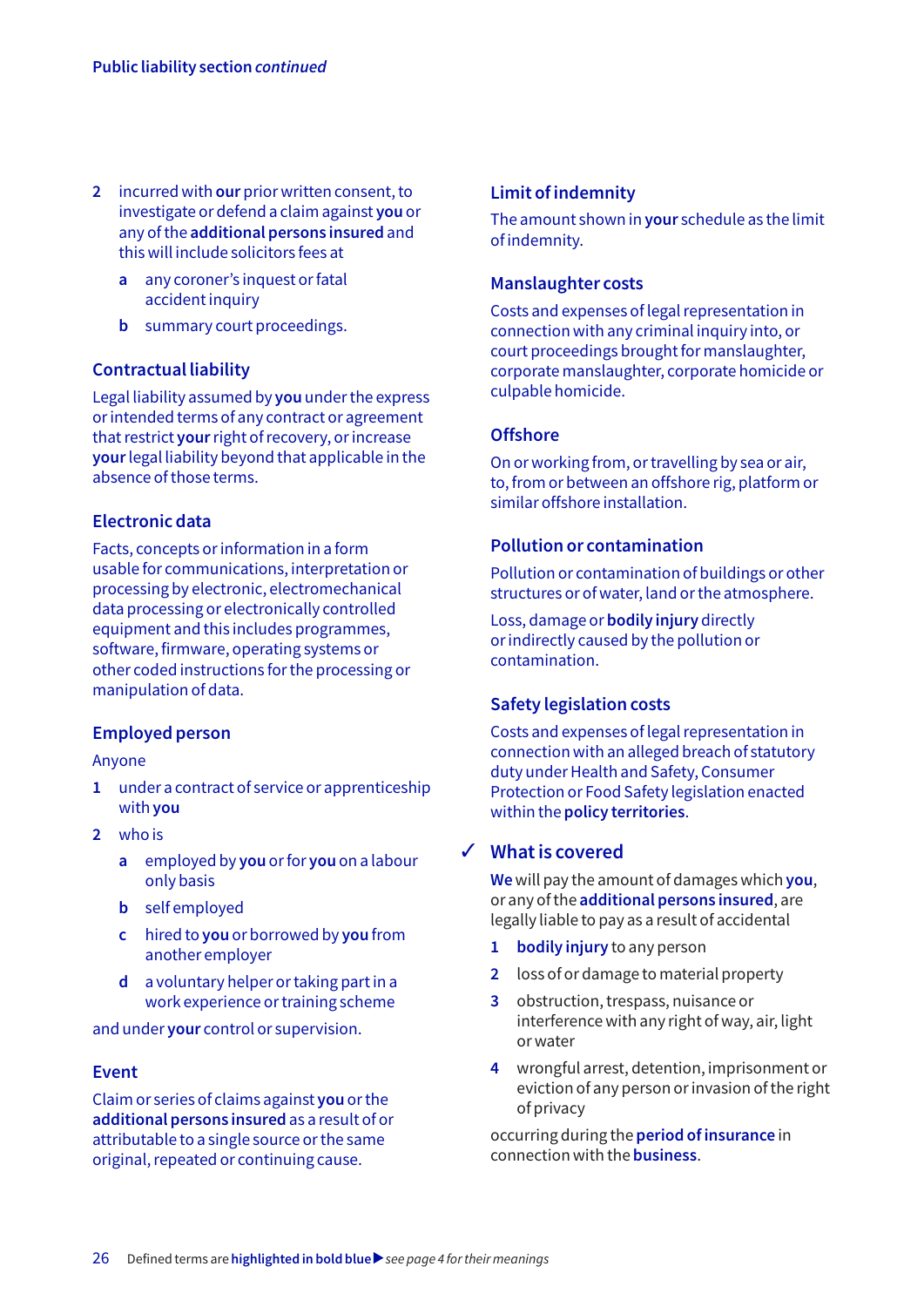#### **Claims costs cover**

**We** will pay **claim costs** in connection with a claim for which an award of damages is paid or may be payable under this section, but **we** will not cover **claim costs** for any part of a claim not covered by this section.

# **Compensation for court attendance cover**

**We** will compensate **you** at the rate of £250 per day, for each day that **we** request any director, partner or **employed person** to attend court as a witness in connection with a claim, for which an award of damages is paid or may be payable under this section.

# **Contingent motor liabilities cover**

**We** will pay the amount of damages for which **you** are liable by law and **claim costs** as a result of accidental

- **1 bodily injury**
- **2** loss of or damage to material property not owned or held in trust by **you** or in **your** custody or control

occurring during the **period of insurance** and arising out of

- **a** the use by an **employed person** of their own motor vehicle within the European Union
- **b** the movement of any motor vehicle, not owned by, or provided by **you**, or an **employed person** that is preventing access to, or causing an obstruction within **your** premises or any site at which **you** are working.

The Road Traffic Act exclusion in this section does not apply to this cover provided that **we** will not make any payment

- **i** for loss of or damage to any motor vehicle referred to in **a** or **b** above
- **ii** unless the motor vehicle is being driven with **your** permission and **you** have taken reasonable steps to ensure that the person driving holds a valid licence to drive the motor vehicle
- **iii** where cover is provided by another insurance policy.

#### **Cross liabilities cover**

Any person, firm, company or organisation is entitled to the cover provided by this section, as if a separate policy had been issued to each, but the total amount payable by **us** on behalf of all, will not exceed the **limit of indemnity** in any circumstances.

#### **Data protection cover**

**We** will cover the amount of compensation which **you** are legally liable to pay in respect of damage or distress occurring during the **period of insurance**, arising from holding personal data, or, as a result of any loss, misuse or unauthorised disclosure of personal data held by **you** in the course of the **business**.

#### **We** will only pay

- **1** amounts of compensation which **you** are ordered to pay, or which **you** might reasonably be expected to pay by a court having jurisdiction
- **2** if **you** are registered or are in the process of registration (and the application has not been refused or withdrawn) under Data Protection legislation

#### within the **policy territories**.

#### **We** will not cover

- **1** fines or penalties imposed by a court
- **2** the costs of any appeal against the refusal of an application for registration or alteration, in connection with the Data Protection legislation or any enforcement, de-registration or prohibition notice
- **3** the cost of replacing, reinstating, rectifying or erasing any personal data
- **4** refund of monies paid to **you** by any claimant
- **5** claims caused by or arising from any deliberate act, error or omission where the results are intended or expected, or are reasonably foreseeable by **you**
- **6** liability for which cover is provided under any other more specific insurance.

The maximum **we** will pay for compensation, costs and expenses in total, as a result of all occurrences during any one **period of insurance**, is £1,000,000.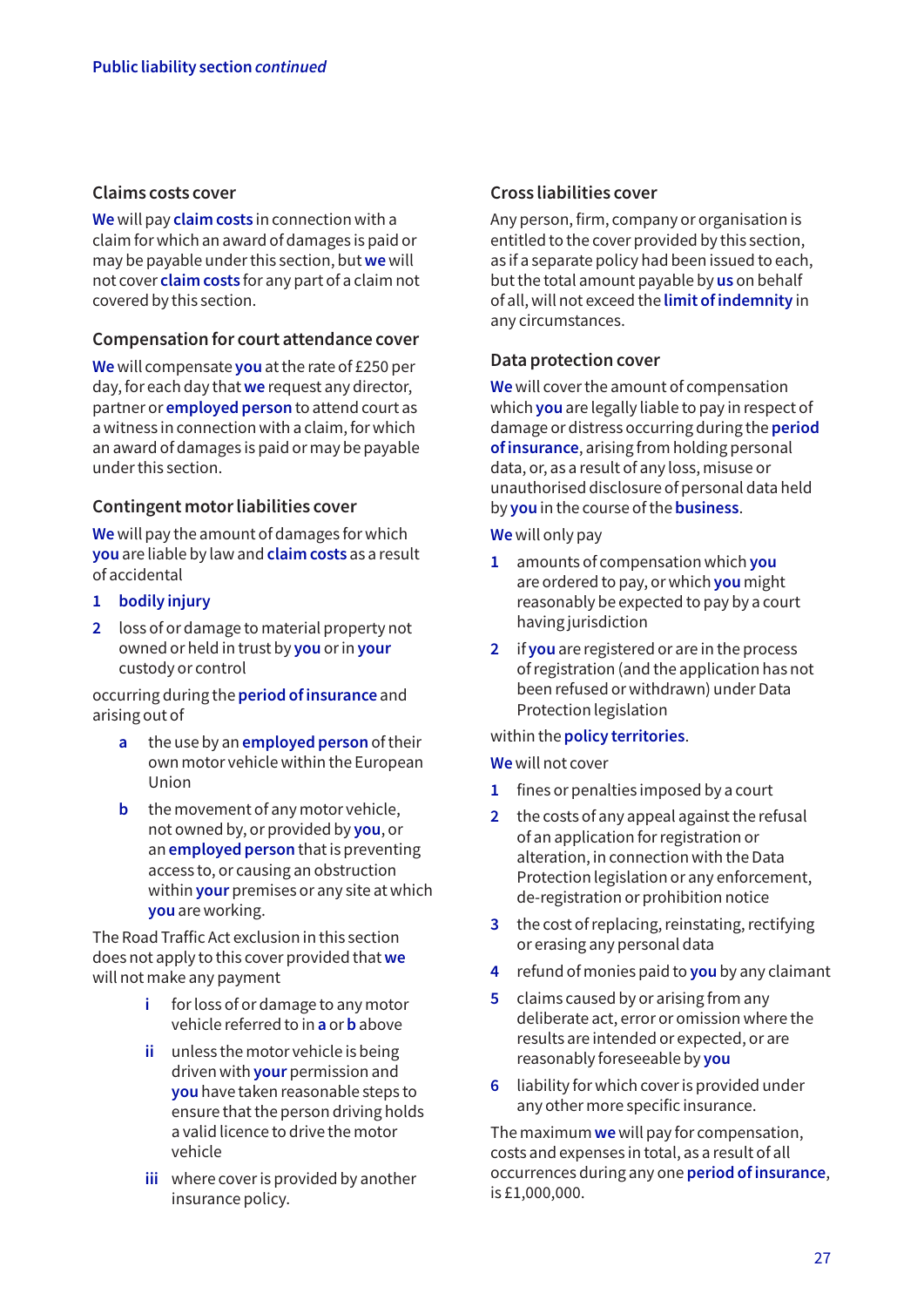#### **Defective Premises Act cover**

**We** will pay the amount of damages for which **you** are liable by law and **claim costs** as a result of accidental **bodily injury** or loss of or damage to material property occurring during the **period of insurance**, arising out of premises **you** have disposed of but had previously owned in connection with the **business**.

**We** will not cover loss of or damage to the land or premises disposed of or in connection with the cost of rectifying any defect or alleged defect in them.

**We** will not cover any liability for which **you** are covered under any other insurance policy.

#### **Manslaughter costs cover**

**We** will pay for **manslaughter costs** as a result of any death occurring during the **period of insurance**, in circumstances where there is also a claim or potential claim against **you** or any of the **additional persons insured** for damages covered by this section.

**You** must obtain **our** prior consent to legal representation and **we** will only agree to payment on a fee basis agreed by **us**.

If a claim for damages is settled or withdrawn, **we** will have no further liability other than for costs and expenses of legal representation incurred before the date of the claim payment or withdrawal of the claim.

If at any time a claim for damages remains unsettled and **you** wish to appeal against conviction, **we** will agree to costs and expenses of legal representation if, in the opinion of Counsel (appointed by mutual consent), such an appeal is likely to succeed and the total amount of damages and claimants costs are likely to exceed the total cost of legal representation.

If **we** have consented to legal representation at court proceedings, **we** will also pay the legal costs of prosecution awarded against **you** in connection with the proceedings.

The most **we** will pay for **manslaughter costs** and costs awarded against **you**, or any person entitled to cover under this section, in total, as a result of all occurrences, during any one **period of insurance**, is £1,000,000.

#### **We** will not cover

- **1** fines, penalties or awards of compensation imposed by a criminal court
- **2** costs and expenses of implementing any remedial order or publicity order
- **3** costs and expenses of an appeal against any fine, penalty, compensation award, remedial order or publicity order
- **4** costs and expenses incurred as a result of the failure to comply with any remedial order or publicity order
- **5** costs and expenses insured by any other policy
- **6** costs and expenses of any investigation or prosecution brought other than under the laws of the **policy territories**.

#### **Personal liability cover**

At **your** request, **we** will pay the amount of damages for which any of **your** directors, partners or **employed persons** or their spouse or children are liable by law and **claim costs**, as a result of accidental

- **1 bodily injury**
- **2** loss of or damage to material property, not owned by or held in trust by **you** or them, or in **your** or their custody or control

occurring during the **period of insurance**, incurred in a personal capacity during temporary visits anywhere in the world in connection with the **business**, other than

- **a** arising out of the ownership or occupation of land or buildings
- **b** where cover is provided under any other insurance
- **c** in circumstances which a **policy** or section exclusion applies.

#### **Safety legislation costs cover**

**We** will pay for **safety legislation costs** as a result of any **bodily injury** or loss of or damage to material property occurring during the **period of insurance**, in circumstances where there is also a claim or potential claim against **you** or any of the **additional persons insured**, for damages covered by this section.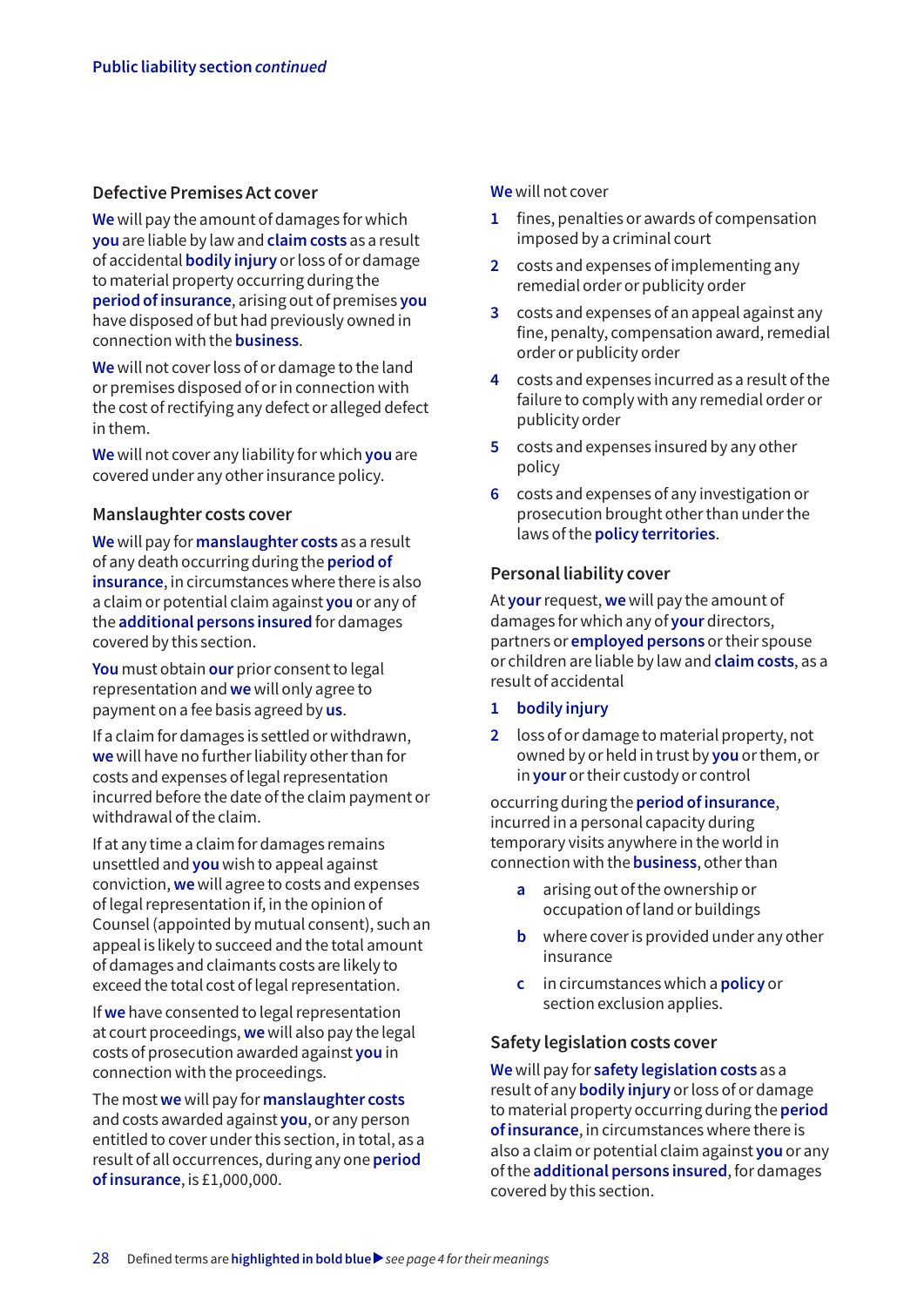**You** must obtain **our** prior consent to legal representation and **we** will only agree to payment on a fee basis agreed by **us**.

If a claim for damages is settled or is withdrawn **we** will have no further liability other than for costs and expenses of legal representation incurred before the date of the claim payment or withdrawal of the claim.

If at any time a claim for damages remains unsettled and **you** wish to appeal against conviction, **we** will agree to costs and expenses of legal representation if, in the opinion of Counsel (appointed by mutual consent), such an appeal is likely to succeed and the total amount of damages and claimants costs are likely to exceed the total cost of legal representation.

If **we** have consented to legal representation at court proceedings **we** will also pay the legal costs of prosecution awarded against **you** in connection with the proceedings.

The most **we** will pay for **safety legislation costs** and costs awarded against **you**, or any person entitled to cover under this section, in total, as a result of all occurrences, during any one **period of insurance**, is £1,000,000.

**We** will not cover

- **1** fines, penalties or awards of compensation imposed by a criminal court
- **2** costs and expenses of an appeal against improvement or prohibition notices
- **3** costs and expenses on indictment for manslaughter, corporate manslaughter, corporate homicide or culpable homicide, other than **safety legislation costs** already incurred
- **4** costs and expenses insured by any other policy
- **5** costs and expenses of any investigation or prosecution brought other than under the laws of the **policy territories**.

# **Limit of cover**

The most **we** will pay for the total of all damages arising from one **event** is the **limit of indemnity**.

The **limit of indemnity** is also the most **we** will pay for all damages as a result of all occurrences during any one **period ofinsurance** caused by or originating from

- **1 pollution and contamination** or
- **2 terrorist act**.

If **we** cover more than one person, firm, company or organisation, **our** liability to all, as a result of one **event**, will not be more than the **limit of indemnity**.

#### **We** will pay **claim costs** in addition to the **limit of indemnity**.

As a result of any claim or claims **we** may at any time, pay the **limit of indemnity**, after deducting any amounts already paid, or any lesser amount for which a settlement can be made. **We** will not then be liable to make any further payment, except for **claim costs** incurred before the date of the claim payment.

# **What is not covered** 7

#### **Aircraft and watercraft exclusion**

**We** will not cover legal liability arising from **you** owning, possessing or using any

- **1** aircraft
- **2** watercraft or hovercraft (except watercraft less than eight metres in length or any hand propelled boat or pontoon).

#### **Airside exclusion**

**We** will not cover legal liability arising in connection with work undertaken in or on

- **1** aircraft or watercraft
- **2** airport or aerodrome runways, manoeuvring areas or aprons, or those parts of airports or aerodromes to which aircraft ordinarily have access.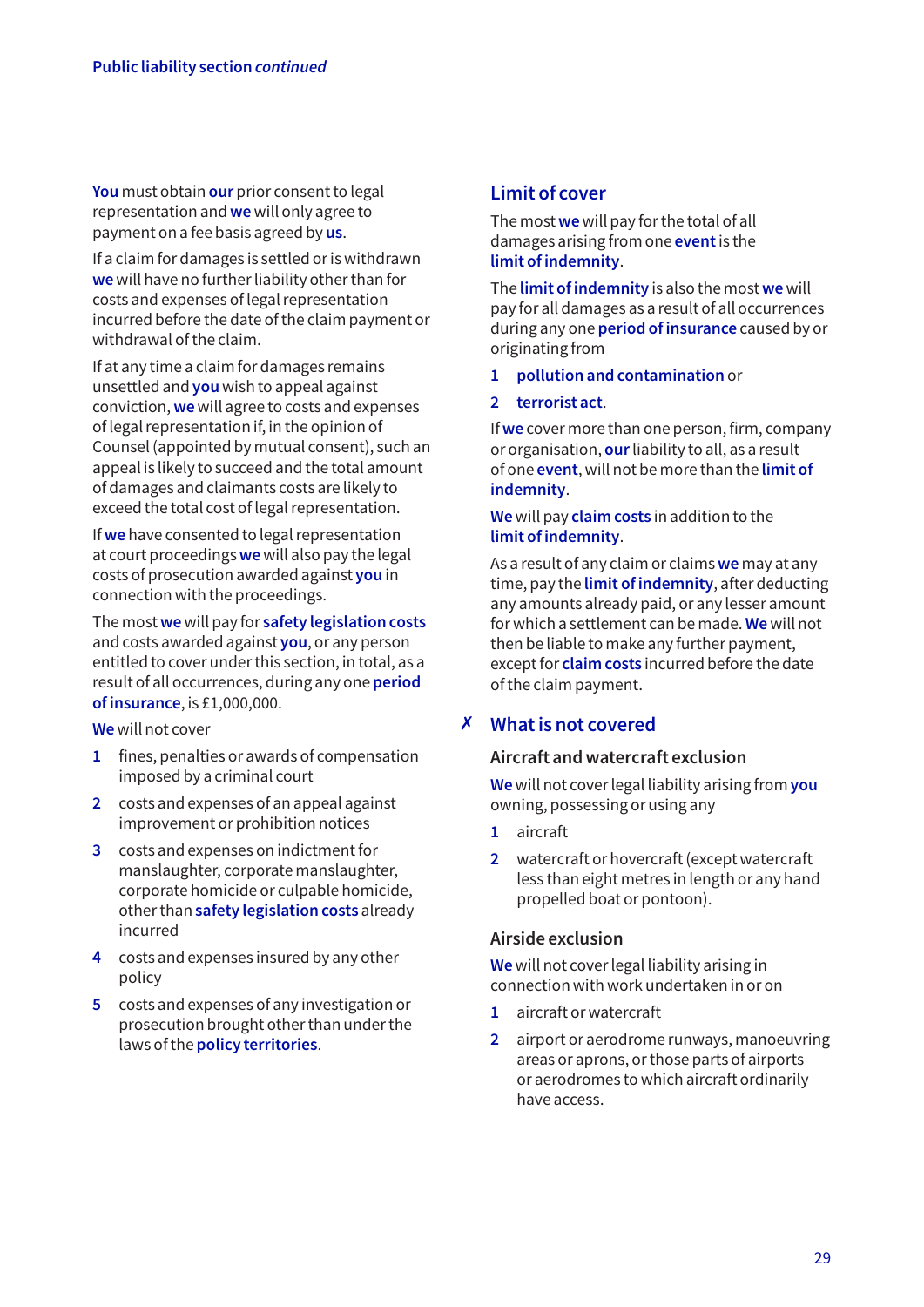#### **Asbestos exclusion**

**We** will not cover legal liability in any way arising from or contributed to by

- **1** inhalation or ingestion of **asbestos**
- **2** exposure to or fear of the consequences of exposure to **asbestos**
- **3** the presence of **asbestos** in any property or on land
- **4** investigating, managing, removing, controlling or remediation of **asbestos**.

#### **Contractual liability exclusion**

**We** will not cover **contractual liability**, liquidated damages or any contractual fines or amounts payable under penalty clauses.

#### **Damage to goods supplied,**

#### **own or completed works exclusion**

**We** will not cover loss of or damage to goods or materials supplied or for use by **you**, or any work, process or other operation that **you** or anyone on **your** behalf are carrying out or have completed. This exclusion will not apply to goods or materials or any work, process or other operation previously supplied, used, carried out or completed under a separate contract.

#### **Design and advice and treatment exclusion**

**We** will not cover legal liability arising from

- **1** advice, instruction, consultancy, design, formula, specification, inspection, certification or testing undertaken or given for a fee
- **2** physical, mental or cosmetic treatment of any person (other than first aid treatment).

#### **Electronic data exclusion**

**We** will not cover legal liability caused by or arising from

- **1** authorised or unauthorised transmission of **electronic data**
- **2** the content of any website, **your** email, intranet or extranet

**3** loss, distortion, erasure, corruption or alteration of **electronic data** or any loss of use resulting in reduction of functionality, failure of electronic, electromechanical data processing or electronically controlled equipment or **electronic data** to correctly recognise any given date or to process data or to operate properly due to failure to recognise any given date.

#### **Employee injury exclusion**

**We** will not cover **bodily injury** sustained by any **employed persons** arising out of and in the course of their employment with **you**.

#### **Excess exclusion**

**We** will not cover the **excess** shown in **your** schedule. **You** will have to pay the **excess** for loss of or damage to property and this will apply to each **event**.

#### **Foreign manual work exclusion**

**We** will not cover legal liability arising outside the **policy territories**, except in respect of temporary visits elsewhere, by persons ordinarily resident within the **policy territories**, where no manual work is involved.

# **Offshore exclusion**

**We** will not cover legal liability arising in connection with any person while **offshore**.

#### **Pollution and contamination exclusion**

**We** will not cover legal liability arising from **pollution or contamination**, other than caused by a sudden and unexpected incident which takes place at a specific time and place during the **period of insurance**. All **pollution or contamination** which arises out of one incident will be considered to have happened at the time the incident takes place.

#### **Property under your control exclusion**

**We** will not cover loss or damage to property owned by **you** or which is held in **your** care, custody or control.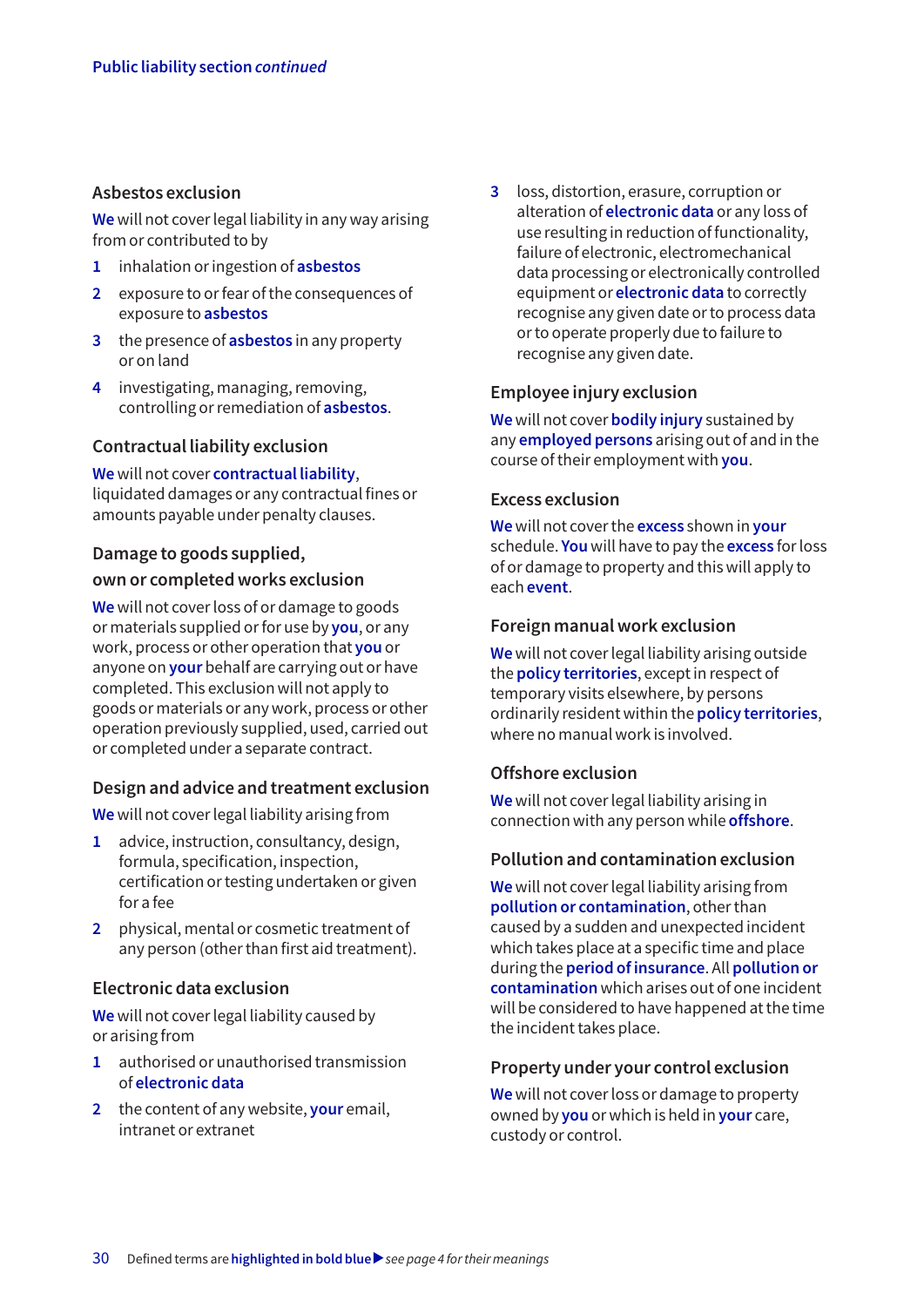#### But **we** will cover

- **1** premises which are leased, let, rented, hired or lent to **you**, as long as a tenancy or other agreement does not
	- **a** result in **contractual liability**
	- **b** say that loss or damage must be insured under a property insurance policy arranged by **you** or on **your** behalf
- **2** premises including contents which are not owned or rented by **you**, where **you** are temporarily carrying out work in connection with the **business**
- **3 employed persons** or visitors vehicles or effects while on **your** premises.

#### **Radioactive contamination exclusion**

**We** will not cover any claims directly or indirectly caused by or contributed to by, or resulting or arising from any type of nuclear radiation, nuclear material, nuclear waste, nuclear reaction or radioactive contamination.

#### **Recall or refunds exclusion**

**We** will not cover loss or expenditure incurred by anyone in recalling, modifying, disposing of or making a refund for goods or materials supplied or used.

#### **Rectification of defects exclusion**

**We** will not cover

- **1** the cost or value of any defective, harmful or unsuitable goods, materials or work, process or other operation supplied, used or undertaken
- **2** expenditure incurred by anyone in
	- **a** investigating or providing a remedy for
	- **b** removing, reinstating, replacing, reapplying or rectifying

any defective, harmful or unsuitable goods, materials or work, process or other operation supplied, used or undertaken.

#### **Road Traffic Act exclusion**

**We** will not cover legal liability arising out of the ownership, possession or use by **you** or on **your** behalf or use by any of the **additional persons insured** of any motor vehicle, trailer or mobile plant in circumstances where compulsory insurance or security is required by Road Traffic Legislation.

#### **War risk exclusion**

**We** will not cover

- **1** any claims caused by or happening through war, invasion, act of foreign enemy, hostilities (whether war is declared or not), civil war, rebellion, revolution, insurrection or military or usurped power
- **2** confiscation, nationalisation, requisition or destruction of or damage to property by or under the order of any government or public or local authority.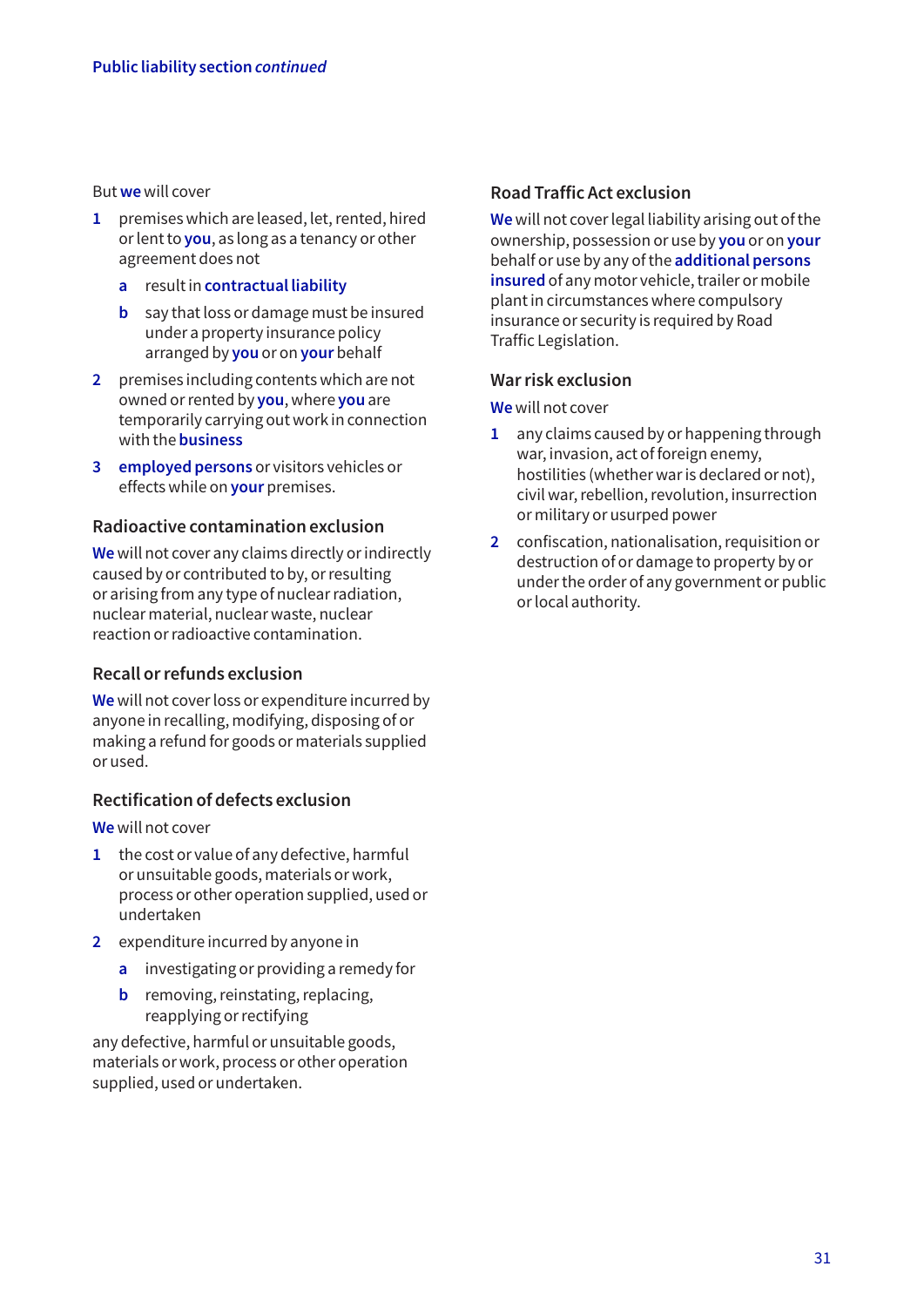# **Directors' and officers' liability section**

#### **Contents of this section**

| Meanings of defined terms | 32 |
|---------------------------|----|
| Limit of cover            | 36 |
| What is covered           | 36 |
| What is not covered       | 37 |
| Section conditions        | 39 |

**Your** schedule will show if this section is covered.

# **Meanings of defined terms**

**You** can find the meanings for words in bold blue on page 4. There are some words that may only appear in this section or are defined differently and their meanings are shown here.

#### **Bail costs**

Costs agreed with **us**, to pay for a bond to guarantee an **insured person's** bail or equivalent in another country as required by a court of law.

#### **Circumstance**

Any verbal or written complaint made against **you** or an **insured person** that could give rise to a claim. This does not include any routine employment disciplinary action or dismissal.

#### **Claim**

Any written demand or civil, criminal, arbitration or regulatory proceeding first made against **you** or an **insured person** during the **period of insurance**:

- **1** seeking monetary damages
- **2** seeking a penalty or other legal action and alleging a wrongful act
- **3** alleging an employment practice wrongful act.

Any claims involving allegations from the same or essentially the same facts shall be treated as one claim.

# **Crisis public relations consultants**

Chelgate Limited, No 1 Tanner Street, London SE1 3LE.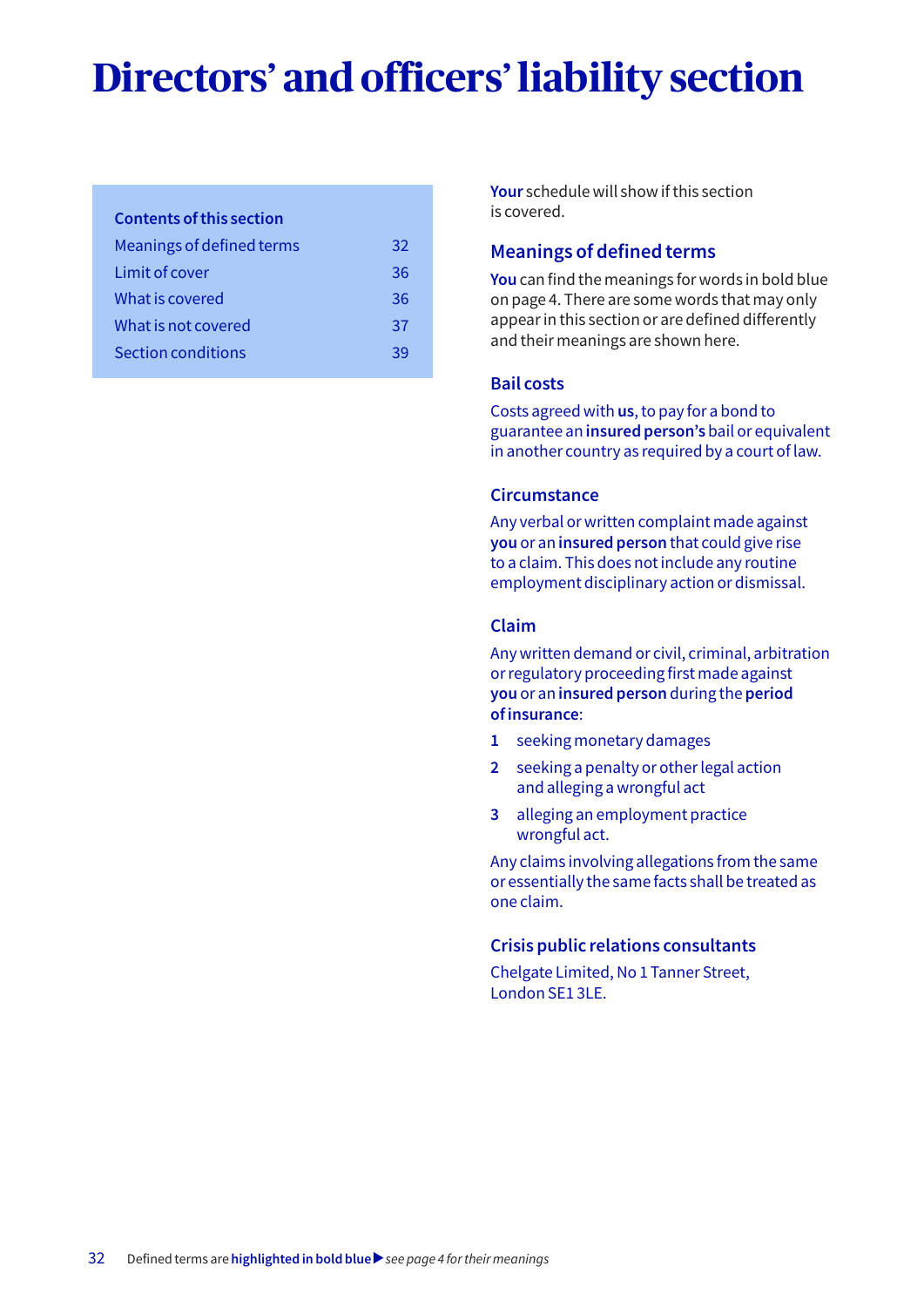#### **Crisis public relations costs**

Costs incurred by the **crisis public relations consultants** following a **claim** and/or **investigation** to prevent, limit or reduce the actual or potential damage to **your** or any **insured person's** reputation from negative publicity or media attention.

# **Defence costs**

Costs agreed with **us**, in writing, to:

- **1** investigate or defend any **claim**
- **2** fund an appeal against a ruling or judgement (including payment of an appeal bond).

#### **Deprivation of assets expenses**

Costs and expenses of any **insured person** paid directly to provide the services listed below as a direct result of any interim or interlocutory order confiscating or suspending the rights of ownership over personal assets or real property of any **insured person** during the **period of insurance**

- **1** schooling
- **2** housing
- **3** utilities or
- **4** personal insurances.

Such costs shall only be paid where a personal allowance has been directed by a Court to meet such payments and that personal allowance has been exhausted.

#### **Employed person**

#### Anyone:

- **1** under a contract of service or apprenticeship with **you** or a worker as defined in Section 230 of the Employment Rights Act 1996
- **2** who is
	- **a** employed by **you** or for **you** on a labour only basis
	- **b** hired to **you** or borrowed by **you** from another employer
	- **c** a voluntary helper or someone taking part in a work experience or training scheme

and under **your** control or supervision.

#### **Employment practice claim**

- **1** Any **claim** by any **employed person** for any actual or alleged:
	- **a** wrongful, unfair or constructive dismissal, discharge or termination of employment
	- **b** breach of written or implied contract
	- **c** employment related misrepresentation, wrongful denial of a career opportunity, failure to grant employment or negligent employee evaluation
	- **d** harassment, unlawful discrimination or failure to provide adequate employee procedures and policies
	- **e retaliatory treatment**
	- **f** defamation or invasion of privacy.
- **2** Any other **claim** happening only as a result of **you** employing any current, former or prospective **employed person**.

#### **Excess**

The first amount of any **claim** or **claims** as detailed in **your policy** schedule for which **you** are responsible. The excess applies to **loss** (as defined in this section) **crisis public relation costs**, **defence costs** and **investigation costs**, however, it will not apply to any **claim** successfully defended.

The excess will only be charged at the end of each **claim** and/or investigation.

# **Extradition proceeding**

Any **claim** or proceeding brought against an **insured person** under United Kingdom extradition law or similar law in any other country.

#### **Insured person**

- **1** Any person who was, is, or during the **period of insurance** becomes a trustee, director, member or officer of **yours**.
- **2** Any natural person acting in the capacity as a director of **yours** (not including any administrator, liquidator, receiver or auditor).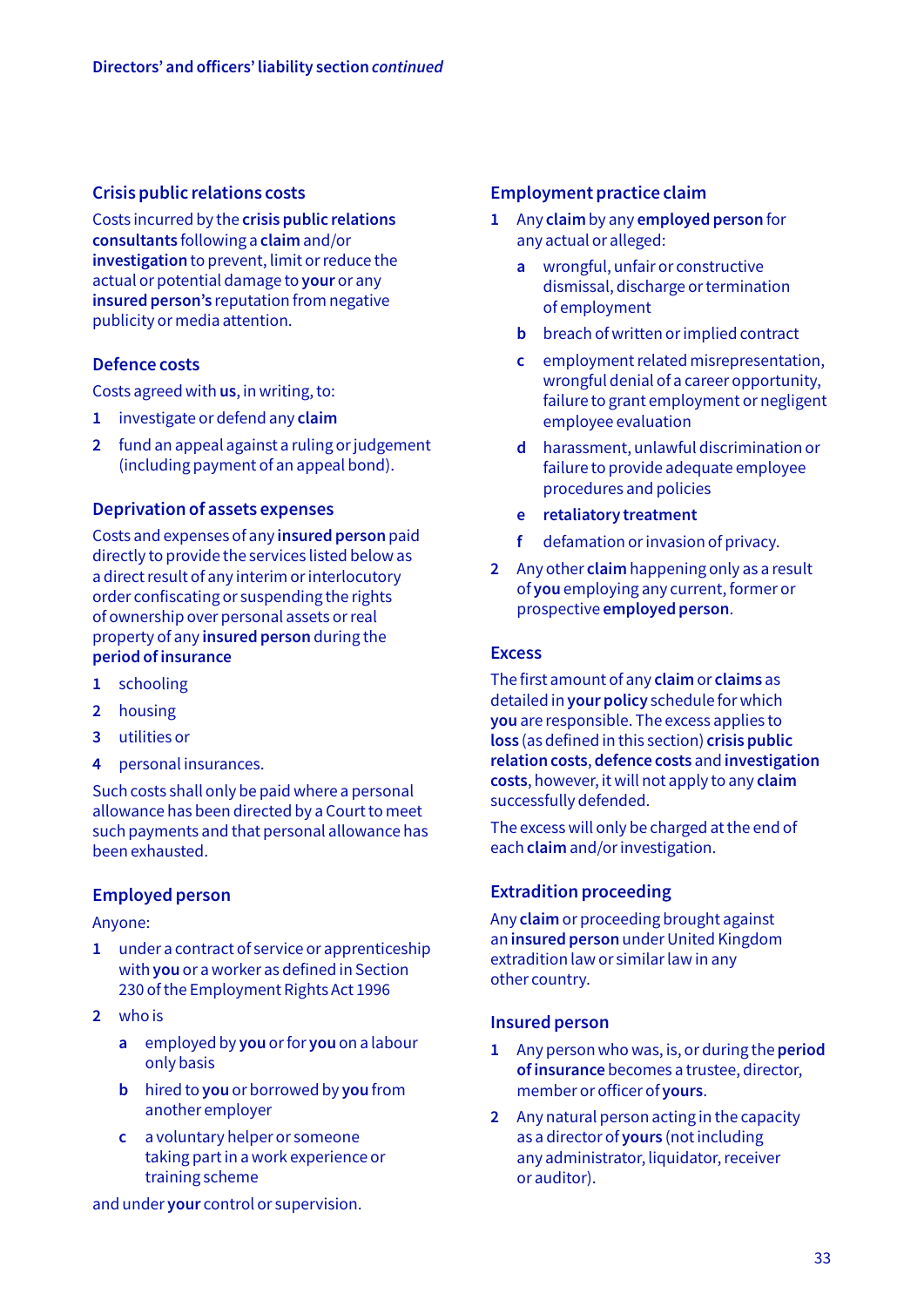- **3** Any shadow director as defined under United Kingdom law or similar legislation in any other country.
- **4** Any **employed person** of **yours**.
- **5** Any trustee of any pension or employee benefit scheme or trust fund operated or administered by **you**.
- **6** The lawful husband, wife, civil or unmarried partner of an insured person described in 1 to 5 above, only because of their relationship, following a **claim** against the insured person.
- **7** The estates, heirs or legal representatives of any insured person above who has died or become incapacitated, insolvent or bankrupt but only in relation to a **claim** against the insured person.

#### **Investigation**

Other than investigations by HMRC, any official hearing, investigation, examination, official enquiry or enquiry into **your** or an **insured person's** business carried out by any government department, regulator or third party with legal rights to do so.

For HMRC investigations, investigation is restricted to those enquiries undertaken by the Special Civil Investigations Office under Code of Practice 8 or Code of Practice 9, an enquiry held under section 60 or 61 of the VAT Act 1994 or any matters handled by the National Investigations Service of HMRC.

Investigation does not include any routine regulatory supervision, enquiry or compliance review, any internal investigation or any investigation into the business activities of **your** industry which is not related only to **your** or any **insured person's** conduct.

#### **Investigation costs**

Legal and other professional costs and expenses agreed with **us** in writing, incurred directly by **you** or an **insured person** in preparing for and attending any investigation.

This does not include salary or any other additional costs of **yours**.

# **Limit of liability**

The amount shown in **your policy** schedule as the limit of liability.

#### **Loss**

Costs and expenses of any claimant which an **insured person** becomes legally liable to pay and incurred with **our** prior written agreement, to investigate or defend a **claim** against any **insured person** and this will include

- **1 defence costs** and **investigation costs**
- **2** awards of damages (including punitive and exemplary damages where legally allowed)
- **3** pre and post judgement interest on a judgement or award covered by this section
- **4** settlements

but this will not include any criminal fines or penalties, taxes (other than those covered under the Tax cover), salary or **employment related benefits**.

Civil fines are covered only where they are insurable under United Kingdom law.

# **Manslaughter claim**

Any court action brought for manslaughter, corporate manslaughter, corporate homicide or culpable homicide.

# **Outside company**

Any company other than **you**:

- **1** that is a charity or association, or
- **2** in which **you** hold any issued share capital

but this does not include

- **a** any company registered in the United States of America
- **b** any listed company
- **c** any financial services company.

**Policy territories**

Worldwide.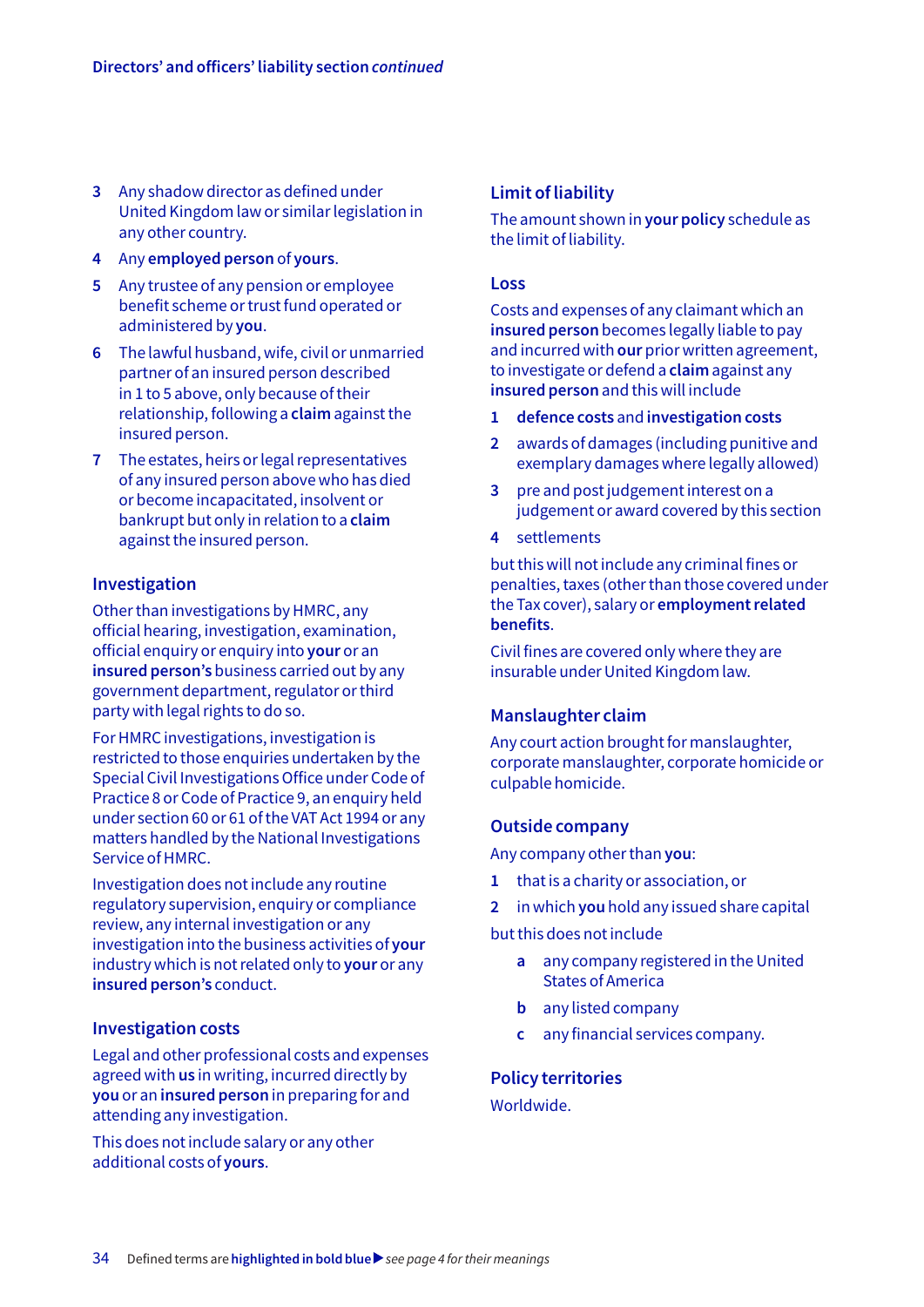#### **Pollutant**

Any contaminant, irritant or other substance including, but not limited to: asbestos, lead, smoke, vapour, water, oil, oil products, dust, fibres, soot, fumes, acids, alkalis, chemicals, waste (including materials that have been or are intended to be recycled, reconditioned or reclaimed).

#### **Pollution**

Actual, alleged or threatened discharge, seepage, treatment, removal, disposal, dispersal, emission, release or escape of any **pollutant** or any regulatory order, direction or request to test for, monitor, remove, contain, treat, detoxify, or neutralise any **pollutant**.

# **rradar legal**

配

 $\mathbb{C}$ 

 $\boxed{\boxtimes}$ 

**rradar** Limited 13 Waterside Business Park Livingstone Road Hessle HU13 0EG

Enquiry line: **0844 543 6111**

Email: **advice@rradar.co.uk**

#### **Safety legislation claim**

Any court action alleging a breach of statutory duty under health and safety, consumer protection or food safety legislation.

#### **Subsidiary**

A company that **you** either directly or indirectly control through

- **1** holding a majority of the voting rights
- **2** the right to appoint or remove a majority of its board of directors and/or
- **3** sole control of, pursuant to a written agreement with other shareholders, a majority of that company's voting rights.

If a company ceases to be a subsidiary cover will continue but only for a **claim** caused by a **wrongful act** carried out before it stopped being a subsidiary.

#### **Wrongful act**

Any actual or alleged act, error or omission carried out or attempted by an **insured person** during the performance of their duties but only in their role as **your** director, officer or **employed person** including:

- **1** breach of any duty, including fiduciary or statutory duty
- **2** breach of trust
- **3** negligence, negligent misstatement, misleading statement or negligent misrepresentation
- **4** defamation
- **5** wrongful trading as defined under United Kingdom law
- **6** breach of warranty or authority
- **7** any other act, error or omission attempted or allegedly carried out or attempted by an **insured person** only because of their position as a trustee, director, officer or **employed person** of **yours**.

#### **You/your**

In addition to the policy definition this will include:

- **1** a **subsidiary**, and any **subsidiary** created or acquired during the **period of insurance** provided that the newly created or acquired subsidiary:
	- **a** is not registered in the United States of America; or
	- **b** does not trade any of its securities on any United States of America exchange;

But only for a **claim** against an **insured person** caused by a **wrongful act** carried out after the date of creation or acquisition.

**2** any pension or employee benefit scheme or trust fund of yours.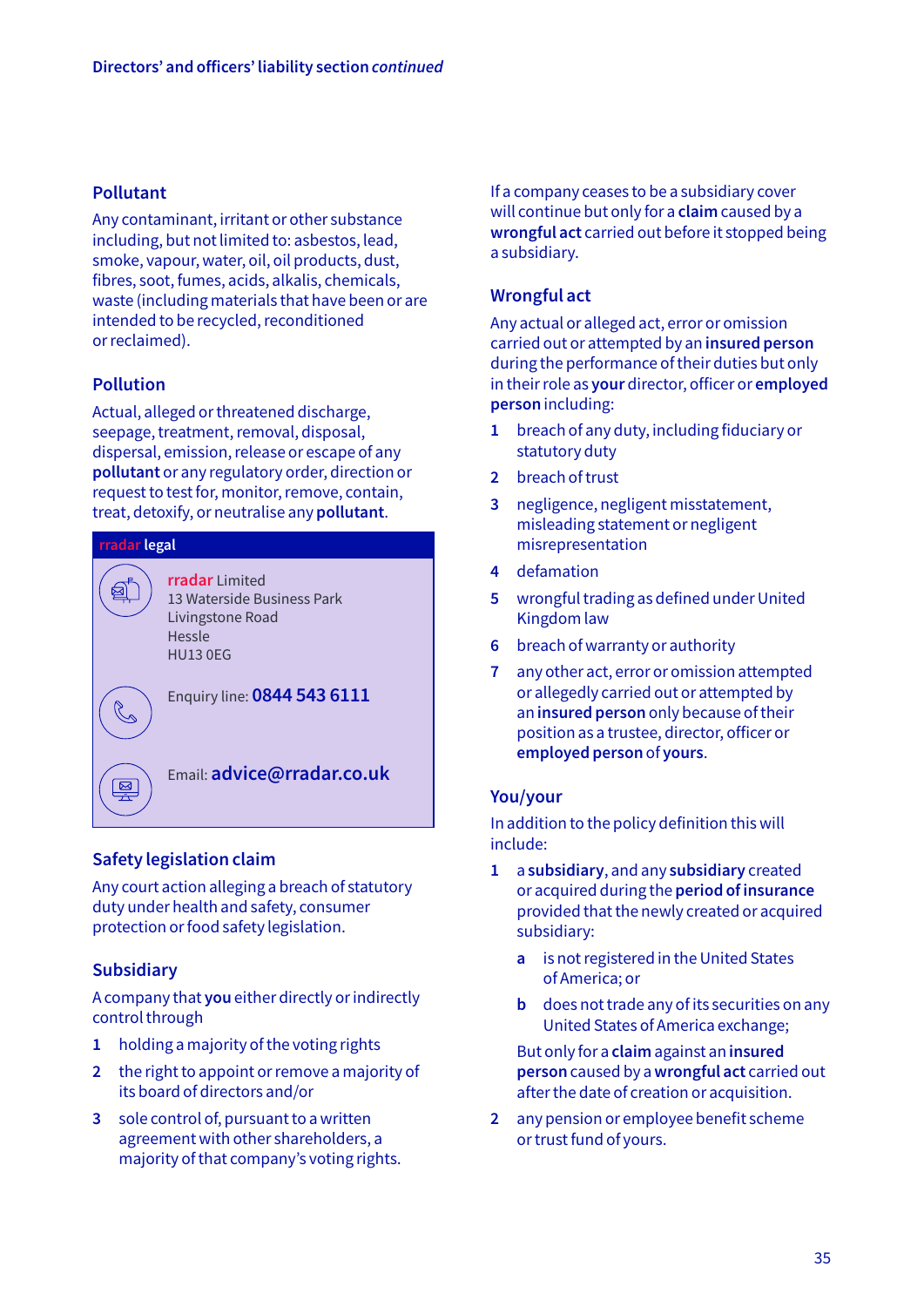# **Limit of cover**

The most **we** will pay for any one **claim** including **defence costs** and/or **investigation costs** is the **limit of liability**.

Each **claim** will be treated as being made when **we** receive written notice of the **claim**. **Investigation costs** will be treated as being made when attendance of an **insured person** is notified as being required.

# **What is covered** 3

#### **Additional limit for**

#### **non-indemnifiable loss cover**

Where the **limit of liability** has been exhausted, the **limit of liability** shall be increased by £100,000 per **claim** and/or **investigation** for each **insured person** provided that such limit shall be excess of:

- **1** any other available insurance
- **2** any other available indemnity.

#### **Bail costs cover**

**We** will pay on behalf of any **insured person bail costs** caused by a **claim** for a **wrongful act**.

#### **Circumstance investigation cover**

**We** will pay the costs of **rradar legal** in the **investigation** of any **circumstance** reported to **us** during the **period of insurance** including the steps that might be appropriate to avert or reduce the potential of a **claim**. **You** must quote **your policy** number when contacting **rradar legal**.

The most **we** will pay for all **circumstance investigation claims** in any one **period of insurance** is £25,000.

#### **Claims against an insured person cover**

**We** will pay the **loss** incurred by any **insured person** caused by a **claim** for a **wrongful act**.

#### **Company reimbursement cover**

**We** will pay for the **loss** which **you** are legally allowed to pay on behalf of an **insured person** caused by a **claim** for a **wrongful act**.

#### **Compensation for court attendance cover**

**We** will pay **you** at the rate of £250 per day for each **insured person** and any accompanying husband, wife, civil or unmarried partner provided such **insured person's** attendance is needed in court in connection with any **claim** orinvestigation.

#### **Crisis public relations costs cover**

**We** will pay **crisis public relations costs** for any **insured person** caused by a **claim** for a **wrongful act**.

#### **Deprivation of assets cover**

**We** shall pay the **loss** of any **insured person** for **deprivation of asset expenses**.

The most **we** will pay under this cover is £100,000 for any one **claim**. This is also the most **we** will pay for all **deprivation of asset claims** in any one **period of insurance**.

#### **Employment practice claims cover**

**We** will pay for the **loss** caused by an **employment practice claim** during the **period of insurance** brought by a current, former or potential **employed person**.

**We** will not cover **you** for any Employment practice claim more specifically insured by **you** or on **your** behalf.

#### **Extradition proceedings cover**

**We** will pay, for any **insured person**, the **loss** caused by any **extradition proceedings** against any **insured person** during the **period of insurance** caused by a **claim** for any **wrongful act**.

#### **Investigation costs cover**

**We** will pay the **investigation costs** caused by an **investigation** first notified as being required during the **period of insurance**.

#### **Management buy-out cover**

If during the **period of insurance** members of **your** existing management team conduct a management buy-out, **we** agree to provide cover to the same level and terms as this **policy**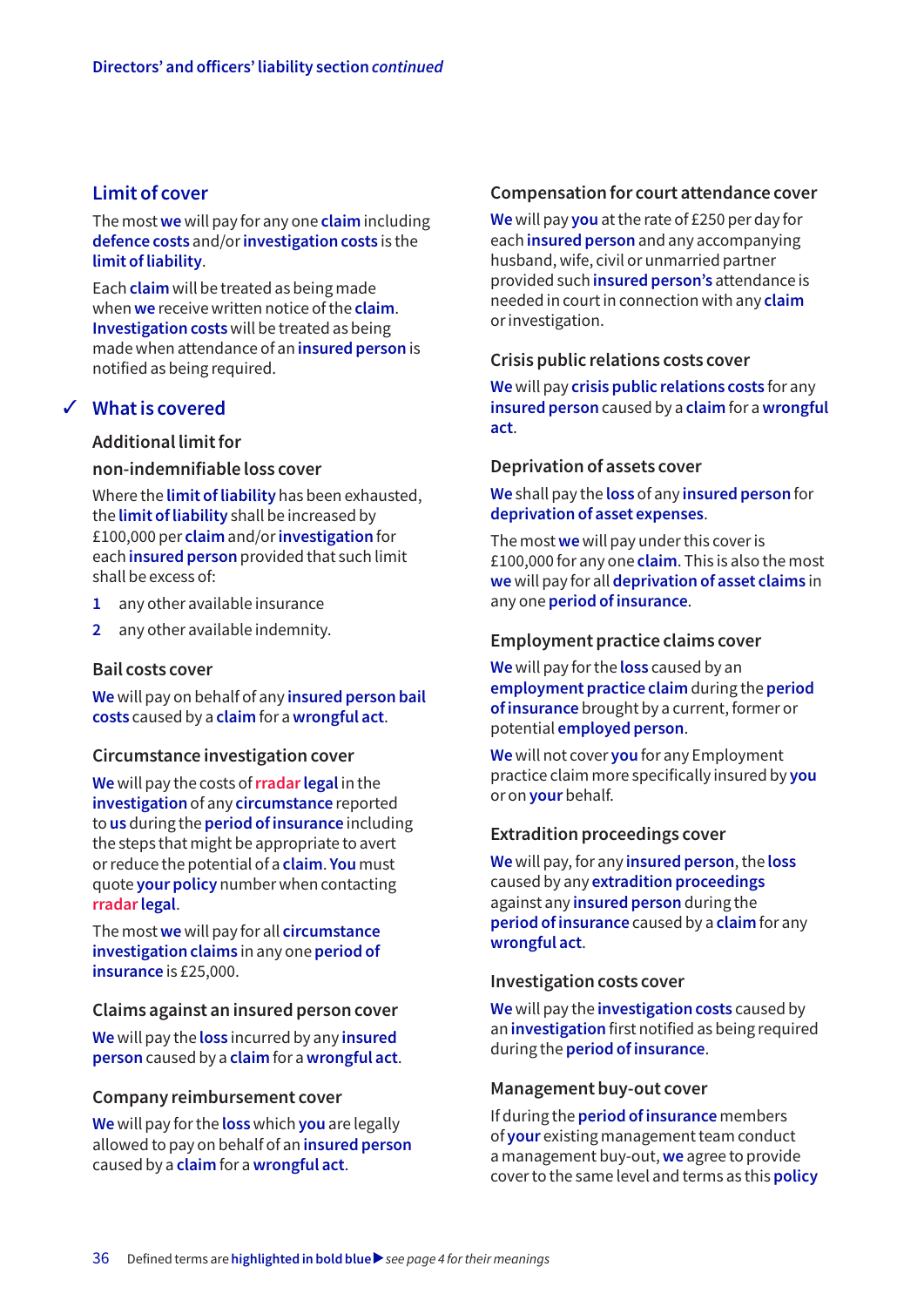for the new company for a period of 30 days from the buy-out date for any **wrongful act** carried out by any **insured person** within this 30 day period.

#### **Manslaughter claims cover**

**We** will pay for the **defence costs** which **you** are legally allowed to pay on behalf of an **insured person** caused by a **manslaughter claim** against an **insured person** for a **wrongful act**.

#### **Outside company cover**

**We** will pay for the **loss** incurred by any **insured person** for any **wrongful act** within the **policy territories** carried out in their role as a trustee, director or officer of an **outside company**.

Provided that the **insured person** acts in that role at **your** written request and the **claim** does not arise from a **wrongful act** carried out after the **insured person** stopped acting in this role. **We** will only pay after any cover provided by the **outside company** to its trustees, directors or officers and any other insurance available to its trustees, directors and officers has been used.

# **Pension or employee benefit**

#### **schemes cover**

**We** will pay for the **loss** caused by a **claim** for a **wrongful act** in connection with an **insured person's** operation or administration of any of **your** pension schemes (other than a defined benefit scheme), employee benefit schemes or trust funds.

# **Personal charity or not for profit association cover**

**We** will pay for the **loss** incurred by any **insured person** for any **wrongful act** within the **policy territories** carried out in their role in a personal capacity as a director or officer of a charity or any not for profit organisation.

#### **Pollution claims cover**

**We** will pay for the **loss** arising from **pollution** caused by a **claim** for any **wrongful act**.

# **Retired insured persons cover**

In the event that this **policy** is not renewed or replaced with a similar policy, cover will continue for any **insured person** who voluntarily stops being an **insured person** before the date of non-renewal for reasons other than:

- **1** disqualification from holding such a position; or
- **2** a take-over or merger,

for an unlimited period from the date of non renewal (the "run-off period"), provided that:

- **a** cover will only apply to **claims** caused by any **wrongful act** carried out or alleged before the date of retirement of the **insured person**
- **b** the run-off period will run at the same time as any extended notification period
- **c** no similar insurance is in place elsewhere.

# **Safety legislation claims cover**

**We** will pay for the **loss** which **you** are legally allowed to pay on behalf of an **insured person** caused by a **safety legislation claim** (or similar legislation in any other jurisdiction) against an **insured person** for a **wrongful act**.

# **Tax cover**

If **you** become insolvent, this section will extend to pay for any **claim** against an **insured person** alleging a **wrongful act** relating to **your** unpaid tax liability within the **policy territories**.

# **What is not covered** 7

# **Bodily injury or property damage exclusion**

**We** will not cover any **claim**, **loss** or**investigation**:

- **1** for psychological or emotional distress other than an **employment practice claim**
- **2** for sickness, disease, bodily injury or death other than a **safety legislation claim** or **manslaughter claim**
- **3** for the loss, damage or destruction of any tangible property including loss of use of that property.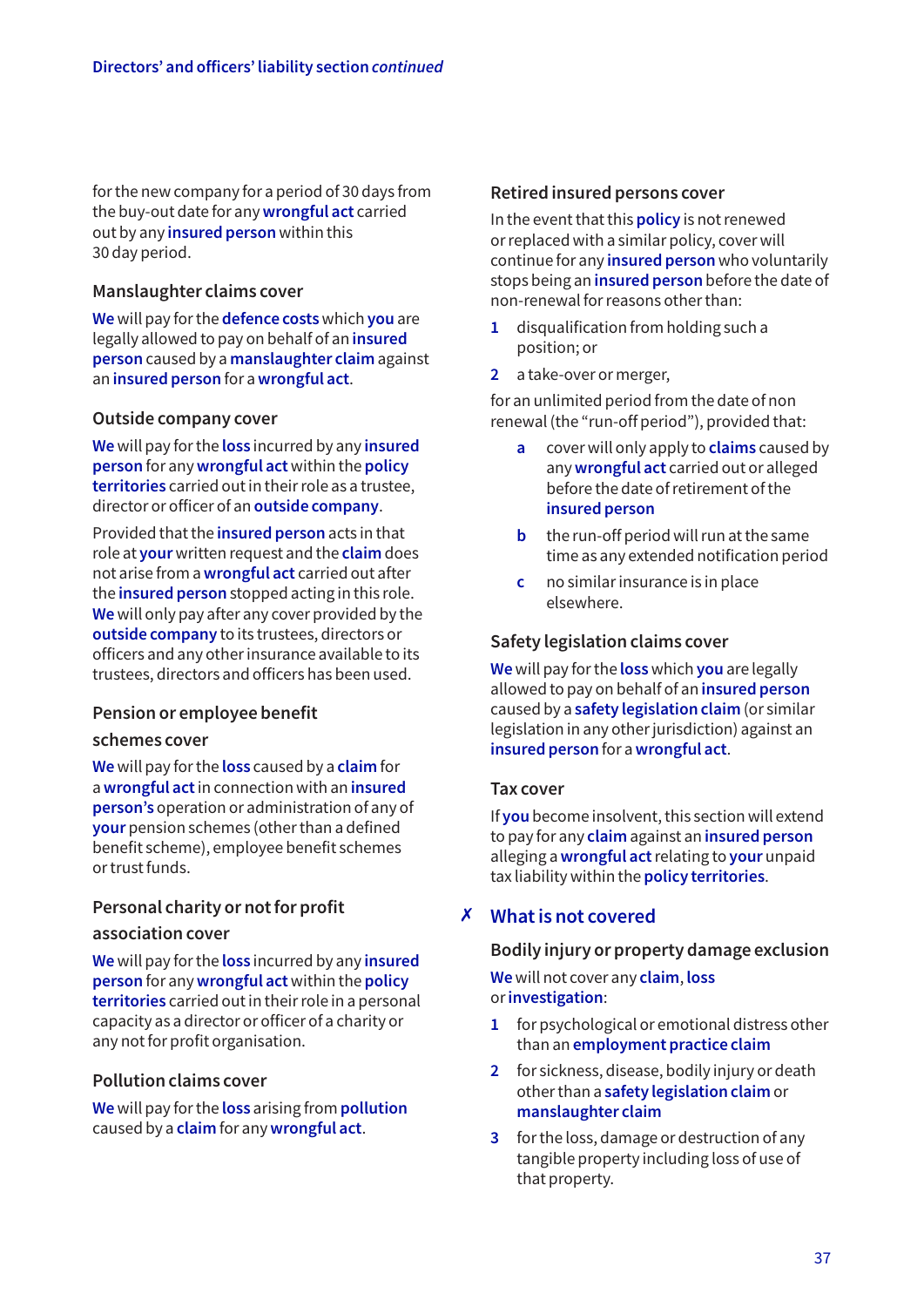#### **Breach of professional duty exclusion**

**We** will not cover any **claim**, **loss** or

**investigation** caused by a breach of or failure to provide professional duties or services.

This exclusion shall only apply to **your** advice and/or services directly provided for a fee.

This exclusion will not apply to a **claim** for any actual or alleged failure to supervise the performance of any professional services.

#### **Deliberate or dishonest acts exclusion**

**We** will not cover any **claim**, **loss** or **investigation** caused by:

- **1** a dishonest or fraudulent act or omission or any intentional breach of any statute or regulation carried out by any **insured person**
- **2** an act by any **insured person** intended to obtain or which does obtain a personal profit or advantage which was not legally theirs
- **3** an act intended to obtain or which does obtain a profit for any company other than **you** where an **insured person** is a director, officer or employee of that company.

This exclusion will only apply after a court ruling or an admission by an **insured person** that such an act did take place.

#### **Defined benefit pension schemes exclusion**

**We** will not cover any **claim**, **loss** or **investigation** caused by:

- **1** an **insured person's** operation or administration of any defined benefit pension scheme
- **2** an **insured person's** breach of any legislation or regulation relating to any defined benefit pension scheme.

#### **Excess exclusion**

**We** will not pay the **excess** detailed in **your policy**.

#### **Prior claims, investigations and**

#### **circumstances exclusion**

**We** will not cover any **loss** or **investigation** caused by any **claim**, **investigation** or **circumstance** which **you** were aware of before the start of the **period of insurance**.

#### **Prior litigation exclusion**

**We** will not cover any **claim**, **loss** (as defined in each section of the **policy**) or **investigation** caused by any previous or known litigation or proceedings (including allegations from the same or essentially the same facts) involving an **insured person**, **you** or an **outside company** started before the date of **your** first purchase of Officers Liability insurance.

# **Related party claims in the United States of America exclusion**

**We** will not cover any **claim**, **loss** or **investigation** caused by any **claim** brought by **you**, an **outside company** or an **insured person** within or subject to the laws of the United States of America.

This exclusion will not apply to:

- **1 defence costs**
- **2** any shareholder derivative proceedings in **your** name without **your** or any **insured person's** solicitation, assistance or participation
- **3** any **claim** brought by **your** liquidator, receiver or administrative receiver or similar body
- **4** any **employment practices claim**
- **5** any **claim** made by a previously **insured person** of **yours**
- **6** any **claim** seeking a contribution or indemnity if that **claim** would be covered by this section if made against an **insured person**.

# **Share offerings exclusion**

**We** will not cover any **loss** (as defined in each section of the **policy**) or **investigation** caused by any **claim** for a **wrongful act** relating to any actual public offering of **your** share capital unless:

- **1 we** have given **our** prior written agreement; and
- **2 you** have paid any additional premium and accepted any amendments **we** may need to make to the terms and conditions of this **policy**.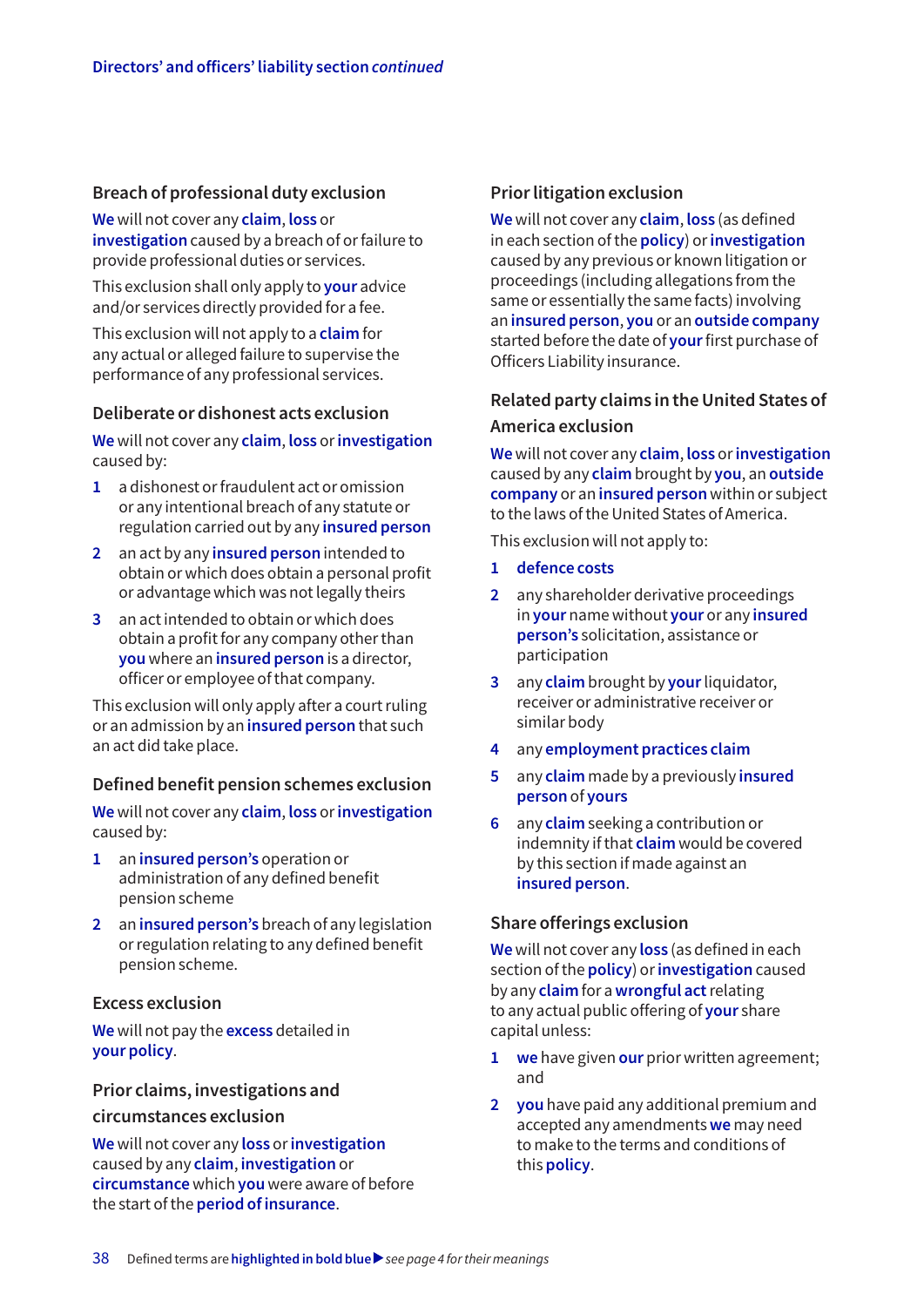# **Specific United States of America legislation exclusion**

**We** will not cover any **claim**, **loss** or **investigation** caused by the following legislation in the United States of America:

- **1** any breach of the Racketeer Influenced and Corrupt Organizations Act 18 USC Sections 1961 et seq., any amendments to this Act or any rules or regulations made under it
- **2** any breach of the Securities Act of 1933 or the Securities Exchange Act of 1934, both as amended, the rules or regulations of the Securities Exchange Commission under either or both Acts, similar securities laws or regulations of any state, or any laws of any state relating to any transaction caused by, involving or relating to the sale of securities
- **3** any breach of the Employment Retirement Income Security Act of 1974 as amended, or any rules or regulations made under it, or similar provisions of any federal, state or local law.

# **Takeovers and mergers exclusion**

**We** will not cover any **loss** (as defined in each section of the **policy**) or **investigation** caused by any **claim** for a **wrongful act** after **you**

- **1** merge with another company; or
- **2** any party acquires more than 50% of **your** issued share capital.

# **Section conditions**

These conditions of cover only apply to this section. **You** must comply with the following conditions to have the full protection of **your policy**. Conditions may specify circumstances whereby non-compliance will mean that **you** will not receive payment for a claim. However **you** will not be covered and **we** will not pay **your** claim if **you** are unable to prove that the non-compliance with these conditions could not have increased the risk of the loss which actually occurred in the circumstances in which it occurred.

If **you** are unsure about any of these conditions or whether **you** need to notify **us** about any matter, please contact **us**.

These conditions of **your** wording all apply equally to each **insured person** and to **you** other than the Fair presentation of risk condition and the Severability condition.

# **Claims conditions**

**You** and/or any **insured person** must reimburse **us** for any **defence costs** paid where it is later determined that there is no cover under this **policy**.

If a **claim** is made which is not completely covered by any section of this **policy**, **we** will agree with **you** or any **insured person** a fair allocation between **loss** (as defined in each section of the **policy**) that is covered and **loss** (as defined within each section of the **policy**) not covered by this **policy**.

# **Claims notification condition**

**You** must:

- **1** as soon as possible within the **period of insurance** or at the latest within 45 days after it expires
	- **a** give **us**, and the **crisis public relations consultants** where appropriate, notice of any **claim** under this **policy**, in accordance with the terms of each section
	- **b** give **us**, and the **crisis public relations consultants** where appropriate, all the information **we** request
- **2** immediately
	- **a** on receipt send **us** every letter, court order, summons or other legal documents served upon **you**
	- **b** tell **us** about any **investigation**, prosecution, inquest or fatal accident inquiry or dispute for referral to adjudication or court proceedings in connection with any potential **claim**, in accordance with the terms of each section
	- **c** unless agreed with **us** in writing, notify the police of any fraudulent or criminal activity upon discovery.

**We** will not pay **your** claim where **you** have not complied with this condition.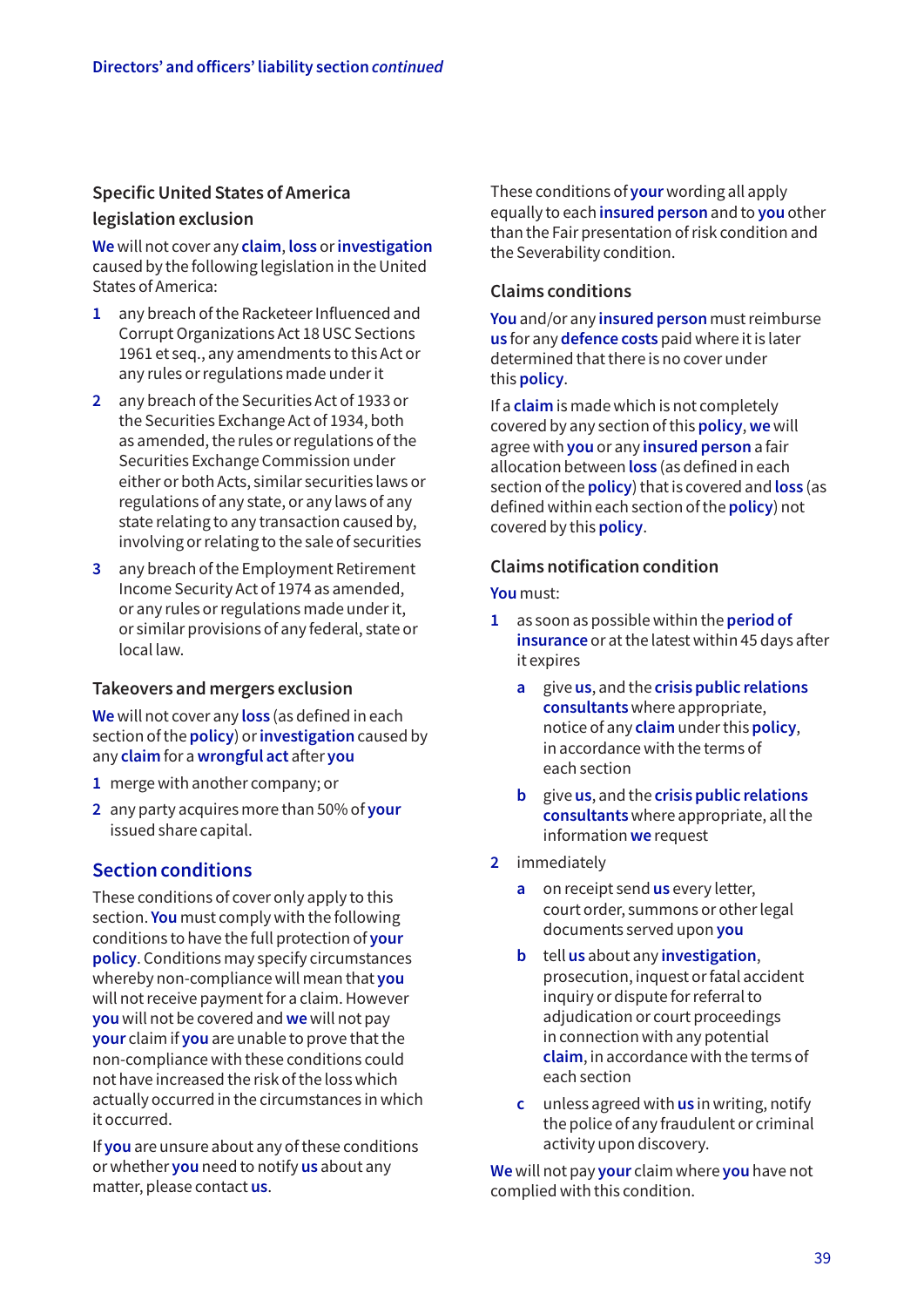#### **Claims procedures condition**

- **1 You** must take, or allow others to take, practical steps to minimise any **claim**.
- **2** At **your** expense **you** must provide **us** with
	- **a** full details in writing and any further information **we** may reasonably require
	- **b** any assistance to enable **us** to settle or defend a **claim**
	- **c** details of any other relevant insurances.
- **3 You** may appoint legal representation with **our** prior written consent. Where **we** agree to **your** legal representation, the maximum following hourly rates shall apply:

Partner – £185 per hour, Associate – £150 per hour, Solicitor – £115 per hour, Paralegal – £90 per hour.

If it is not possible to obtain **our** consent before incurring costs, **we** will agree to this providing **our** agreement is obtained within 14 days.

Where a **claim** is made against **you** and/or more than one **insured person**, unless there is a conflict of interest, the same legal representative should be used.

- **4 You** must not accept, negotiate, pay, settle, admit or reject any **claim** without **our** prior written consent.
- **5 We** have the right to fully participate in the defence of any **claim** including the negotiation of any settlement. **We** will also have the right to defend any **claim** made against **you**.
- **6** Where it is assessed by **us** and **your** legal representation that **you** have a greater than 60% prospect of success, **you** shall have the right to defend any **claim** made against **you** or any **insured person**.

**We** will not pay **your** claim where **you** have not complied with this condition.

#### **Notification of potential claims condition**

**You** may give **us** notice of any circumstance which might lead to a **claim** under this **policy** giving reasons for the expectation and including full details of the people and dates involved.

Where **we** accept the **circumstance** any future **claim** arising from this **circumstance** shall be deemed to have been made in the **period of insurance** in which the **circumstance** was first notified.

#### **Severability condition**

All information which any **insured person** provided before **we** agreed to insure **you** will be considered as a separate application for each **insured person**.

The knowledge of or any statement made by any **insured person** will not be applied to any other **insured person** for the purposes of deciding whether cover is available for any **claim**.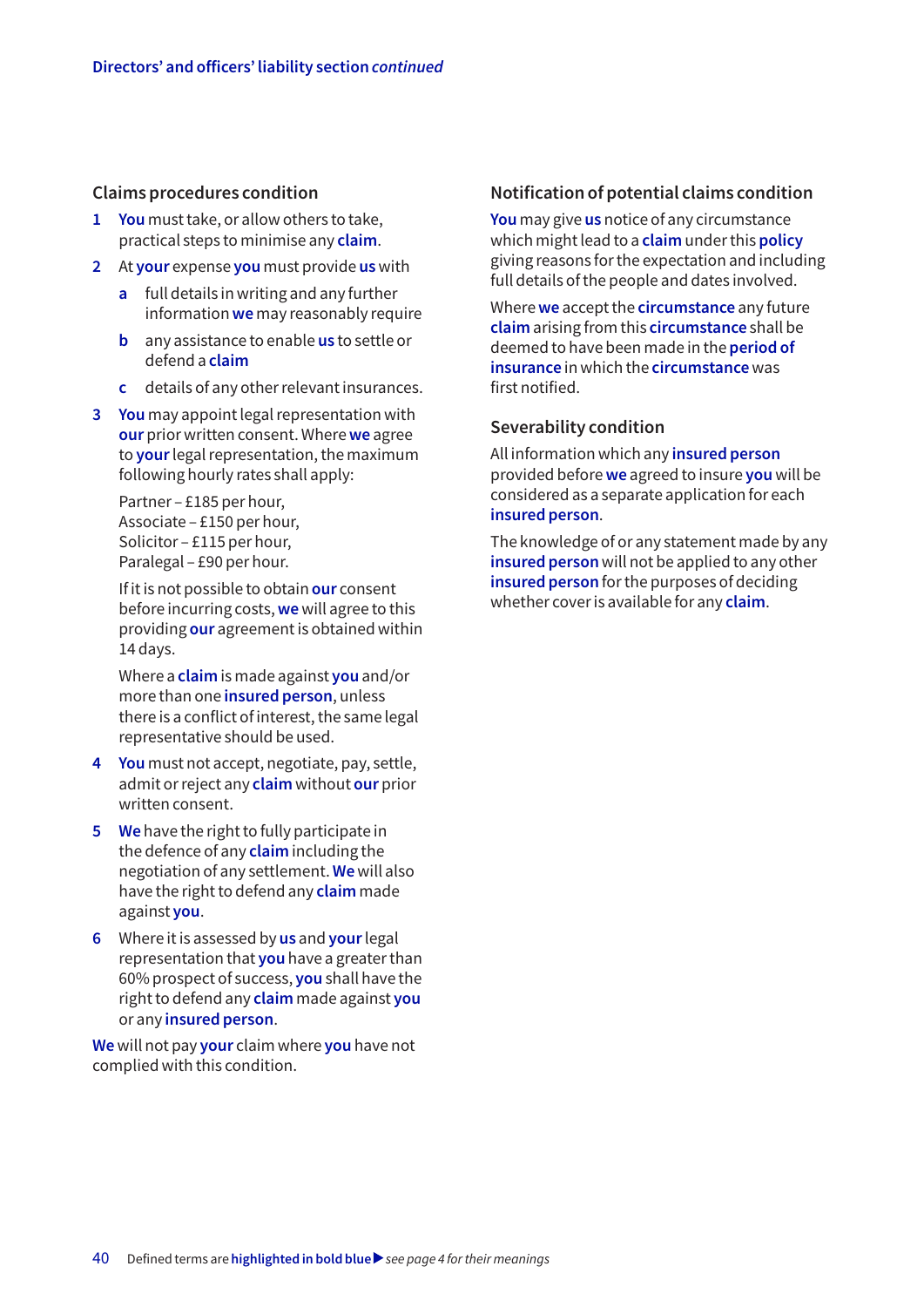# **Contents – all risks section**

# **Contents of this section**

| Meanings of defined terms | 41 |
|---------------------------|----|
| What is covered           | 42 |
| What is not covered       | 47 |

**Your** schedule will show if this section is covered.

# **Meanings of defined terms**

**You** can find the meanings for words in bold blue on page 4. There are some words that may only appear in this section or are defined differently and their meanings are shown here.

# **Damage**

Loss, destruction or damage.

# **Hacking**

Unauthorised access to any computer or other equipment, component, system or item which processes, stores, transmits or retrieves data.

# **Property insured**

Office and business equipment, including portable electronic equipment, belonging to, or borrowed or leased by **you**, or **your** partners, principals, directors or employees, used in connection with the **business**, referred to in **your** schedule as 'Contents – all risks', anywhere within the **policy territories** or temporarily, elsewhere in the world.

# **Virus or similar mechanism**

Program code, programming instruction or any set of instructions intentionally constructed with the ability to damage, interfere with or otherwise adversely affect computer programs, data files or operations whether involving selfreplication or not.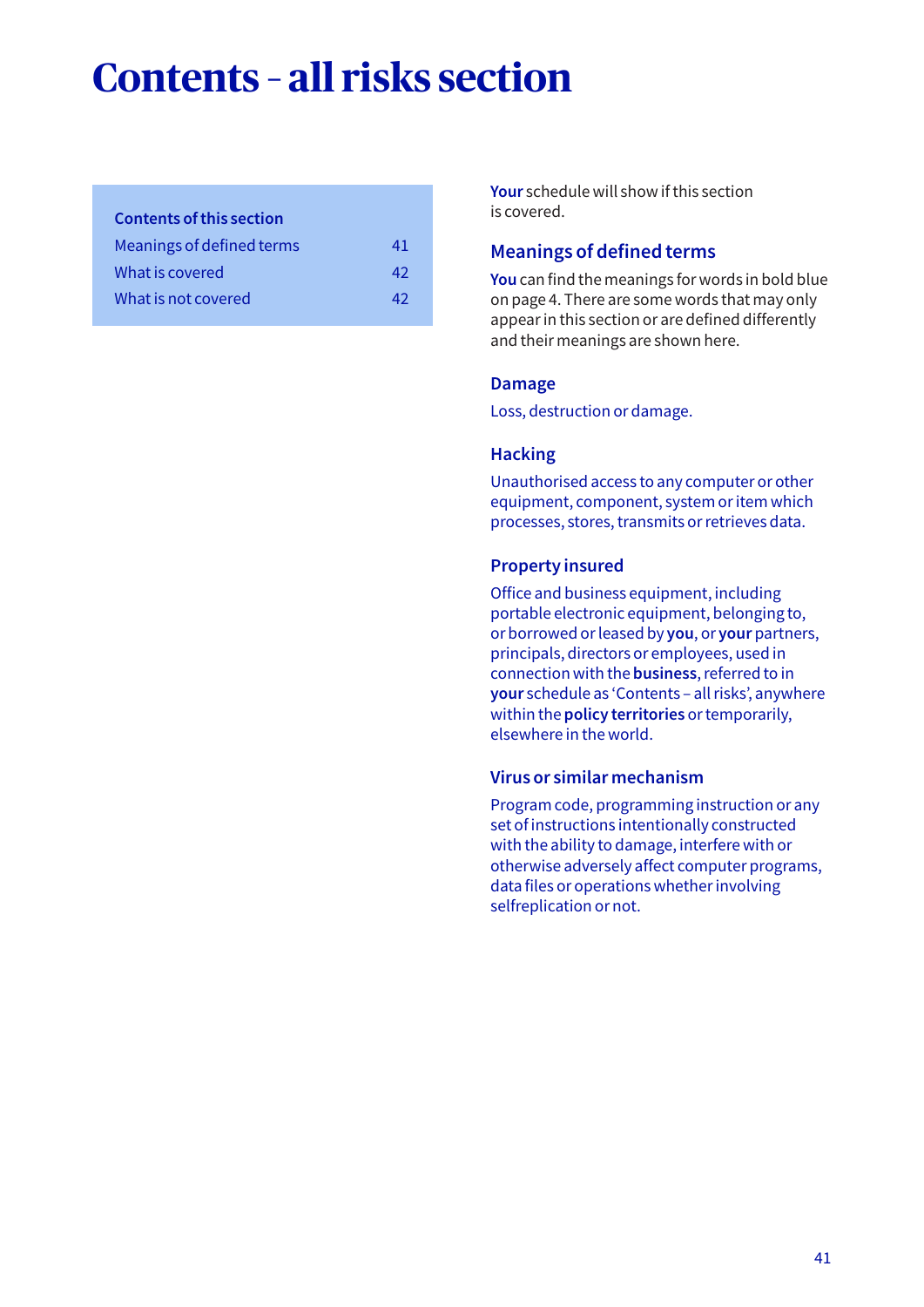#### **What is covered**

**We** will pay **you** for accidental **damage** to the **property insured**, occurring during the **period of insurance** in accordance with the following basis of settlement.

#### **Basis of settlement**

**We** will pay **you** for the value of the **property insured** at the time of its **damage** or for the amount of the **damage**, or at **our** option reinstate or replace the **property insured** or any part of it and

- **1** claims for the total loss or destruction of **property insured**, will be settled on the basis of replacement of property similar to, but no better or more extensive than the **property insured** when new
- **2** claims for partial loss or destruction of **property insured**, will be settled on the basis of restoration to a condition no better or more extensive than the condition of the **property insured** when new.

**We** will not cover more than the sum insured shown in **your** schedule for the **property insured**.

In the event of any loss the sum insured will be automatically reinstated from the date of the loss, unless there is written notice either by **us** or by **you** saying otherwise. **You** will have to pay an additional premium for this.

#### **Financial interest cover**

The financial interest of anyone with whom **you** have entered into a loan, lease or hire purchase agreement for any item or part of the **property insured** is automatically noted and in the event of a claim **we** should be given details of the financial interest.

# **∠** What is covered  $\boldsymbol{\mathsf{z}}$  and  $\boldsymbol{\mathsf{z}}$  what is not covered

#### **Breakdown exclusion**

**We** will not cover **you** for damage caused by mechanical or electrical breakdown or derangement.

#### **Date recognition exclusion**

**We** will not cover **you** for damage to **property insured** directly or indirectly caused by, contributed to by, or arising from the failure of equipment (including hardware and software) to correctly recognise any given date, or to process data, or to operate properly, due to failure to recognise any given date.

#### **Electronic equipment exclusion**

**We** will not cover **you** for damage to any computer or other equipment, component, system or item which processes, stores, transmits or retrieves data or any part of it, whether tangible or intangible (including any information, programs or software) and whether **your** property or not, where damage is caused to the **property insured** by programming or operator error, **virus or similar mechanism** or **hacking**, including where this results from the actions of malicious persons or thieves.

#### **Excess exclusion**

**We** will not cover **you** for the amount of the **excess** shown in **your** schedule.

#### **Radioactive contamination exclusion**

**We** will not cover any claims directly or indirectly caused by or contributed to by, or resulting or arising from any type of nuclear radiation, nuclear material, nuclear waste, nuclear reaction or radioactive contamination.

#### **Sonic bangs exclusion**

**We** will not cover **you** for damage by pressure waves caused by aircraft and other aerial devices travelling at sonic or supersonic speeds.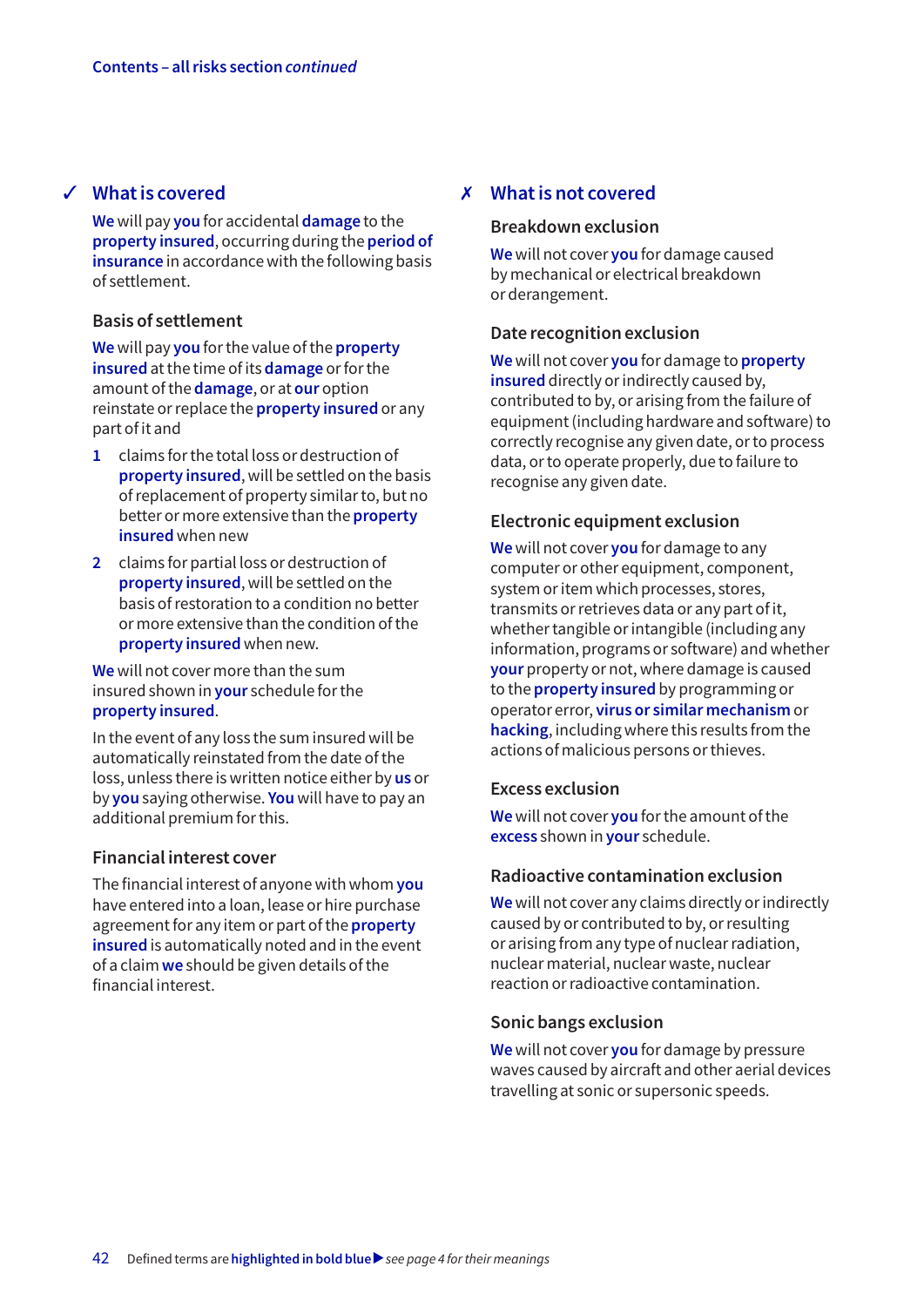#### **Terrorist act exclusion**

**We** will not cover **you** for any damage, cost or expense directly or indirectly, caused by, resulting from or in connection with **terrorist act**.

#### **Unattended vehicle exclusion**

**We** will not cover **you** for theft or attempted theft of **property insured** while contained in an unattended vehicle or trailer, unless there is evidence of forcible and violent entry to the vehicle or trailer.

#### **Unexplained losses**

**We** will not cover **you** for unexplained disappearance or inventory shortage.

#### **War risk exclusion**

**We** will not cover

- **1** any claims caused by or happening through war, invasion, act of foreign enemy, hostilities (whether war is declared or not), civil war, rebellion, revolution, insurrection or military or usurped power
- **2** confiscation, nationalisation, requisition or damage to property by or under the order of any government or public or local authority.

#### **Wear and tear exclusion**

**We** will not cover **you** for

- **1** damage due to wear and tear or gradual deterioration, rust, action of light or atmospheric conditions
- **2** the cost of normal upkeep, cleaning or normal repairs.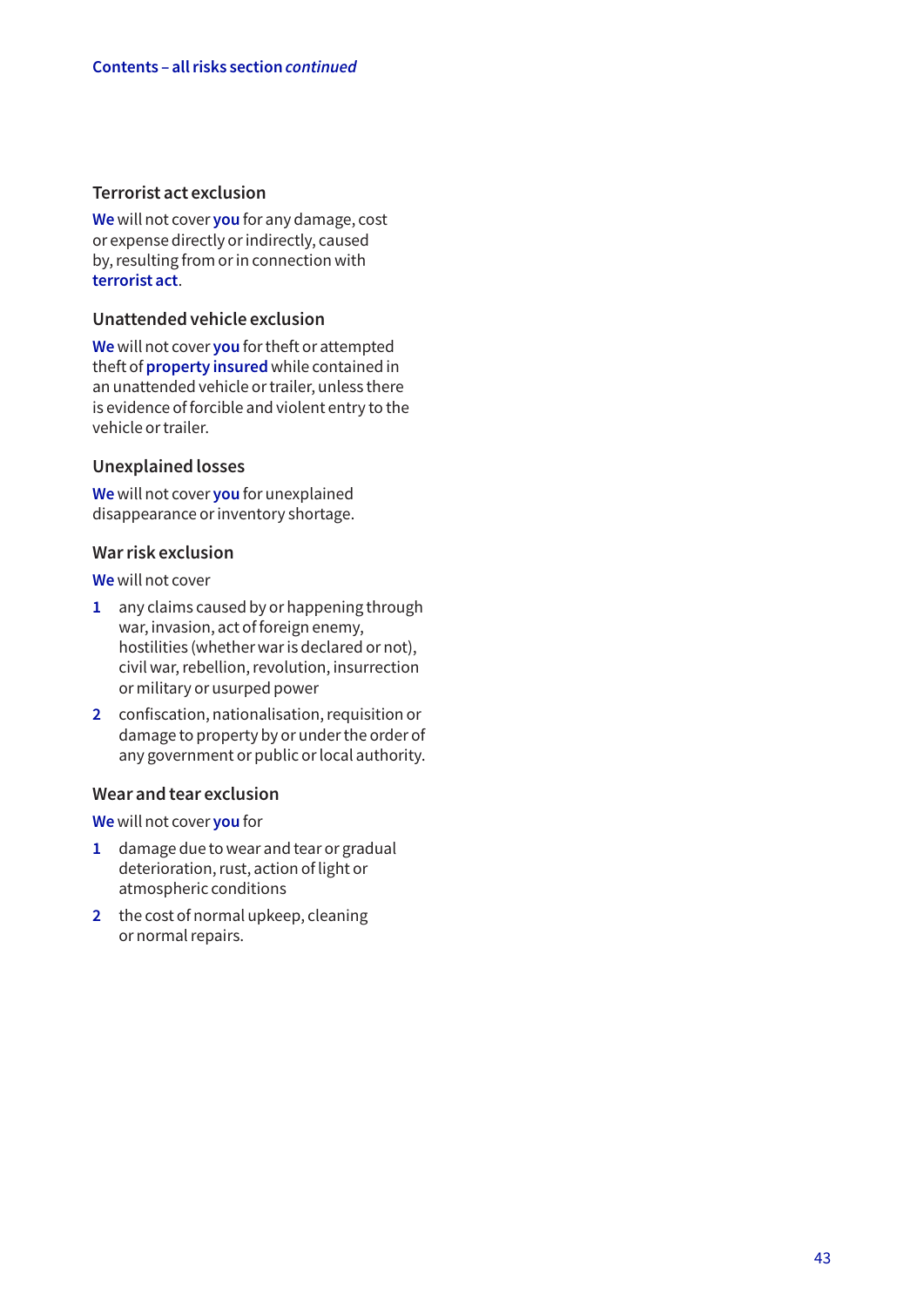# **Making a complaint**

# **Making a complaint**

AXA Insurance aims to provide the highest standard of service to every customer.

If **our** service does not meet **your** expectations **we** want to hear about it so **we** can try to put things right.

All complaints **we** receive are taken seriously. Following the steps below will help **us** understand **your** concerns and give **you** a fair response.

# **Making your complaint**

The majority of complaints can be resolved quickly and satisfactorily by the department **you** are dealing with. If **your** complaint relates to a **claim**, please contact the department dealing with the **claim**. If **your** complaint relates to anything else, please contact the agent or AXA office where **your policy** was purchased. Telephone contact is often the most effective way to resolve complaints quickly.

#### Alternatively **you** can write to **us** at

#### **AXA Insurance complaints:**

☎

 $\boxed{\boxtimes}$ 

AXA Insurance Commercial complaints AXA House 4 Parklands Lostock Bolton BL6 4SD

# **All claims complaints:**



Email: **commercial. complaints@ axa-insurance.co.uk** When **you** make contact please tell **us** the following information:

- Name, address and postcode, telephone number and email address (if **you** have one).
- **Your policy** and/or **claim** number, and the type of policy **you** hold.
- The name of **your** insurance agent/firm (if applicable).
- The reason for **your** complaint.

Any written correspondence should be headed 'COMPLAINT' and **you** may include copies of supporting material.

# **Beyond AXA**

Should **you** remain dissatisfied following **our** final written response, **you** may be eligible to refer **your** case to the Financial Ombudsman Service (FOS).

The FOS is an independent body that arbitrates on complaints about general insurance products. The FOS can only consider **your** complaint if **we** have given **you our** final decision.

**You** have six months from the date of **our** final response to refer **your** complaint to the FOS. This does not affect **your** right to take legal action.

# **The Financial Ombudsman Service**

包

Financial Ombudsman Service Exchange Tower Harbour Exchange Square London E14 9SR



 $\boxed{\boxtimes}$ 

Telephone: **0800 023 4567\*** or **0300 123 9123\*\***

Fax: **020 7964 1001**

Email: **complaint.info@ financial-ombudsman.org.uk**

Website: **www.financialombudsman.org.uk**

\* free for people phoning from a 'fixed line' (for example, a landline at home)

\*\* free for mobile phone users who pay a monthly charge for calls to numbers starting 01 or 02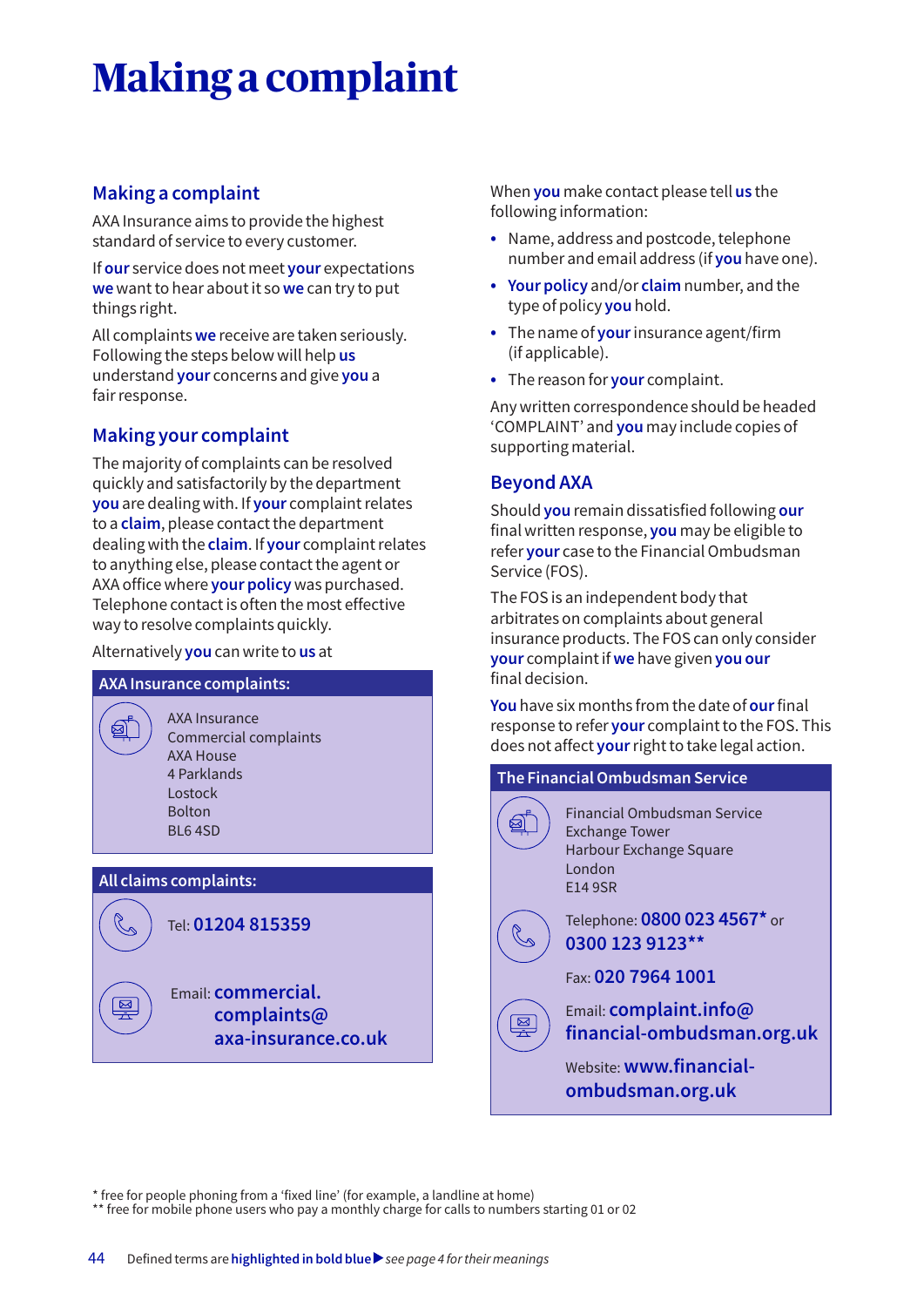# **Our promise to you**

**We** will

- Acknowledge written complaints promptly.
- Investigate **your** complaint quickly and thoroughly.
- Keep **you** informed of progress of **your** complaint.
- Do everything possible to resolve **your** complaint.
- Acknowledge when **we** have made a mistake and learn from them.
- Use the information from complaints to continuously improve **our** service.

# **Financial Services Compensation Scheme (FSCS)**

AXA Insurance UK plc are covered by the Financial Services Compensation Scheme (FSCS). **You** may be entitled to compensation in the unlikely event **we** cannot meet **our** obligations to **you**. This depends on the type of insurance, size of the business and the circumstances of the **claim**. Further information about the compensation scheme arrangements is available from the FSCS (www.fscs.org.uk).

The European Commission has also provided an Online Dispute Resolution Service for logging complaints. To use this service please go to: http://ec.europa.eu/odr